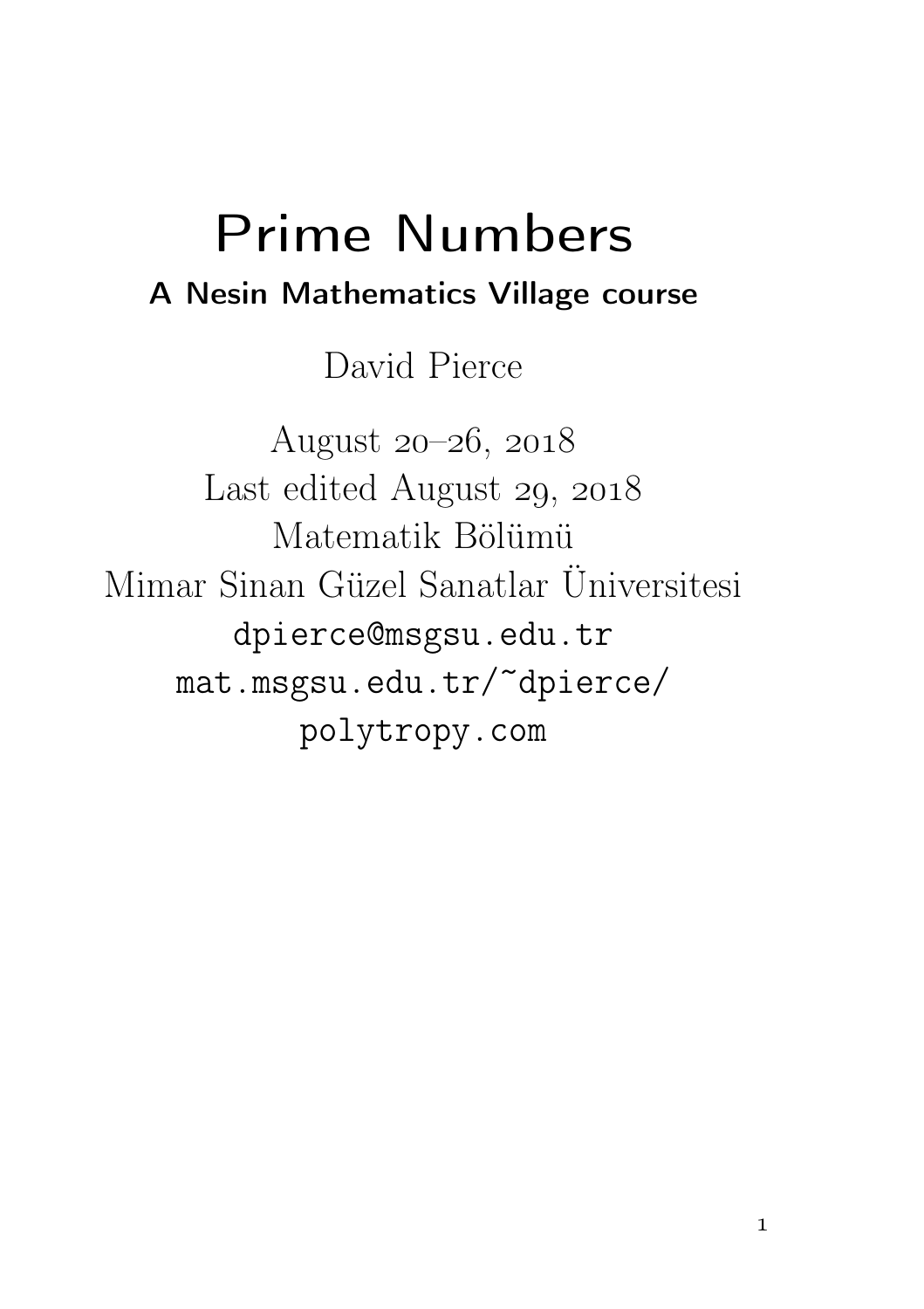## Preface

In six days on the Prime Number Theorem, here is what I tried to cover. Students knew the needed real analysis, but not the complex analysis. I tried to give this. The course might then be considered as a practical introduction to that subject.

**Monday:** Chapter 1 and its Theorems 1 and 2, that  $\pi(x)$ grows beyond all bounds and, more precisely, exceeds  $\log \log x$ . Begin Chapter 2 with, hurriedly, Theorem 3, giving the important bound,

$$
\vartheta(x) \leqslant 2x \log x.
$$

Tuesday: Review the proof of Theorem 3. Prove Theorem , giving the prime factorization of n-factorial. Start proving Theorem 5, Bertrand's Postulate,

$$
\pi(2n) - \pi(n) > 0
$$

for all n in N; but take a break at  $(2.19)$ . Finish after the break.

**Wednesday:** In Chapter 3, prove Theorem 6, Chebyshev's Theorem,

$$
\pi(x)\log x \asymp x.
$$

First reach (3.5),  $\pi(x) \log x = O(x)$ , before introducing  $\psi$ . Take a break after reaching  $(3.10)$ , without having given  $(3.7)$ or  $(3.9)$  or discussed strategy. After the break, a student suggests the line of argument in  $(3.8)$ . Finish Chapter 3 with time to spare. Skip to Chapter 5 by defining the Riemann zeta function. One student (of six now) knows  $\zeta(s)$  is defined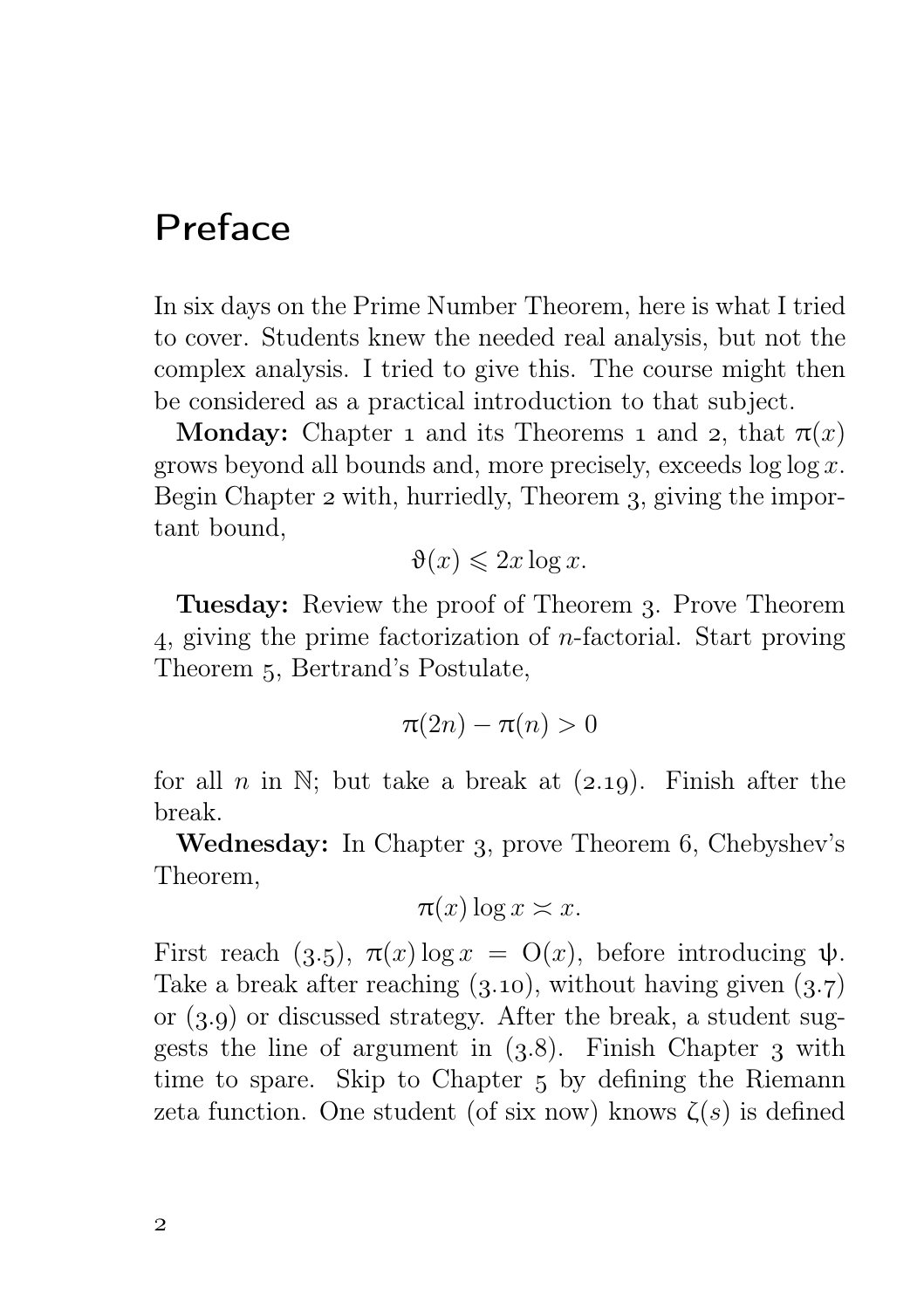when the real part  $\sigma$  of s is greater than 1. State Theorem 18, the product formula for ζ.

Friday: Prove Theorem 18 and then Theorem 24, that

$$
\pi(x) \log x \sim \vartheta(x).
$$

From Chapter 4, define holomorphic and analytic functions, prove Theorem 7 (the Cauchy–Riemann Equations), and state Theorem 16 (holomorphic functions are analytic). Prove Theorem 19, that  $\zeta(s)-(s-1)^{-1}$  extends holomorphically to  $\sigma > 0$ . Summarize the steps leading to Theorem 25, the Prime Number Theorem.

**Saturday:** Prove Theorem 23, that  $f(x) \sim x$  when f is increasing and  $\int_1^{\infty} (f(t) - t) dt/t^2$  converges. Derive Theorem 22, that  $\int_1^{\infty} (\vartheta(x) - x) dx dx'$  converges, from Theorem 21, Newman's "analytic theorem." With some handwaving about residues (Theorem 17), and without proving  $\zeta(s) \neq 0$  when  $\sigma = 1$ , prove Theorem 20, that  $\Phi(s) - (s-1)^{-1}$  extends holomorphically to  $\sigma \geq 1$ . End with the simplest case of Theorem 14, that  $\int_{\gamma} d z/(z-a) = 2i \pi$ .

Sunday: State what remains: the assertion about zeros of  $\zeta(s)$ , and Theorem 21. A crash course in complex analysis (Chapter 4), not stating Theorems  $8$  and  $9$ , but spelling out the rest, up to Theorems 15 (Cauchy's Integral Formula) and . I use mostly English today, since the three students present at the beginning (more come later) are comfortable with it. One comments at the end how quickly we have gone.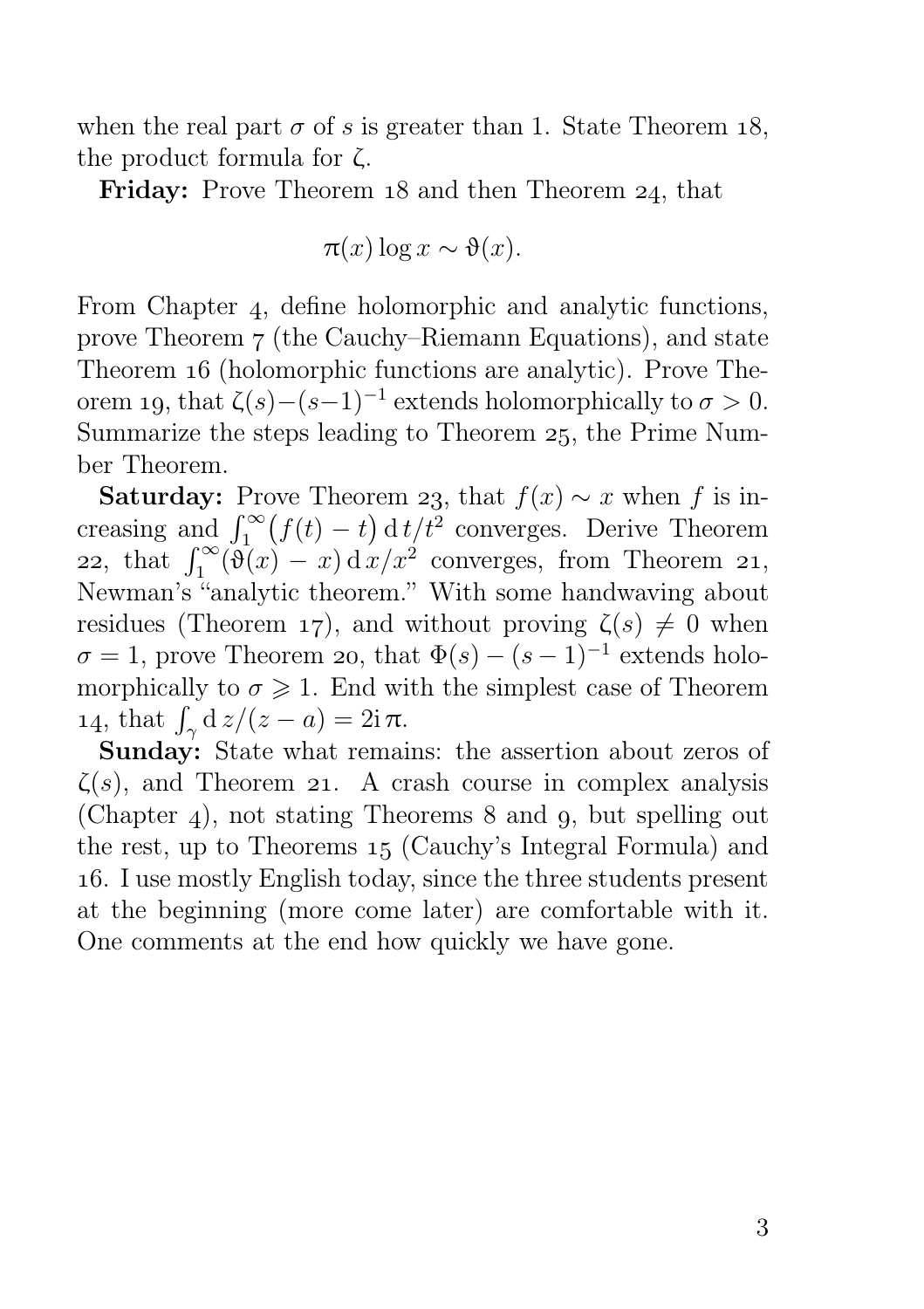## **Contents**

|                           | 1 Introduction                                                                                                       | 5  |  |  |  |
|---------------------------|----------------------------------------------------------------------------------------------------------------------|----|--|--|--|
|                           | 2 Bertrand's Postulate                                                                                               | 13 |  |  |  |
|                           | 3 Chebyshev's Theorem                                                                                                | 23 |  |  |  |
|                           | 4 Complex Analysis<br>4.1 Holomorphic Functions 27<br>4.2 Analytic Functions $\ldots \ldots \ldots \ldots \ldots$ 31 | 27 |  |  |  |
|                           | 5 The Prime Number Theorem                                                                                           | 43 |  |  |  |
| <b>Bibliography</b><br>57 |                                                                                                                      |    |  |  |  |
|                           | List of Figures                                                                                                      |    |  |  |  |

| 5.1 Dependence of theorems $\ldots \ldots \ldots \ldots$ 44    |  |  |  |  |  |  |  |
|----------------------------------------------------------------|--|--|--|--|--|--|--|
| 5.2 A contour for integration $\ldots \ldots \ldots \ldots$ 50 |  |  |  |  |  |  |  |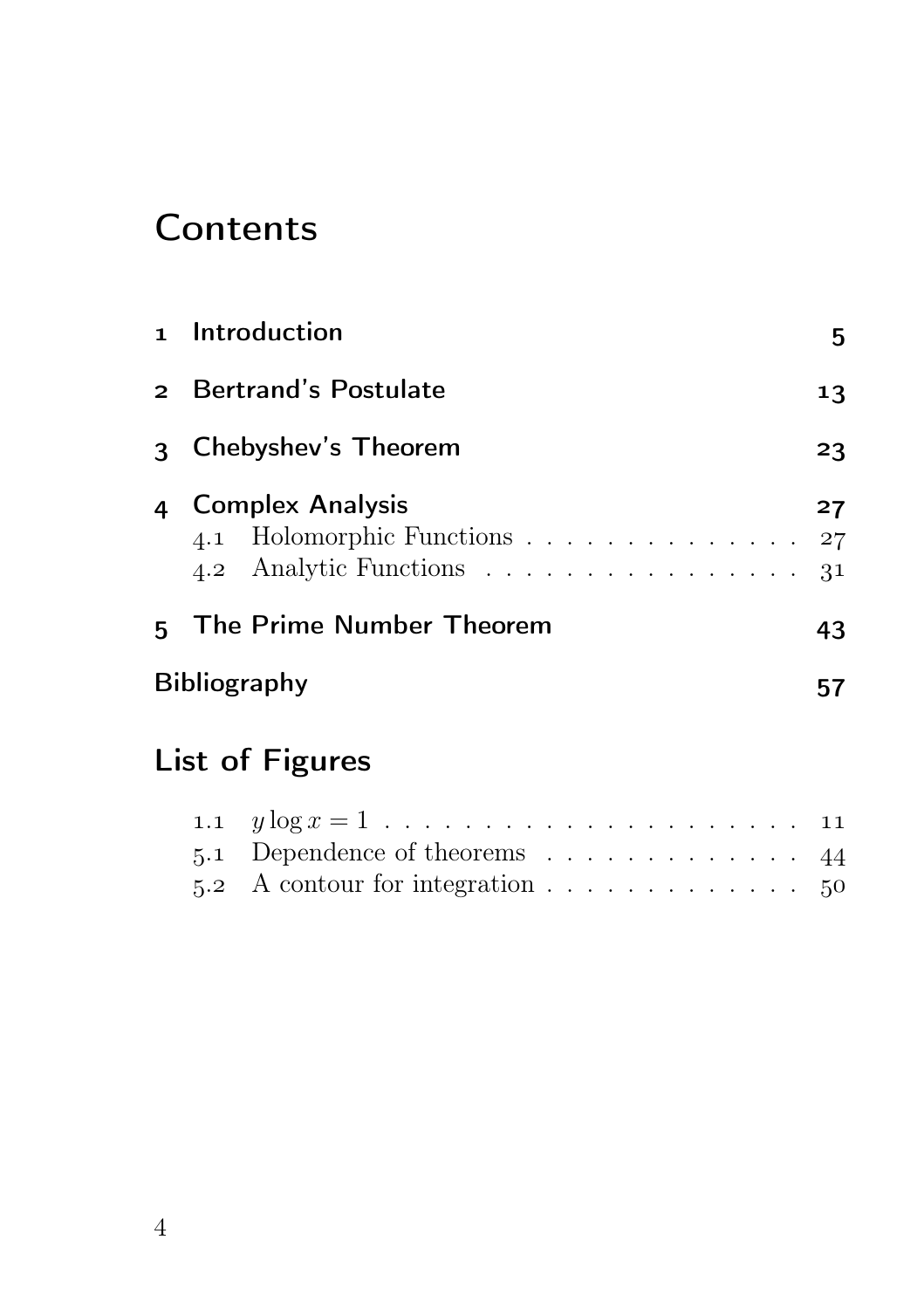## 1 Introduction

These notes concern the **counting numbers**, or *positive* integers; the set of them is N. The natural numbers are the non-negative integers; the set of them is  $\omega$ . We shall have reason to consider also real and complex numbers, composing the sets  $\mathbb R$  and  $\mathbb C$  respectively. Some real analysis is discussed later in this Introduction. In Chapter  $\alpha$  is the complex analysis needed for our ultimate goal.

That goal is to prove the Prime Number Theorem (Theorem , page ). We shall fill in the details of the proof in Don Zagier's four-page article, "Newman's Short Proof of the Prime Number Theorem" [13]. Newman's own treatment is in his own four-page article, "Simple analytic proof of the prime number theorem"  $[10]$ .

Before the PNT, we shall prove Bertrand's Postulate and Chebyshev's Theorem, all discussed in this Introduction. A general reference is Hardy and Wright, Introduction to the Theory of Numbers  $[6, p. 12]$ .

In the present document, the real numbers e and  $\pi$ , and the complex number i , related by the equation

$$
e^{i\pi} + 1 = 0,
$$

will be thus written, in upright, roman shape. This in principle means that the slanted, italic letters  $e$ ,  $i$ , and  $\pi$  are available to serve as variables. We shall give  $\pi$  also another meaning as a function, which will be the object of our study.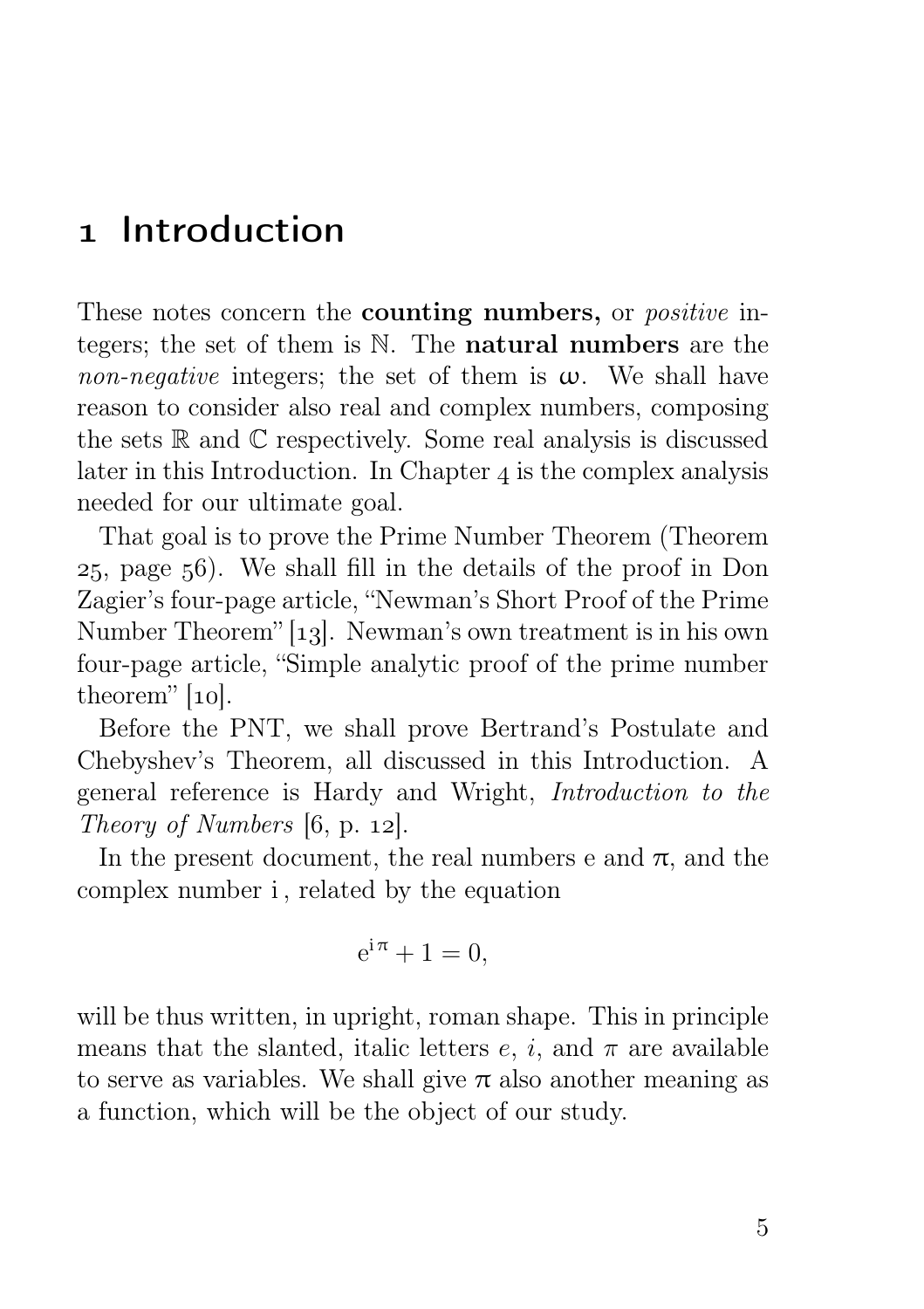Used mathematically, the italic letter p will always denote a prime number. This is a prime number in the original sense of Euclid, thus an element of N. We are going to use the roman or upright letter  $\pi$  not only for the ratio of the circumference of a circle to its diameter, but also for the function of a real argument giving the number of primes that are no greater than the argument. Thus

$$
\pi(x) = \sum_{p \leq x} 1 = |\{p : p \leq x\}|.
$$
 (1.1)

**Theorem 1** (Euclid [5, IX.20]).  $\lim_{x\to\infty} \pi(x) = \infty$ .

*Proof.* The prime numbers form a list  $(p_0, p_1, p_2, \dots)$ , where

$$
p_0 < p_1 < p_2 < \cdots
$$

We show that the list never terminates; that is,  $p_n$  exists for each n in  $\omega$ . We use strong induction. Suppose  $p_k$  exists when  $k < n$ . Then

$$
\prod_{k < n} p_k + 1 \geqslant 2.
$$

(Note that this is true, even if  $n = 0$ ; the empty product has the value 1.) If  $j < n$ , then

$$
\prod_{k < n} p_k + 1 \equiv 1 \pmod{p_j},
$$

so  $p_j$  is not a factor of  $\prod_{k \le n} p_k + 1$ . However, thus sum must have a prime factor. The least such is  $p_n$ . Therefore  $p_n$  does exist for all natural numbers n. П

One can say a little more, as Hardy and Wright do  $[6, p. 12]$ . In the following, as always, the base of logarithms is e, unless otherwise specified.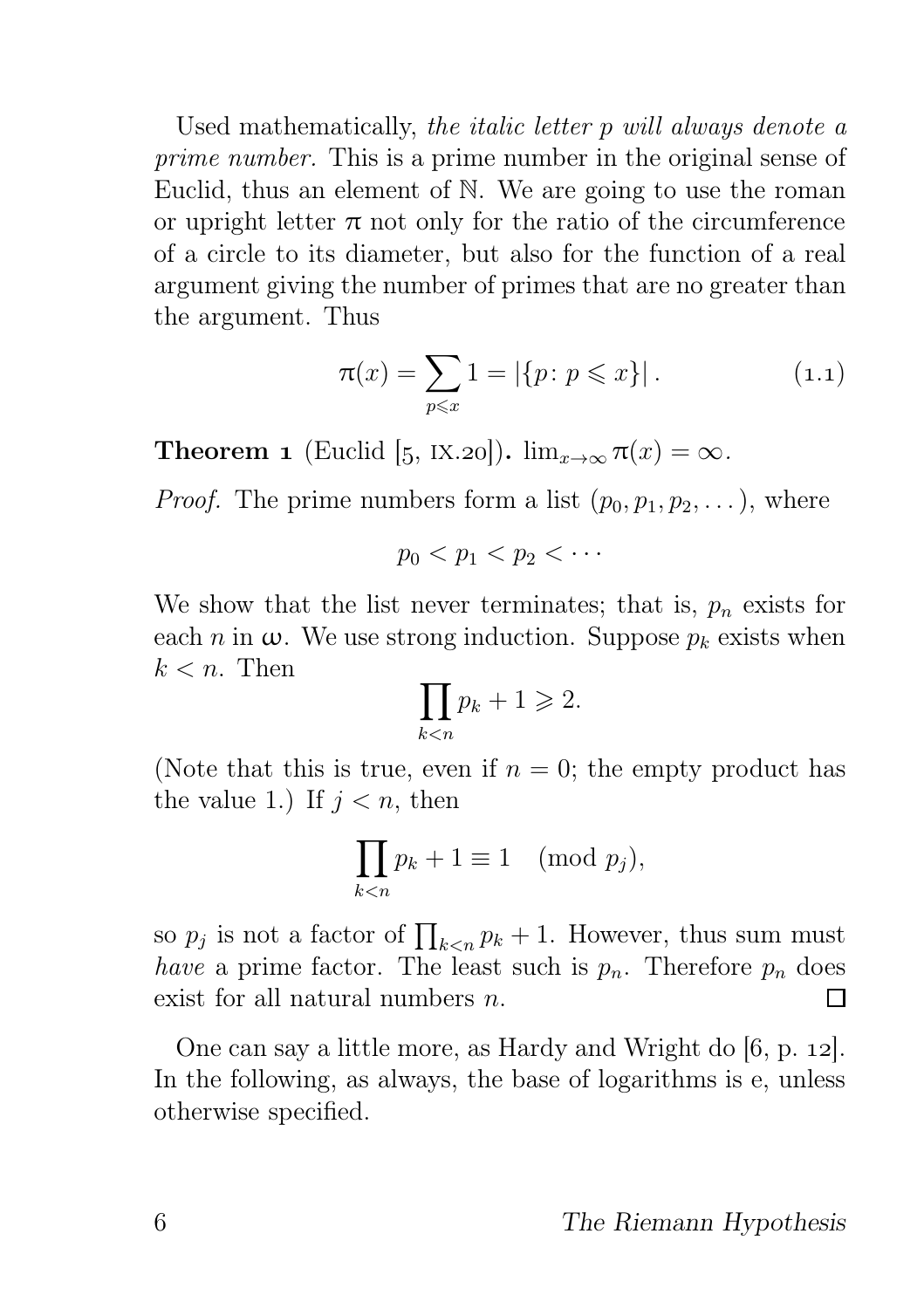**Theorem 2.** For sufficiently large real numbers  $x$ ,

$$
\pi(x) \geqslant \log \log x. \tag{1.2}
$$

Proof. As in the proof of Theorem 1, and by the theorem, the primes form the increasing sequence  $(p_n : n \in \omega)$ . The proof also shows

$$
\bigwedge_{j < n} p_j \leqslant 2^{2^j} \implies p_n \leqslant \prod_{j < n} p_j + 1 \leqslant \prod_{j < n} 2^{2^j} + 1
$$
\n
$$
= 2^{\sum_{j < n} 2^j} + 1 = 2^{2^n - 1} + 1 \leqslant 2^{2^n},
$$

and so, by strong induction, for all  $n$  in  $\omega$ ,

$$
p_n \leqslant 2^{2^n}, \qquad \qquad n \leqslant \pi(2^{2^n}).
$$

If  $x \ge 2$ , then for some *n* in  $\omega$ ,

$$
2^{2^{n+1}} > x \ge 2^{2^n},
$$

and therefore

$$
\pi(x) \ge \pi(2^{2^n}) \ge n = \log_2 \log_2(2^{2^{n+1}}) - 1
$$
  
> 
$$
\log_2 \log_2 x - 1 = \frac{\log \log x - \log \log 2 - \log 2}{\log 2}
$$
  
= 
$$
\log \log x + \frac{(1 - \log 2) \log \log x - \log \log 2 - \log 2}{\log 2}.
$$

Since  $1 > log 2$ , we have the desired result.

Specifically,  $(1.2)$  holds if

$$
\log \log x \geqslant \frac{\log \log 2 + \log 2}{1 - \log 2}.
$$

## 1 Introduction 7

 $\Box$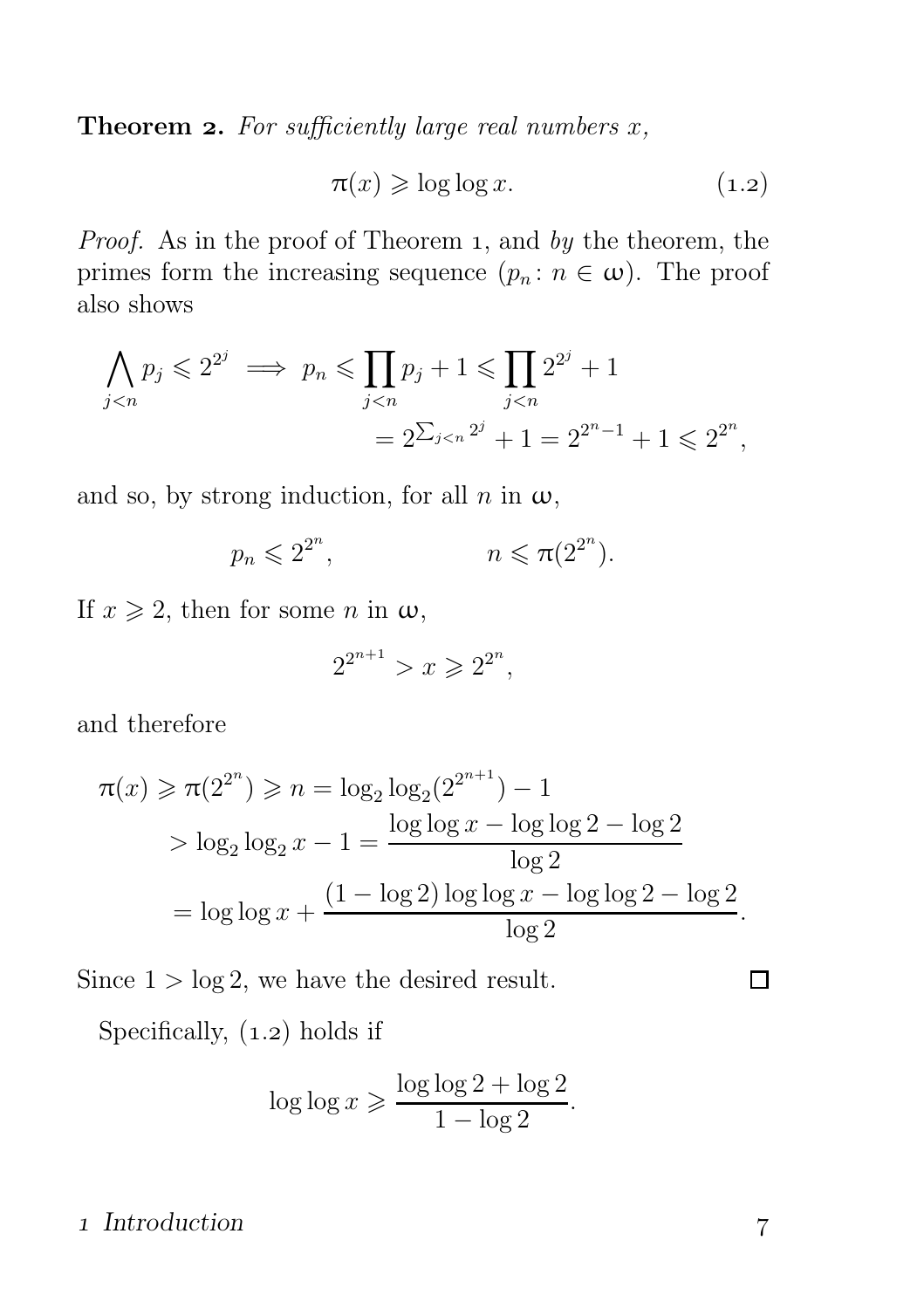To handle lesser  $x$  by hand, we may note

$$
e^3 > \left(\frac{27}{10}\right)^3 = \frac{19683}{1000} > 16 = 2^4,
$$

so that

$$
n \ge 4 \implies e^{e^{n-1}} > e^{2^n} > 2^{2^n},
$$

and therefore

$$
e^{e^n} \ge x > e^{e^{n-1}} \& n \ge 4
$$
  
 $\implies \pi(x) \ge \pi(e^{e^{n-1}}) \ge \pi(2^{2^n}) \ge n \ge \log \log x.$ 

This proves (1.2) when  $x > e^{e^3}$ . Going further, we have

$$
e^{e^3} \ge x \ge 5 \implies \pi(x) \ge 3 \ge \log \log x.
$$

Moreover,

$$
e^{e^1}
$$
 >  $\left(\frac{27}{10}\right)^2$  =  $\frac{729}{100}$  > 5,

so

$$
5 > x \geqslant 2 \implies \pi(x) \geqslant 1 \geqslant \log \log x.
$$

Finally,  $e^{e^0} > 2$ , so  $2 > x \ge 1 \implies \pi(x) = 0 \ge \log \log x$ .

Our first big result will be Bertrand's Postulate (Theorem 5, page  $17$ , that for every counting number n,

$$
\pi(2n)-\pi(n)>0.
$$

I do not know why the result is called a postulate, but apparently Bertrand verified it in  $1845$  when n was less than three million. My source here is Dickson's History of the Theory of Numbers  $[3, p. 435]$ . This was first published in 1919, when some results that we shall consider were fresh or not yet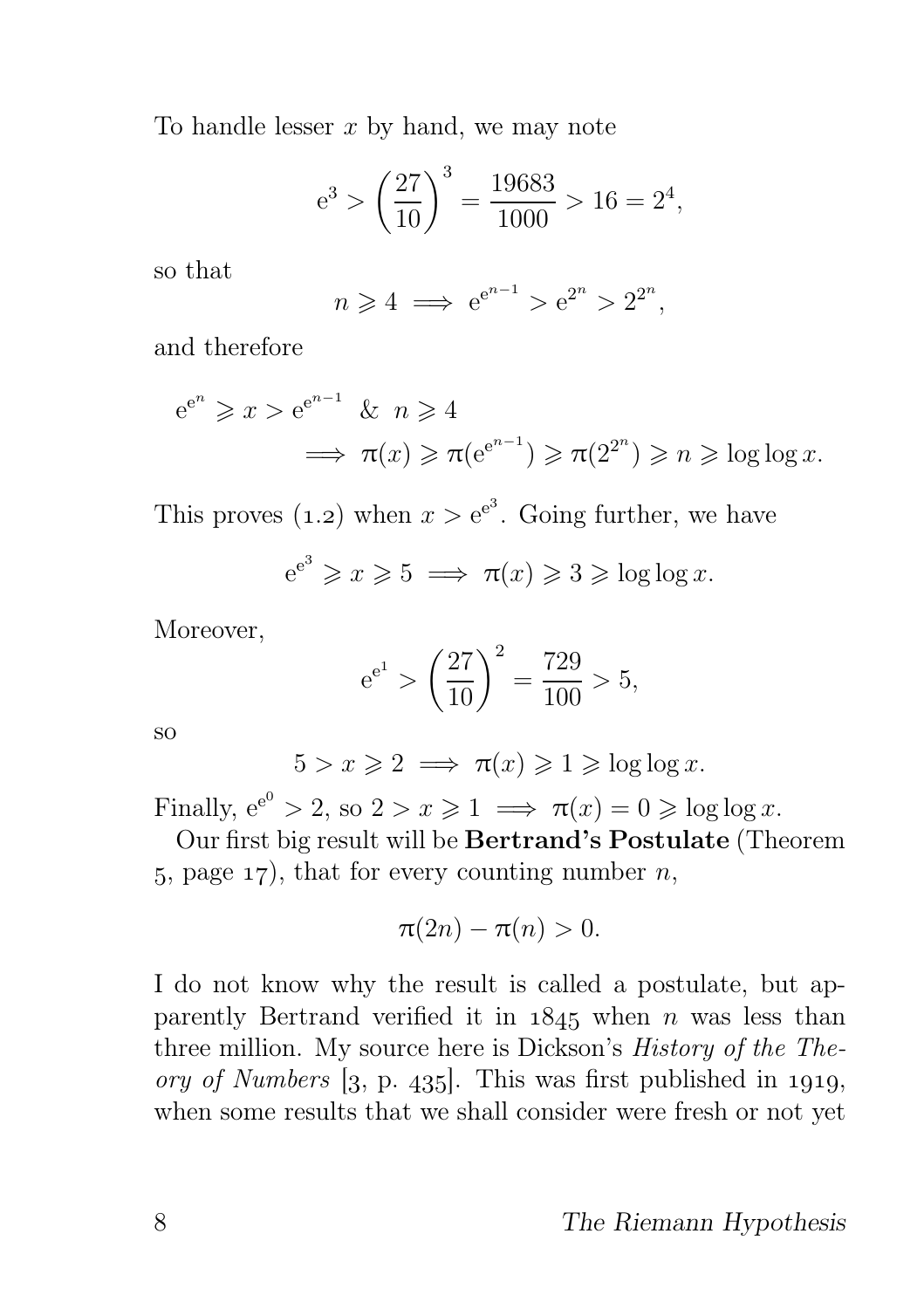known. For details, Dickson defers to Landau's Handbuch [der Lehre von der] Verteilung der Primzahlen, I, of 1919 (which I haven't got).

Given two positive-valued functions  $f$  and  $g$ , defined on either N or an interval  $(a, \infty)$ , if the quotient  $f(x)/g(x)$  is bounded above, we shall use the standard notation (due to Landau, I believe)

$$
f = \mathrm{O}(g).
$$

One must recognize that  $O(g)$  means nothing in isolation. In case both  $f = O(q)$  and  $q = O(f)$ , we shall write

$$
f \approx g,\tag{1.3}
$$

using the notation of Hardy and Wright  $[6, p. 7]$ . In this case,

- f is of the same order of magnitude as  $q$ , in the terminology of Hardy and Wright;
- $f$  and  $g$  go to infinity at similar rates, for Mazur and Stein in *Prime Numbers and the Riemann Hypothesis*  $\mathfrak{g}$ , ch. 17, p. 56.

The latter terminology is potentially misleading, since a constant function does not "go to infinity," although, as we shall presently confirm,

$$
s > 1 \implies \int_1^x \frac{\mathrm{d}t}{t^s} \asymp 1.
$$

Here  $\int_1^x \mathrm{d}t/t^s$  denotes the function that takes this value at x. For arbitrary positive  $s$  different from 1,

$$
\int_1^x \frac{dt}{t^s} = \frac{1}{(1-s)t^{s-1}} \bigg|_1^x = \frac{1}{1-s} \left( \frac{1}{x^{s-1}} - 1 \right).
$$

Thus, as we shall want to know for Theorem  $19$  on page  $46$ ,

$$
s > 1 \implies \lim_{x \to \infty} \int_1^x \frac{\mathrm{d}t}{t^s} = \frac{1}{s - 1}.\tag{1.4}
$$

## 1 Introduction 9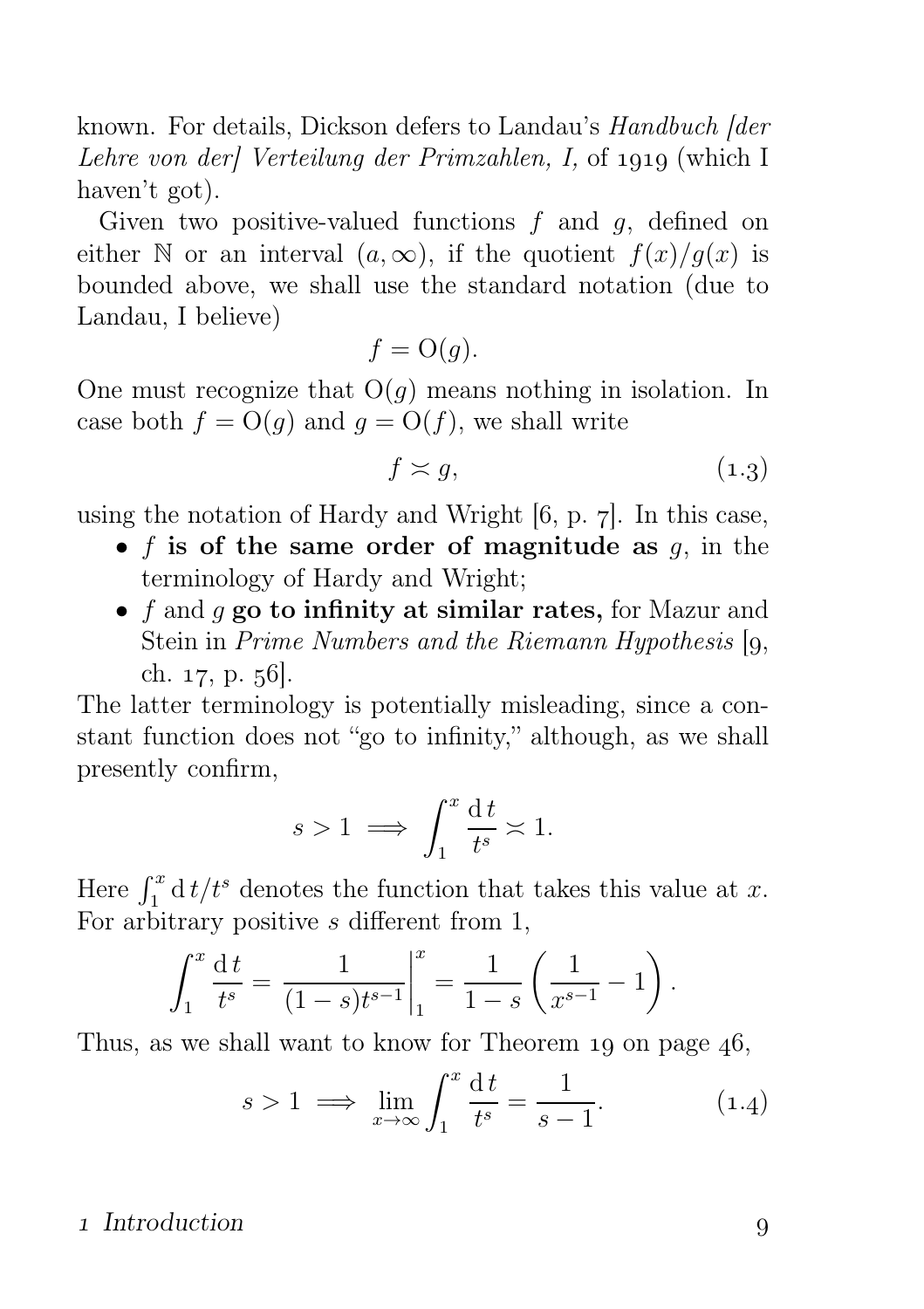Similarly,

$$
0 < s < 1 \implies \int_1^x \frac{\mathrm{d}t}{t^s} < x^{1-s},
$$

because

$$
0 < s < 1 \implies \lim_{x \to \infty} \frac{\int_1^x \mathrm{d} \, t / t^s}{x^{1-s}} = \frac{1}{1-s}.\tag{1.5}
$$

More difficult than Bertrand's Postulate will be Chebyshev's **Theorem** (Theorem 6, page  $23$ ),

$$
\pi(x) \asymp \frac{x}{\log x},
$$

established around  $1850$ . In such an expression, again, we understand the symbolism  $f(x)$  as another name for f. In Chebyshev's Theorem, the base of logarithms is irrelevant. The statement of the Theorem does not imply Bertrand's Postulate, but the proofs will use lemmas in common.

In addition to  $(1.3)$ , we define the expression

 $f \prec q$ ,

which means  $f(x)/g(x)$  tends to 0 as x grows large. By an easy application of L'Hôpital's Rule,

$$
s > 0 \implies \log x \prec x^s. \tag{1.6}
$$

We shall use this in proving Chebyshev's Theorem.

Under the condition not only that  $f(x)/g(x)$  stays within positive bounds, but that it has unity as a limit, or equivalently

$$
\lim_{x \to \infty} \frac{f(x) - g(x)}{g(x)} = 0,
$$

we shall write

 $f \sim g$ ;

this means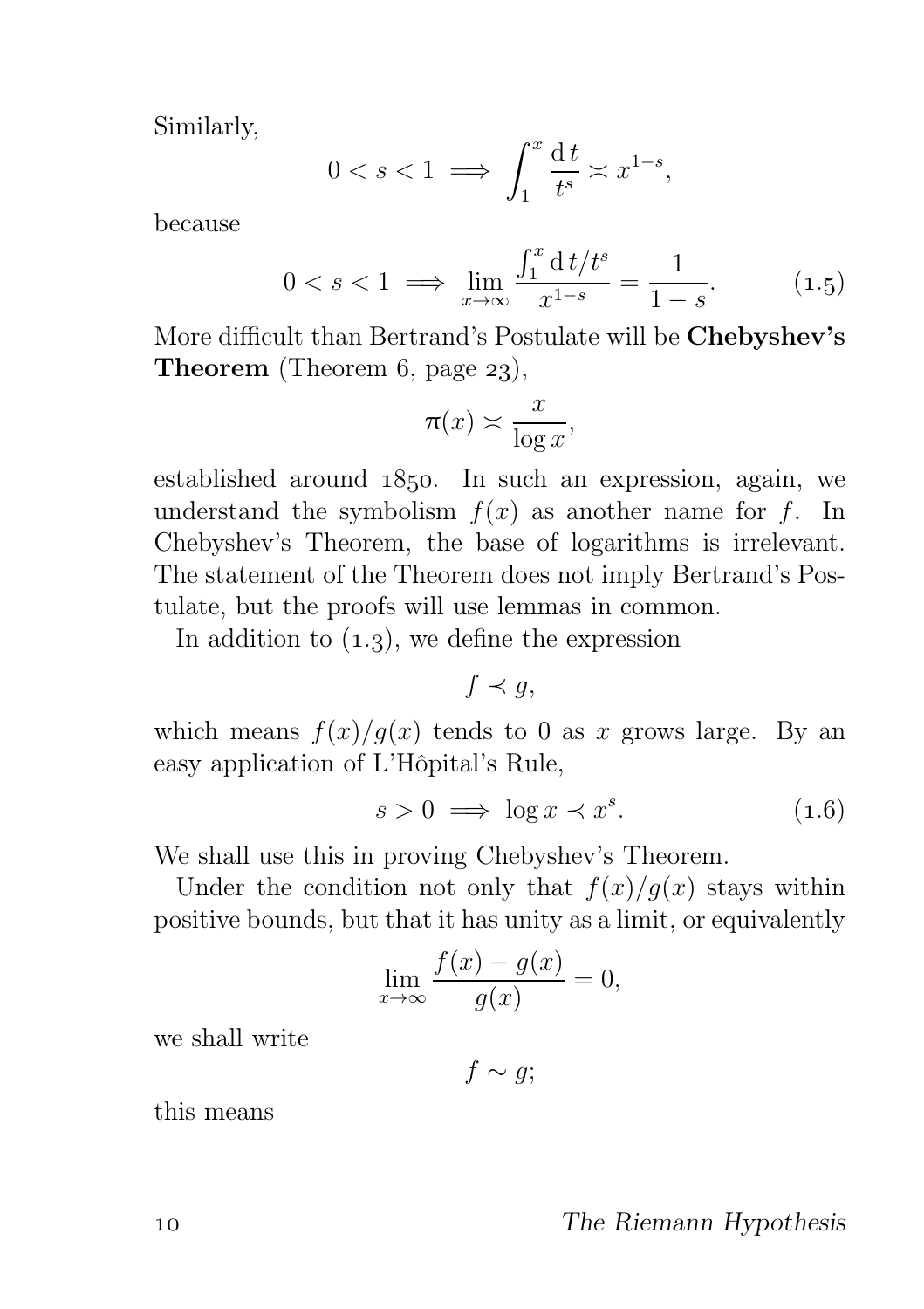

Figure 1.1:  $y \log x = 1$ 

- f is asymptotic to  $g$  [6, p. 8];
- f and g go to infinity at the same rate [9, ch. 17, p.  $56$ .

For example, by  $(1.4)$  and  $(1.5)$ ,

$$
s > 1 \implies \int_1^x \frac{dt}{t^s} \sim \frac{1}{s - 1},
$$
  

$$
0 < s < 1 \implies \int_1^x \frac{dt}{t^s} \sim \frac{x^{1 - s}}{1 - s}.
$$

These are easy results, because we can calculate the integrals. With more work, when we define

$$
\text{Li}(x) = \int_2^x \frac{\mathrm{d}t}{\log t},\tag{1.7}
$$

we obtain

$$
\text{Li}(x) \sim \frac{x}{\log x} \tag{1.8}
$$

by L'Hôpital's Rule. See Figure 1.1. First we compute

$$
\frac{\text{Li}(x) - x/\log x}{x/\log x} = \frac{\log x \cdot \text{Li}(x) - x}{x}.
$$

## 1 Introduction 11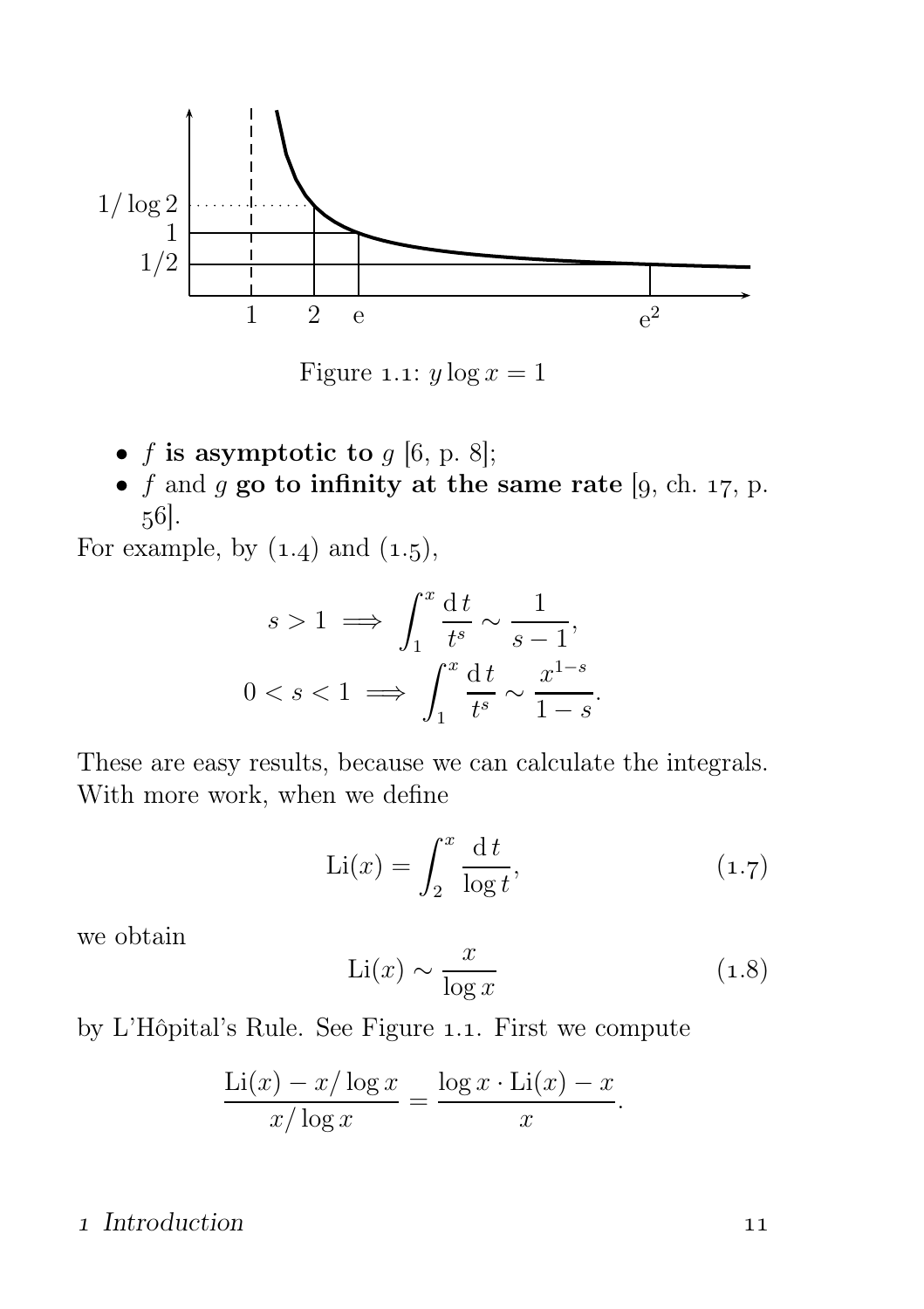If the latter is  $f/g$ , then, since g grows without bound, we compute

$$
\frac{f'}{g'} = \frac{1}{x}\operatorname{Li}(x) = \frac{\operatorname{Li}(x)}{x},
$$

and if this is  $f/g$ , then  $f'/g'$  is  $1/\log x$ , which tends to 0 as x grows without bound.

The Prime Number Theorem (Theorem  $25$ , page  $56$ ) is

$$
\pi(x) \sim \frac{x}{\log x},
$$

established in 1896 by Hadamard and de la Vallée-Poussin independently. The Theorem implies Bertrand's Conjecture.

The Riemann Hypothesis is a refinement of the Prime Number Theorem.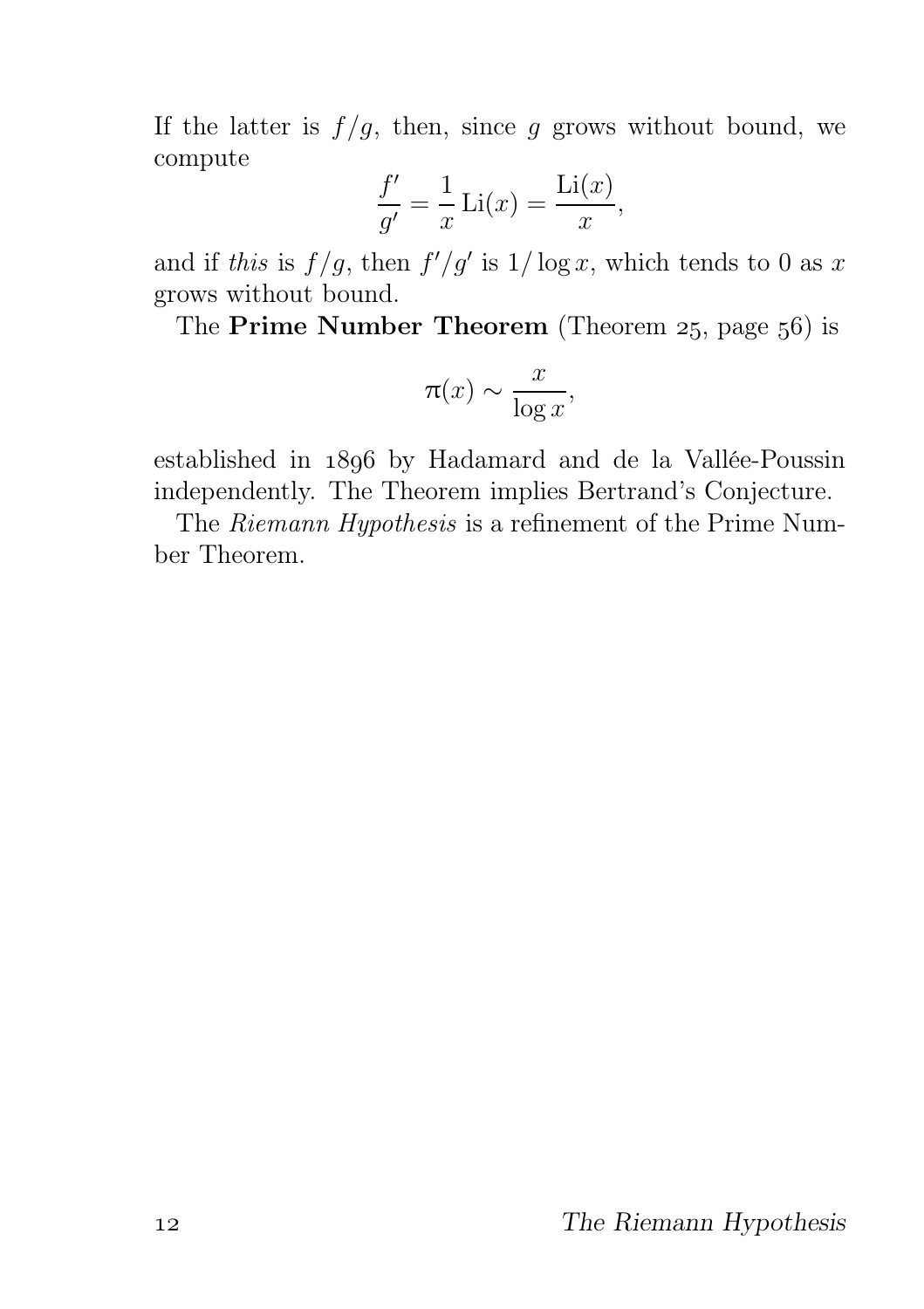## 2 Bertrand's Postulate

Our proof of Bertrand's Postulate, Theorem 5 below, will be based on that of Hardy and Wright  $[6, §22.3]$ , who attribute it to Paul Erdős  $[4]$ . Erdős's paper appeared in 1932, and Erdős was born in 1913. An earlier proof, from 1919, is due to Srinivasa Ramanujan  $[11]$ ; this proof is very short (2 pages), but makes use of the Gamma function and Stirling's approximation to it. Hardy and Wright attribute the earliest proof of Bertrand's Postulate to Tchebyshef (Chebyshev) in  $1850$ .

We shall make use of the auxiliary function  $\vartheta$  given by

$$
\vartheta(x) = \sum_{p \leqslant x} \log p. \tag{2.1}
$$

Then  $\vartheta(x) = \log \prod_{p \leq x} p$ , so that, for example,

$$
2 < 3 < 5 \ \& \ \ \vartheta(5) = \log(2 \cdot 3 \cdot 5).
$$

We establish the following bound  $[6, Thm 441, p. 341].$ 

**Theorem 3.** For all positive real numbers  $x$ ,

$$
\vartheta(x) < 2x \log 2. \tag{2.2}
$$

In particular,  $\vartheta(x) = O(x)$ .

Proof. Since

$$
\vartheta(x) = \vartheta([x]),
$$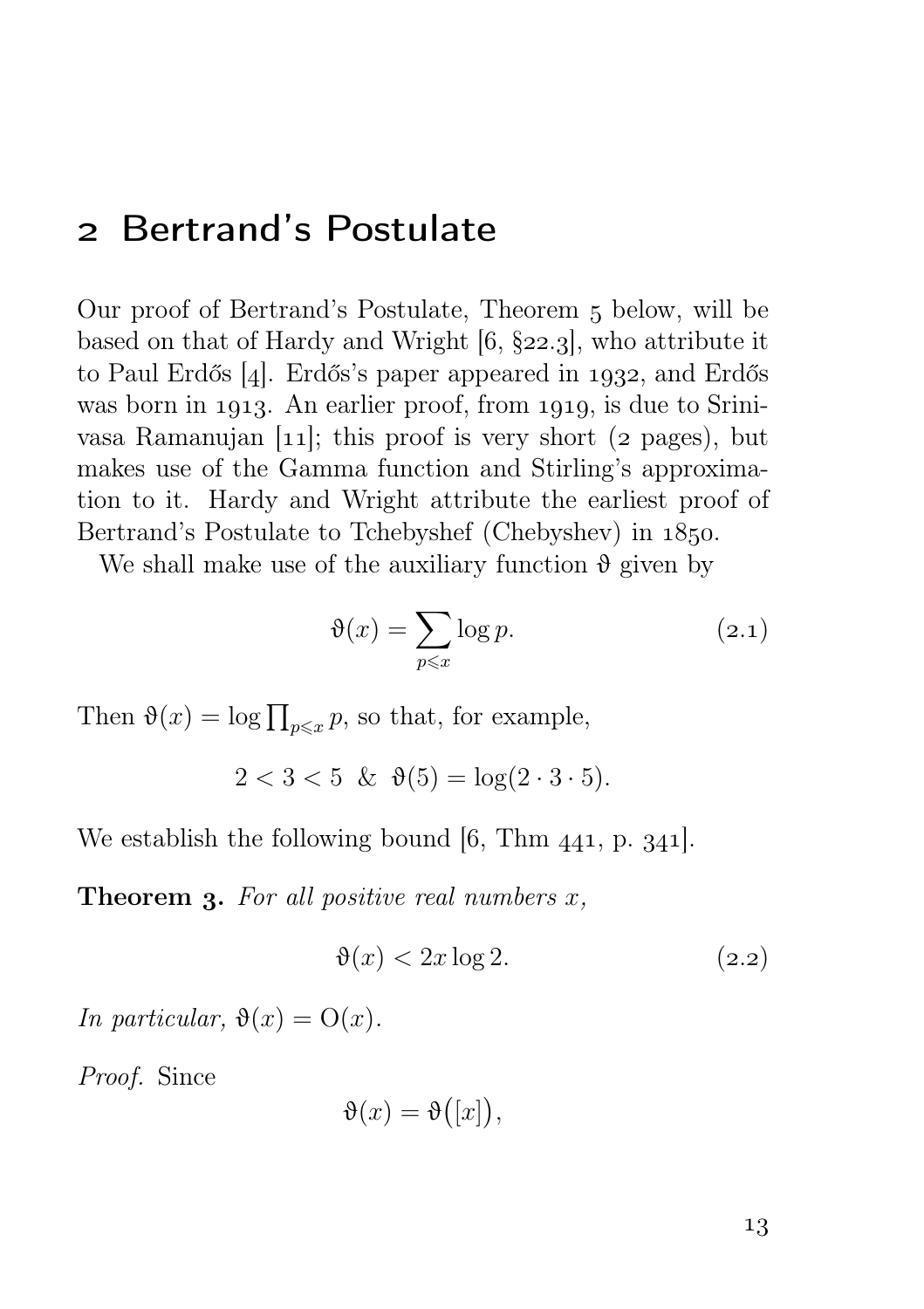it is enough to prove the claim when  $x$  is a positive integer. Primes will enter the argument as follows. If  $0 \leq k \leq n$ , by definition

$$
\binom{n}{k} = \frac{n!}{(n-k)! \ k!}.
$$
\n(2.3)

One way to prove this an integer is to use the Binomial Theorem,

$$
(x+y)^n = \sum_{k=0}^n \binom{n}{k} x^{n-k} y^k; \tag{2.4}
$$

here the coefficients in the expansion of  $(x + y)^n$  must be integers. The proof of  $(2.4)$  will use the rules

$$
\binom{n}{0} = 1, \qquad \binom{n}{n} = 1,
$$

and

$$
0 \leq k < n \implies \binom{n}{k} + \binom{n}{k+1} = \binom{n+1}{k+1};
$$

from these, one can prove directly (by induction) that each  $\binom{n}{k}$  $\binom{n}{k}$  is an integer.

It is a standard exercise to show

$$
0 < k < p \implies p \mid \binom{p}{k} \tag{2.5}
$$

using Euclid's Lemma  $[5,$  Proposition VII.30, that a prime measuring a product measures one of the factors; symbolically,

$$
p \mid ab \And p \nmid a \implies p \mid b.
$$

Thus, in particular, since

$$
p \mid \binom{p}{k} \cdot k! \cdot (p-k)!,
$$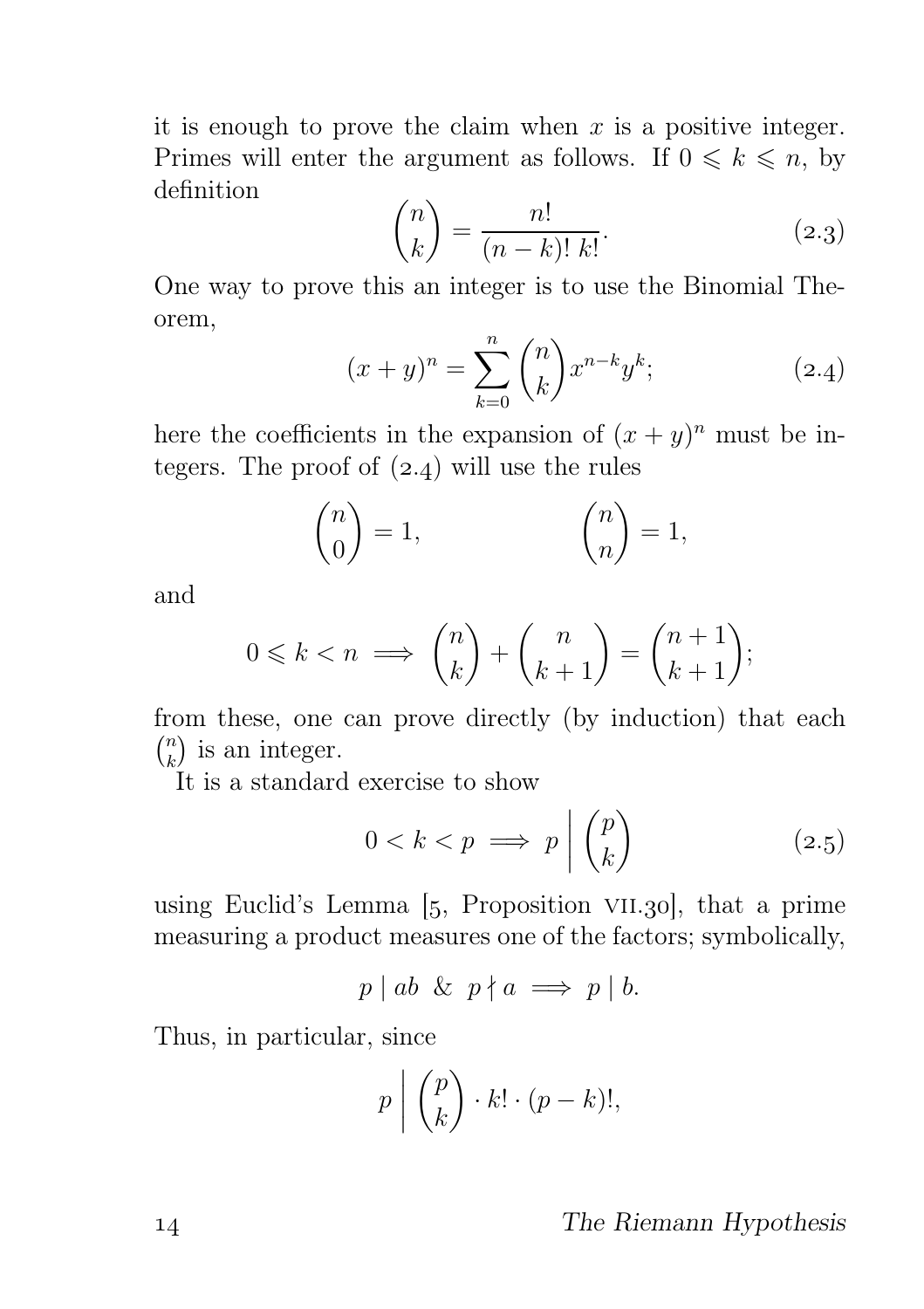but

$$
0 < k < p \implies p \nmid k! \cdot (p - k)!,
$$

we can conclude  $(2.5)$ . In the same way,

$$
n-k \leq k \implies \prod_{k
$$

Since

$$
\log \prod_{k < p \le n} p = \vartheta(n) - \vartheta(k),
$$

we conclude

$$
n - k \leq k \implies \vartheta(n) - \vartheta(k) \leq \log \binom{n}{k}.
$$
 (2.6)

We can now proceed by strong induction. We assume  $(2.2)$ holds when x is an integer less than n. The case where  $n = 1$ is trivial. In case  $n = 2$ , we compute immediately

$$
\theta(n) = \theta(2) = \log 2 < 4\log 2 = 2n\log 2.
$$

In case  $n = 2m$ , where  $m > 1$ , then,  $2m$  being composite,

$$
\vartheta(n) = \vartheta(2m) = \vartheta(2m - 1) < 2(2m - 1)\log 2 < 2n \log 2.
$$

We suppose finally  $n = 2m + 1$ , where again  $m > 1$ . As a special case of  $(2.6)$ ,

$$
\vartheta(n) = \vartheta(2m+1) \le \log\binom{2m+1}{m+1} + \vartheta(m+1). \tag{2.7}
$$

We have also

$$
\binom{2m+1}{m+1} = \binom{2m+1}{m},
$$

## 2 Bertrand's Postulate 15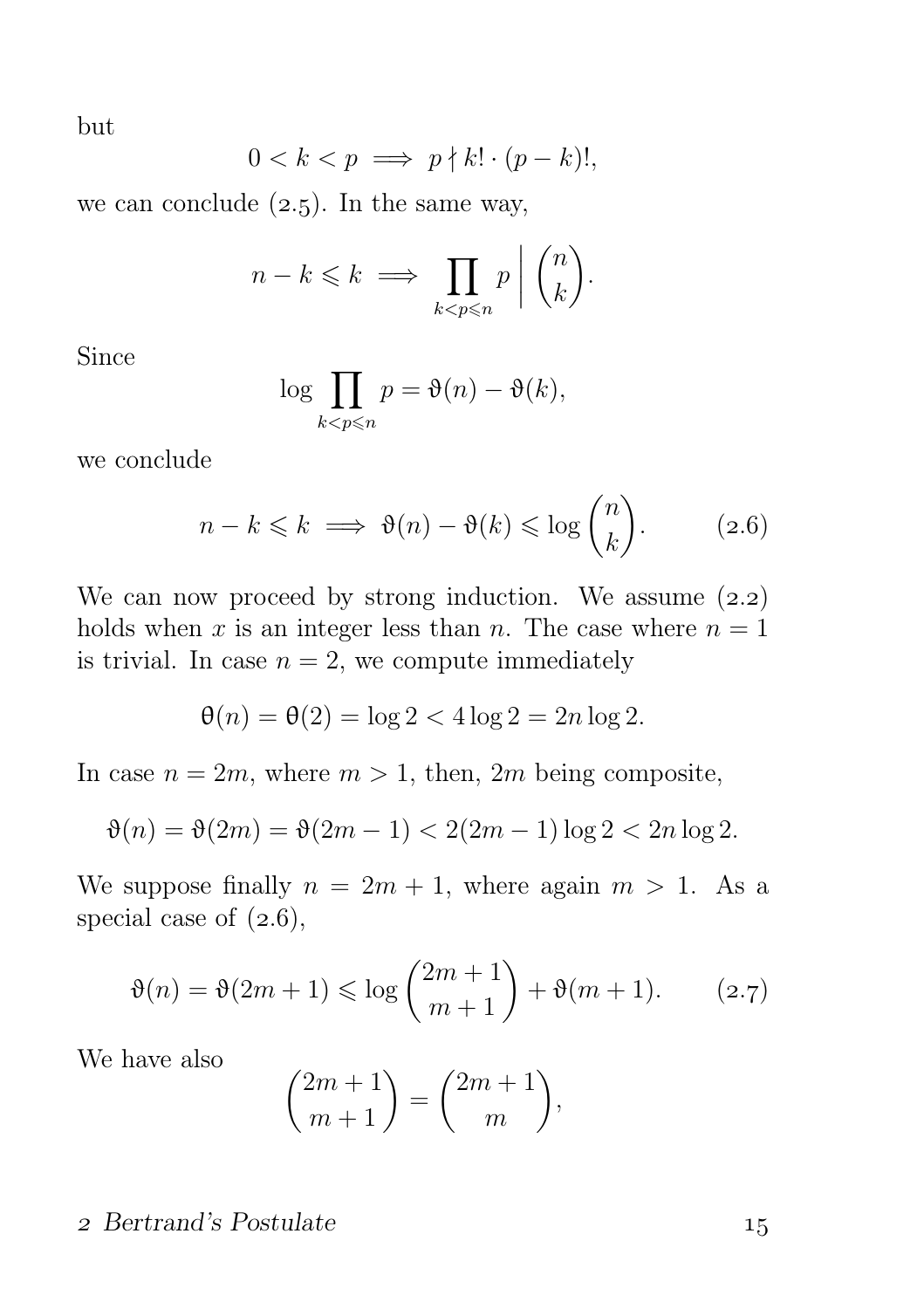and these are distinct terms in the expansion of  $(1 + 1)^{2m+1}$ , by  $(2.4)$ ; so

$$
2\binom{2m+1}{m+1} \leq 2^{2m+1}, \qquad \binom{2m+1}{m+1} \leq 2^{2m}.
$$

Plugging this, and the strong inductive hypothesis

 $\vartheta(m+1) < 2(m+1) \log 2$ .

into  $(2.7)$ , we obtain

$$
\vartheta(n) \leqslant 2(2m+1)\log 2 = \log 2n \log 2.
$$

Erdős attributes the following to Legendre.

Theorem 4. For all positive integers  $n$ ,

$$
\log(n!) = \sum_{p \le n} \log p \cdot \sum_{j \in \mathbb{N}} \left[ \frac{n}{p^j} \right]. \tag{2.8}
$$

Proof. We are counting the number of times that each p is a factor of n!. Such  $p$  must be no greater than  $n$ . To the number of times that some fixed  $p$  is a factor of  $n!$ ,

- each multiple  $\ell p$  of p, where  $\ell p \leq n$ , contributes one;
- each multiple  $\ell p^2$  of p, where  $\ell p^2 \leq n$ , contributes an additional one, besides the factor contributed because  $(\ell p)p \leq n;$
- each multiple  $\ell p^3$  of p, where  $\ell p^3 \leq n$ , contributes an additional one, besides the factors contributed because  $(\ell l l p) p \leqslant n$  and  $(\ell p^2) p \leqslant n;$

and so on. The result is the sum over all  $j$  in  $\mathbb N$  of those  $\ell p^j$  such that  $\ell p^j \leq n$ . The number of such multiples  $\ell p^j$  is  $[n/p^j].$  $\Box$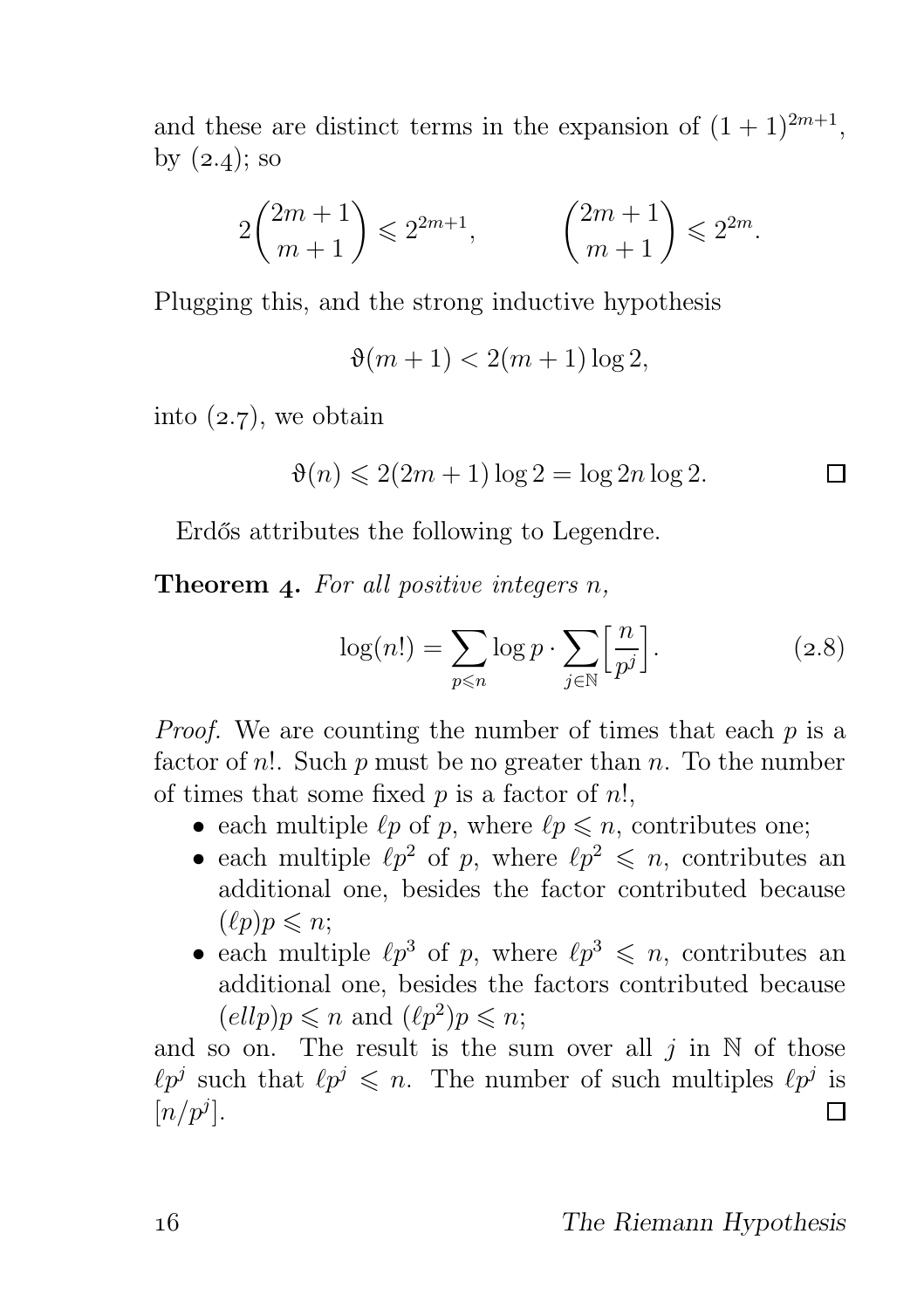The sum in (2.8) has a term  $\log p \cdot [n/p^j]$  precisely for those prime-powers (that is, powers of primes)  $p^j$  that are no greater than  $n$ . Thus we might write

$$
\log(n!) = \sum_{p^j \leq n} \log p \cdot \left[\frac{n}{p^j}\right].
$$

Alternatively,

$$
\log(n!) = \sum_{k \leq n} \Lambda(k) \cdot \left[\frac{n}{k}\right],
$$

where  $\Lambda$  is the **von Mangoldt function**, given by

$$
\Lambda(n) = \begin{cases} \log p, & \text{if } n = p^m \text{ for some positive } m; \\ 0, & \text{otherwise.} \end{cases}
$$

We shall use this function in  $(3.1)$  on page 23. Meanwhile, we may observe

$$
\sum_{m|n} \Lambda(m) = \log n.
$$

I would call this the Fundamental Theorem of Arithmetic; however, in Multiplicative Number Theory, Davenport remarks  $[2, p. 55],$ 

Although this can be proved directly, the simplest way of deriving this and similar identities is by comparing coefficients in two Dirichlet series which have the same sum.

We just pass on to the following.

**Theorem 5** (Bertrand's Postulate). For every positive integer n there is a prime p such that

$$
n < p \leqslant 2n. \tag{2.9}
$$

### 2 Bertrand's Postulate 17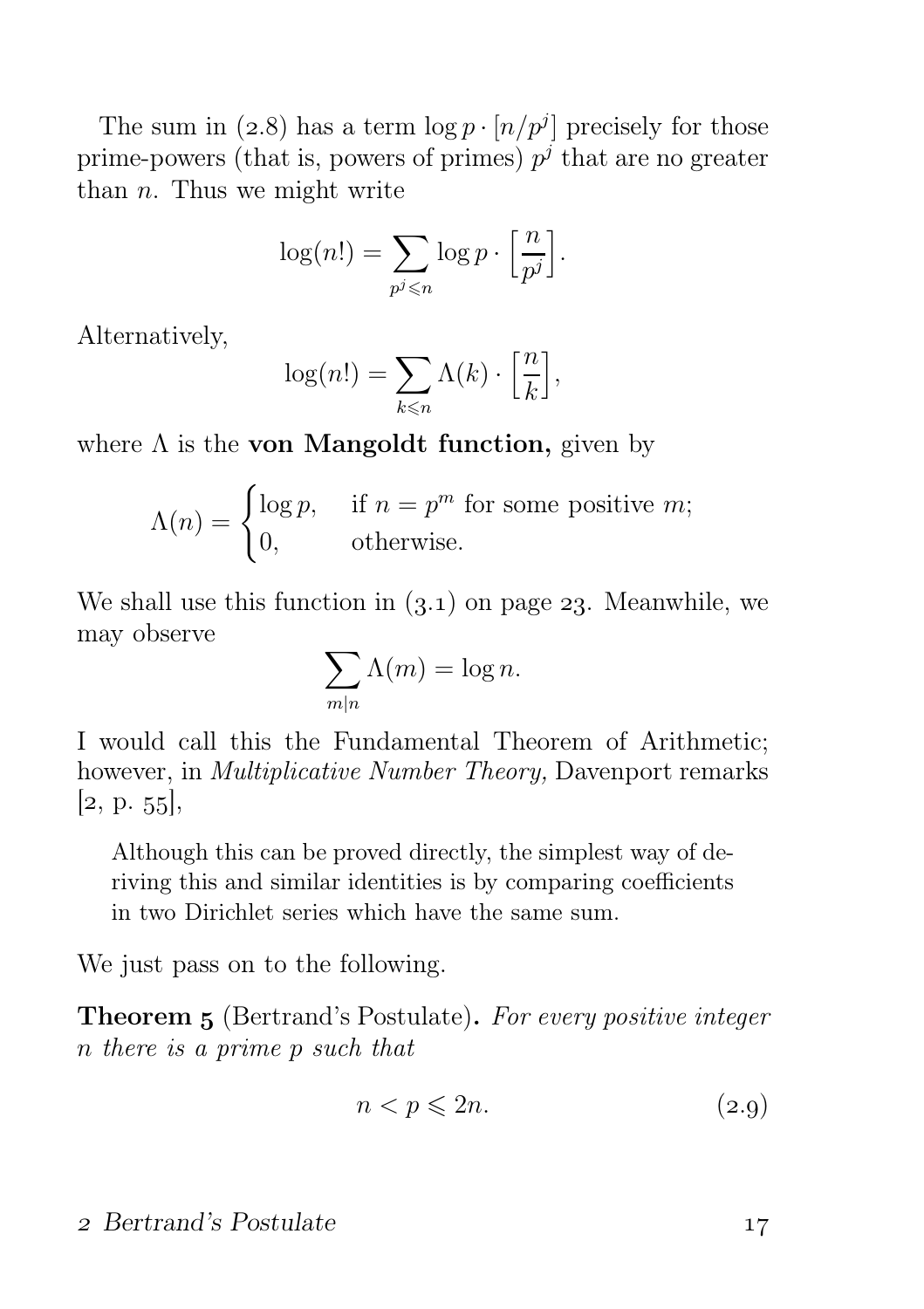*Proof.* No prime factor of  $\binom{2n}{n}$  $\binom{2n}{n}$  exceeds  $2n$ . Thus it is enough to show that  $\binom{2n}{n}$  $\binom{2n}{n}$  has a prime factor exceeding *n*. There are exponents  $n(p)$  such that

$$
\binom{2n}{n} = \prod_{p \le 2n} p^{n(p)}.
$$

Thus

$$
n(p) \geq 1 \iff p \mid \binom{2n}{n},\tag{2.10}
$$

$$
\log\binom{2n}{n} = \sum_{p\leqslant 2n} n(p)\log p. \tag{2.11}
$$

Since also, by  $(2.3)$ ,

$$
\log {2n \choose n} = \log((2n)!) - 2\log(n!),
$$

we have, by Theorem  $4$ ,

$$
n(p) = \sum_{j=1}^{\infty} \left( \left[ \frac{2n}{p^j} \right] - 2 \left[ \frac{n}{p^j} \right] \right).
$$
 (2.12)

Here, in each case,

$$
0 \leqslant \left( \left[ \frac{2n}{p^j} \right] - 2 \left[ \frac{n}{p^j} \right] \right) \leqslant 1,
$$
\n(2.13)

for,

$$
2m \leqslant \frac{2n}{k} < 2m + 2 \implies \left[\frac{n}{k}\right] = m,
$$
\n
$$
2m \leqslant \frac{2n}{k} < 2m + 1 \implies \left[\frac{2n}{k}\right] = 2m,
$$
\n
$$
2m + 1 \leqslant \frac{2n}{k} < 2m + 2 \implies \left[\frac{2n}{k}\right] = 2m + 1.
$$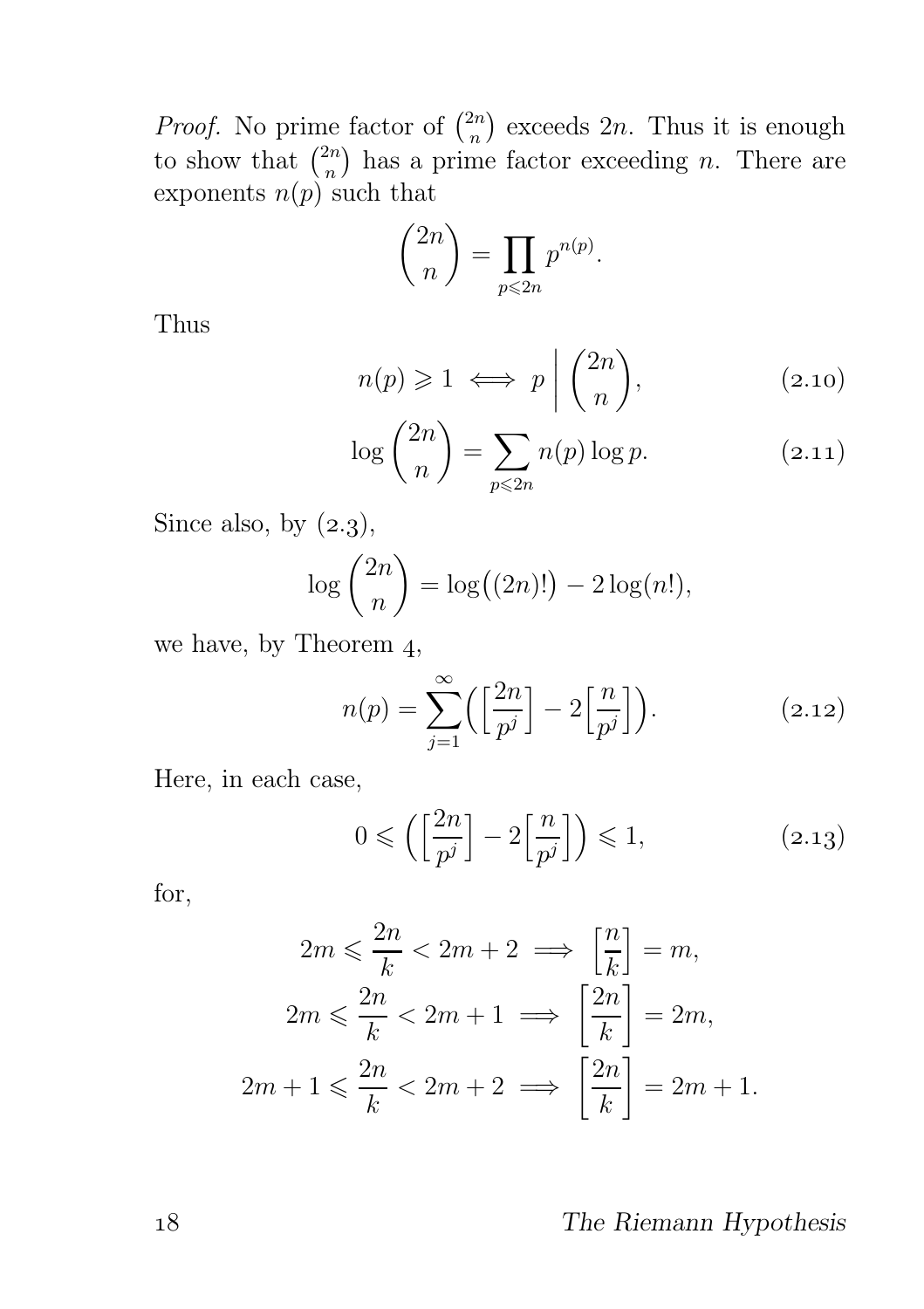Moreover,

$$
k > 2n \implies \left[\frac{2n}{k}\right] - 2\left[\frac{n}{k}\right] = 0,\tag{2.14}
$$

while

$$
p^j > 2n \iff j \log p > \log(2n). \tag{2.15}
$$

Plugging  $(2.13), (2.14),$  and  $(2.15)$  into  $(2.12)$  gives

$$
n(p) \leqslant \sum_{j \leqslant \log(2n)/\log p} 1 \leqslant \frac{\log(2n)}{\log p}.\tag{2.16}
$$

Therefore

$$
2 \leqslant n(p) \implies 2\log p \leqslant \log(2n) \implies p \leqslant \sqrt{2n}.\tag{2.17}
$$

From  $(2.11)$  and  $(2.10)$ ,

$$
\log {2n \choose n} = \sum_{n(p)\geq 1} n(p) \log p = \sum_{n(p)=1} \log p + \sum_{n(p)\geq 2} n(p) \log p.
$$
\n(2.18)

Here, again by  $(2.10)$ ,

$$
\sum_{n(p)=1} \log p \leqslant \sum_{p \mid {2n \choose n}} \log p,
$$

while by  $(2.16)$  and  $(2.17)$ ,

$$
\sum_{n(p)\geqslant 2} n(p) \log p \leqslant \sum_{n(p)\geqslant 2} \log(2n) \leqslant \sqrt{2n} \log(2n).
$$

Thus  $(2.18)$  becomes

$$
\log\binom{2n}{n} \leqslant \sum_{p\mid\binom{2n}{n}} \log p + \sqrt{2n} \log(2n). \tag{2.19}
$$

## 2 Bertrand's Postulate 19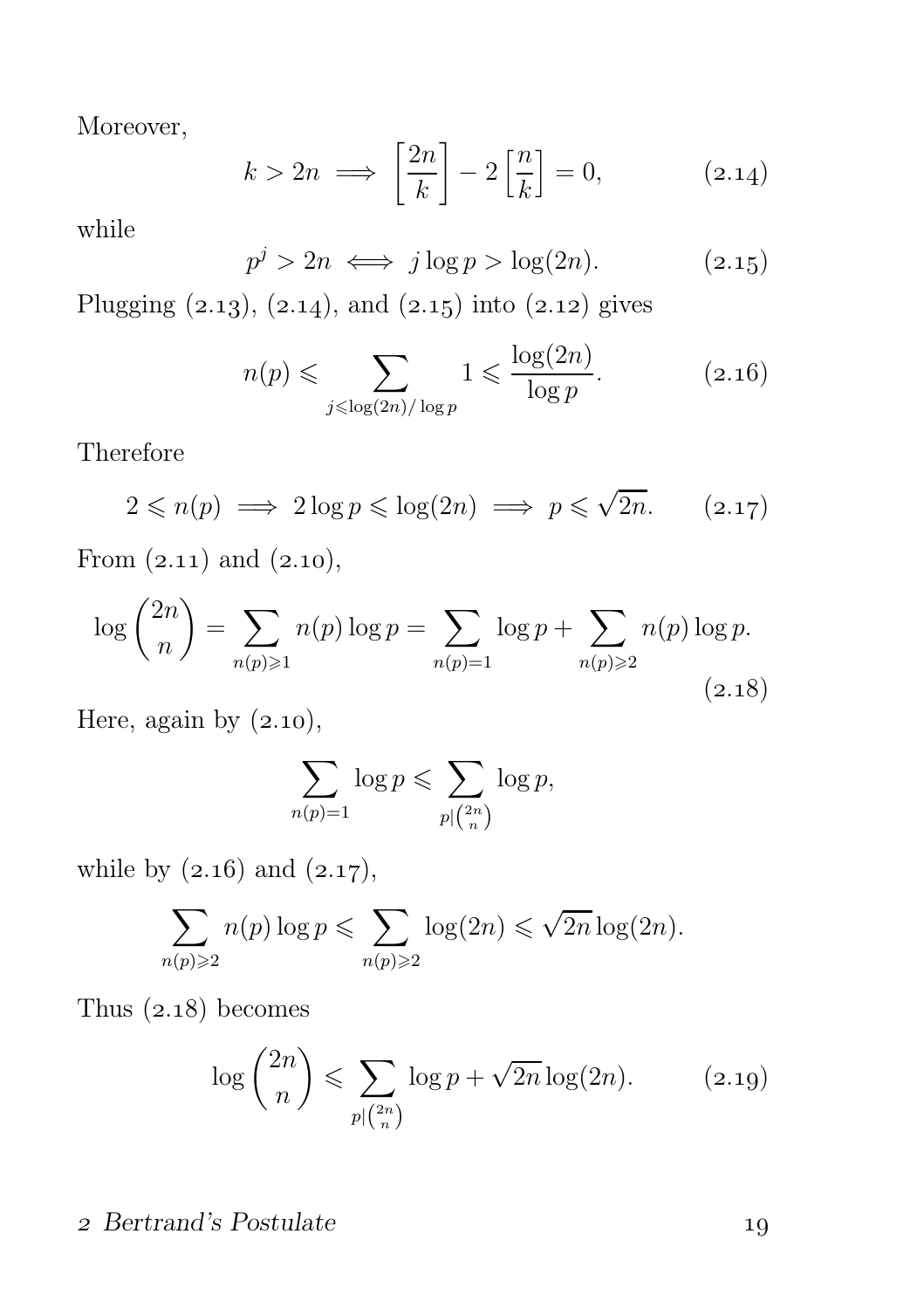Thus we have an upper bound on  $\log {2n \choose n}$  $\binom{2n}{n}$ . We introduce a lower bound by noting that, since

$$
2^{2n} = \sum_{j=0}^{2n} {2n \choose j} = 2 + \sum_{j=1}^{2n-1} {2n \choose j},
$$

where there are 2n terms, the greatest being  $\binom{2n}{n}$  $\binom{2n}{n},$ 

$$
2^{2n} \leq 2n \binom{2n}{n},
$$
  
 
$$
2n \log 2 \leq \log(2n) + \log \binom{2n}{n}.
$$
 (2.20)

Combining  $(2.19)$  and  $(2.20)$  yields

$$
2n \log 2 \leqslant \sum_{p \mid {2n \choose n}} \log p + (1 + \sqrt{2n}) \log(2n). \tag{2.21}
$$

The left-hand side dominates the second term on the right, by (1.6). We shall show then that  $\binom{2n}{n}$  $\binom{2n}{n}$  must have prime factors exceeding  $n$ , to compensate. By Theorem 3,

$$
\sum_{p \mid \binom{2n}{n} \text{ for } p \leqslant n} \log p \leqslant \sum_{p \leqslant n} \log p = \vartheta(n) \leqslant 2n \log 2. \tag{2.22}
$$

Since this is just the left-hand side of  $(2.21)$ , there is no problem so far. However,

$$
\frac{2n}{3} < p \leqslant n \implies 2p \leqslant 2n < 3p
$$
\n
$$
\implies \left[\frac{2n}{p}\right] - 2\left[\frac{n}{p}\right] = 2 - 2 \cdot 1 = 0,
$$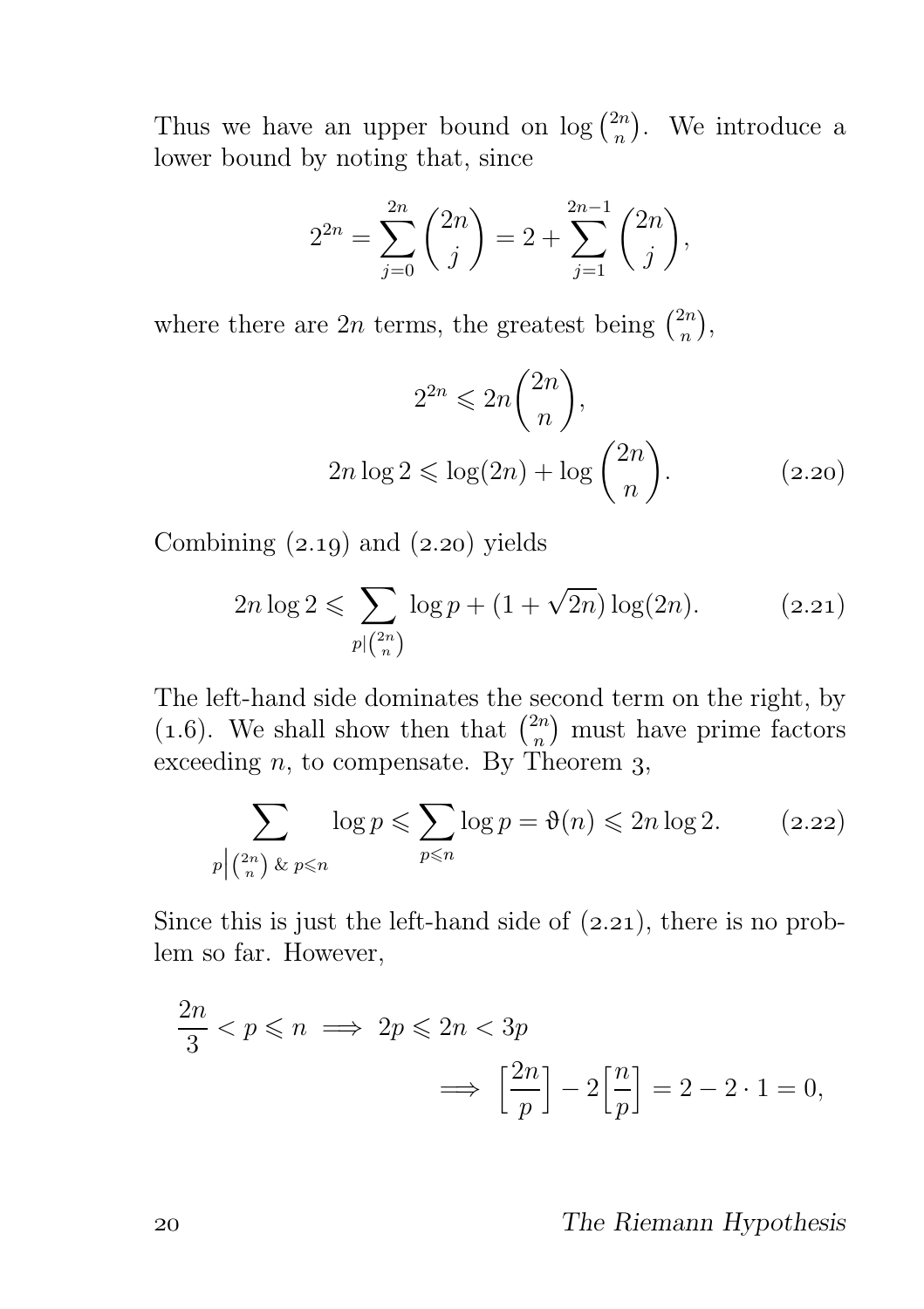and also

$$
\frac{2n}{3} < p \quad \& n \geqslant 5 \implies p^2 > \frac{4n^2}{9} = \frac{2n}{9} \cdot 2n > 2n
$$
\n
$$
\implies \left[\frac{2n}{p^2}\right] = 0,
$$

and therefore

$$
\frac{2n}{3} < p \leqslant n \quad \& n \geqslant 5 \implies n(p) = 0.
$$

Thus, assuming  $n \geq 5$ , in the manner of  $(2.22)$  we have

$$
\sum_{p \mid \binom{2n}{n} \text{ for } p \leqslant n} \log p \leqslant \sum_{p \leqslant 2n/3} \log p = \vartheta \left( \frac{2n}{3} \right) \leqslant \frac{4n}{3} \log 2.
$$

Combining with  $(2.21)$  gives

$$
\sum_{p \mid \binom{2n}{n} \& n < p} \log p \geqslant \frac{2n}{3} \log 2 - \left(1 + \sqrt{2n}\right) \log(2n). \tag{2.23}
$$

We already know that the right-hand side is positive when  $n$  is large enough. It is enough to show 631 is large enough, since there is a sequence

$$
2, 3, 5, 7, 13, 23, 43, 83, 163, 317, 631
$$

of primes, where each successive term is the greatest prime that is less than twice the previous term. Since  $631 > 512 = 2<sup>9</sup>$ , let us assume now

$$
n > 2^9
$$
,  $2n > 2^{10} = 1024$ ,  $\sqrt{2n} > 2^5 = 32$ .

## 2 Bertrand's Postulate 21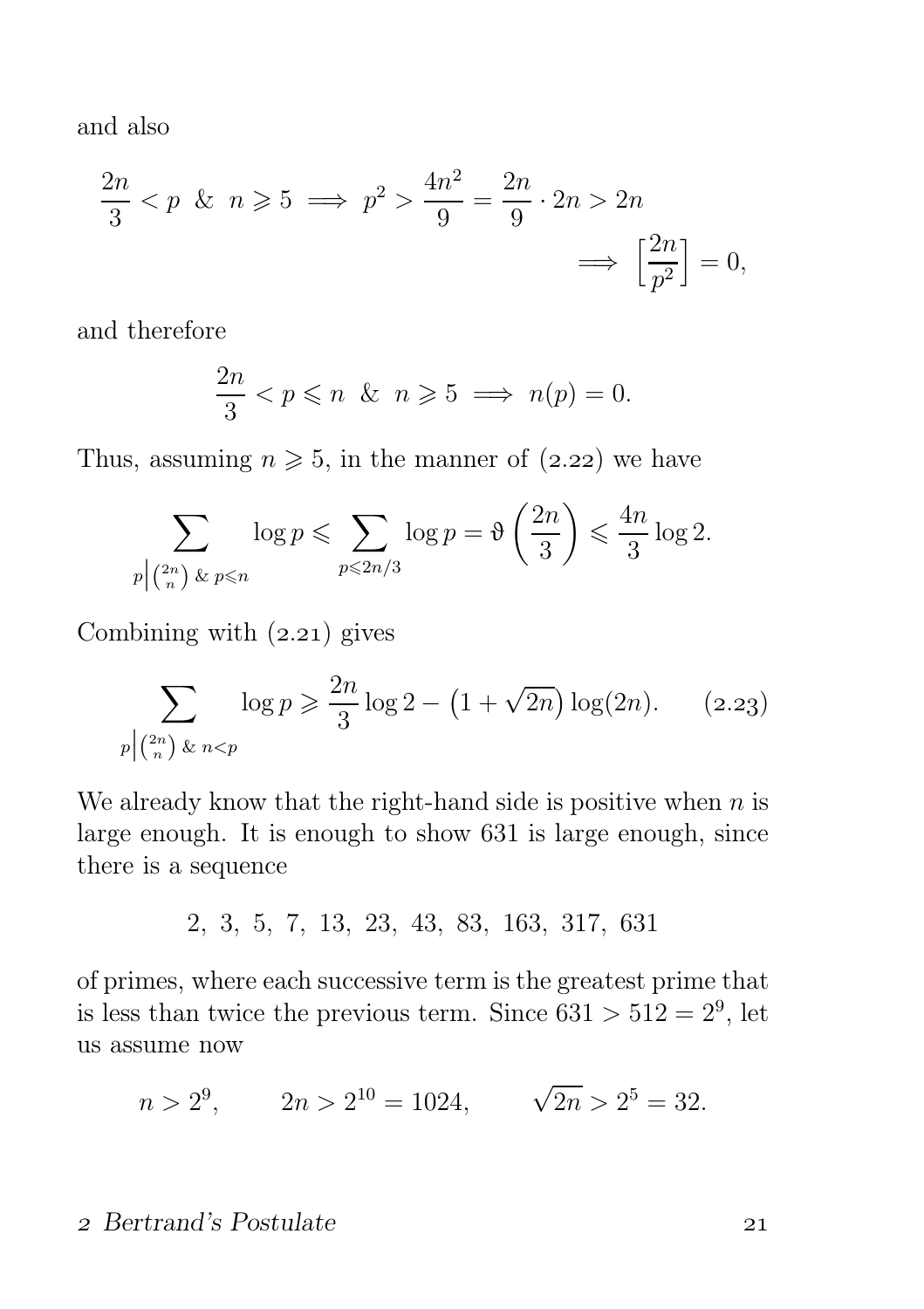Multiplying the right-hand side of  $(2.23)$  by what will turn out to be a convenient factor, we compute

$$
\frac{3}{\sqrt{2n}\log\sqrt{2n}\log 2} \left(\frac{2n}{3}\log 2 - \left(1 + \sqrt{2n}\right)\log(2n)\right)
$$

$$
= \frac{\sqrt{2n}}{\log\sqrt{2n}} - \frac{2\cdot 3}{\log 2} \left(\frac{1}{\sqrt{2n}} + 1\right)
$$

$$
\geq \frac{\sqrt{2n}}{\log\sqrt{2n}} - \frac{2\cdot 3}{\log 2} \left(\frac{1}{32} + 1\right)
$$

$$
= \frac{\sqrt{2n}}{\log\sqrt{2n}} - \frac{2\cdot 3\cdot 33}{2^5 \log 2}
$$

$$
\geq \frac{\sqrt{2n}}{\log\sqrt{2n}} - \frac{2\cdot 100\cdot 2^5}{2^{10}\log 2}
$$

$$
\geq \frac{\sqrt{2n}}{\log\sqrt{2n}} - \frac{2^5}{5\log 2} > 0,
$$

since  $x/\log x$  is an increasing function of x on [e,  $\infty$ ), since its derivative is  $(\log x - 1)/(\log x)^2$ . derivative is  $(\log x - 1)/(\log x)^2$ .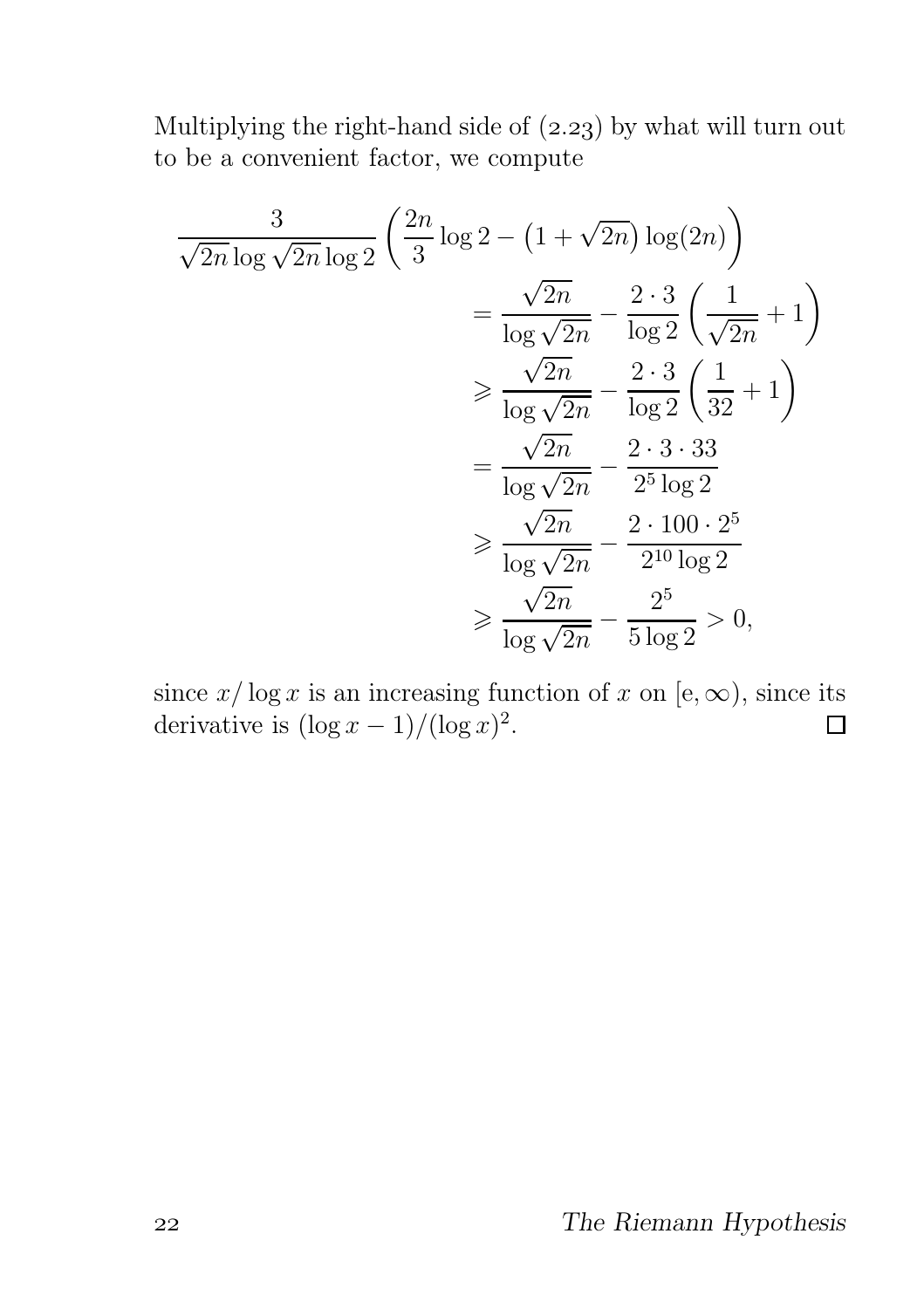## Chebyshev's Theorem

Chebyshev's Theorem is stated [6, Thm  $7$ , p. 9] and proved [6,  $\S$ 22.1-4, p. 340-6 by Hardy and Wright; we shall follow their proof, which uses the auxiliary function  $\vartheta$ , as given by (2.1), and also  $\psi$ , given by

$$
\psi(x) = \sum_{p^m \leqslant x} \log p = \sum_{n \leqslant x} \Lambda(n). \tag{3.1}
$$

Hence  $\psi(x) = \log \prod_{p^m \leq x} p$ , so that, for example,

$$
2 < 3 < 2^2 < 5 \ \& \ \psi(x) = \log(2 \cdot 3 \cdot 2 \cdot 5).
$$

Also

$$
\psi(x) = \log \operatorname{lcm}([x]!).
$$

Landau also proves the theorem  $[8, Thm 112, pp. 88–91].$ 

Theorem 6 (Chebyshev).

$$
\pi(x) \asymp \frac{x}{\log x}.
$$

*Proof.* We have to bound  $\pi(x)$  from both sides. From Theorem 3, we have an upper bound  $2x \log 2$  on  $\vartheta(x)$ . We shall relate this to  $\pi(x)$ . We observe

$$
\vartheta(x) \geqslant \sum_{x \geqslant p > \sqrt{x}} \log \sqrt{x} = \left( \pi(x) - \pi(\sqrt{x}) \right) \log \sqrt{x}. \tag{3.2}
$$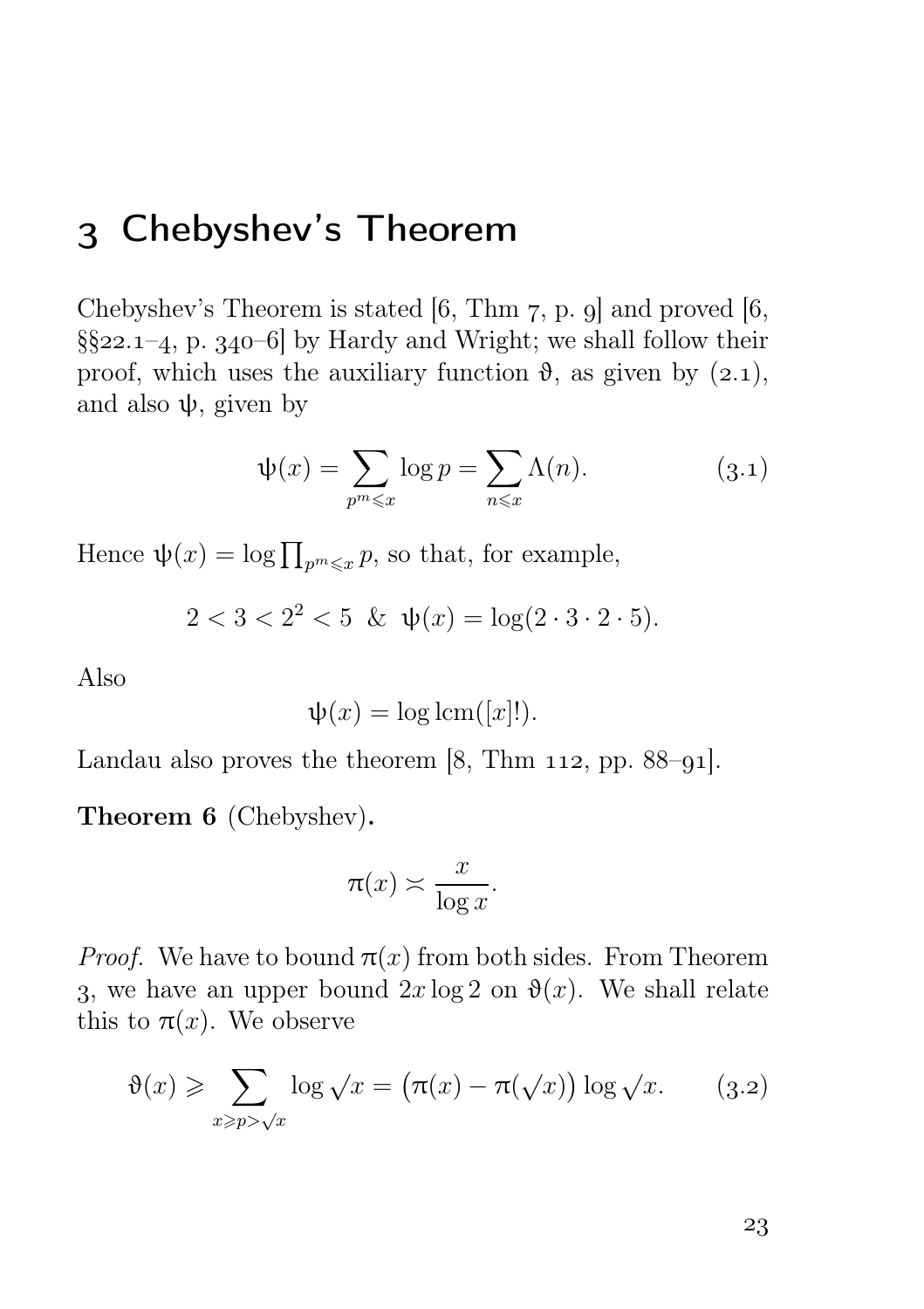Using here  $\log \sqrt{x} = \frac{1}{2}$  $\frac{1}{2} \log x$  and

$$
\pi(\sqrt{x}) \leqslant \sqrt{x} = \frac{x}{\sqrt{x}} \leqslant \frac{x}{\log x},
$$

we obtain

$$
\vartheta(x) \geqslant \left(\pi(x) - \frac{x}{\log x}\right) \frac{\log x}{2},\tag{3.3}
$$

$$
\frac{2\vartheta(x) + x}{\log x} \geqslant \pi(x),\tag{3.4}
$$

$$
(4\log 2 + 1)\frac{x}{\log x} \geqslant \pi(x) \tag{3.5}
$$

by Theorem . This is half of Chebyshev's Theorem. For the other half, we first work out a complement of  $(3.2)$ , namely

$$
\vartheta(x) \leqslant \sum_{p \leqslant x} \log x = \pi(x) \log x,\tag{3.6}
$$

so that we have, complementing  $(3.4)$ ,

$$
\frac{\vartheta(x)}{\log x} \leqslant \pi(x). \tag{3.7}
$$

We want to bound  $\vartheta(x)$  below by a multiple of x. We shall do this by

- (i) bounding  $\psi(x)$  in the same way, and
- (ii) showing  $\psi(x) \vartheta(x) \prec x$ .

If we have (ii), and (i) in the form  $\psi(x) \geqslant Ax$ , then for x large enough,

$$
\frac{A}{2} \geqslant \frac{\psi(x) - \vartheta(x)}{x}, \qquad \qquad \vartheta(x) \geqslant \frac{A}{2}x. \qquad (3.8)
$$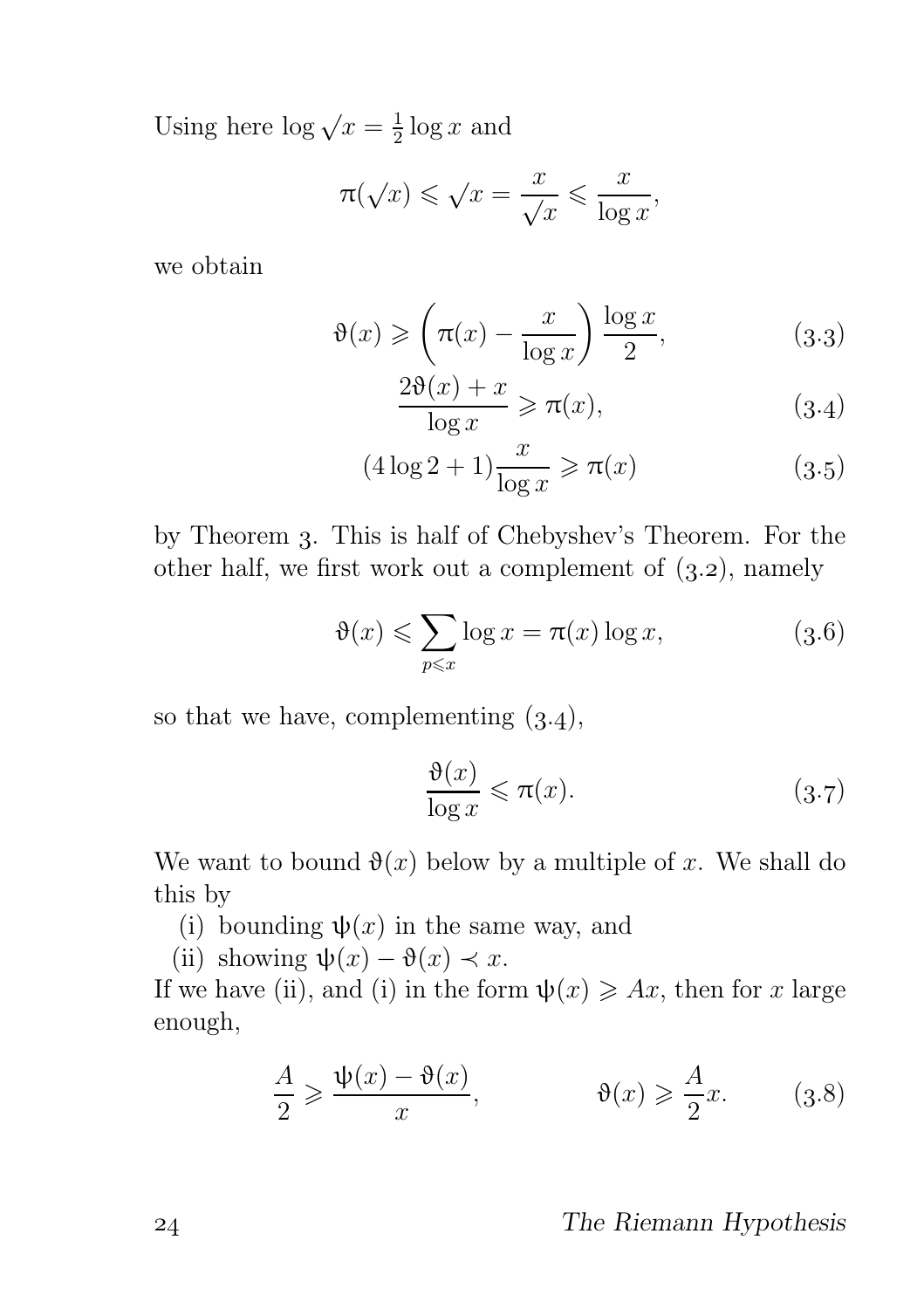To achieve (ii), we shall use an upper bound on  $\vartheta(x)$ :

$$
\vartheta(x) \leqslant x \log x. \tag{3.9}
$$

This will be useful, because

$$
\psi(x) = \sum_{m} \vartheta(x^{1/m}),
$$
  

$$
2 \leq x^{1/m} \iff m \leq \frac{\log x}{\log 2},
$$

so that

$$
\psi(x) - \vartheta(x) = \sum_{m=2}^{\lfloor \log x / \log 2 \rfloor} \vartheta(x^{1/m}).
$$
 (3.10)

From  $(3.9)$ ,

$$
2 \geqslant m \implies \vartheta(x^{1/m}) \leqslant \vartheta(\sqrt{x}) \leqslant \sqrt{x \log \sqrt{x}} \leqslant \sqrt{x \log x},
$$

so that

$$
\sum_{m=2}^{\lceil \log x/\log 2\rceil}\vartheta(x^{1/m})\leqslant \frac{\sqrt{x}(\log x)^2}{\log 2}\prec x.
$$

It remains to bound  $\psi(x)$  below by a multiple of x. To do this, we let

$$
\left[\frac{x}{2}\right] = n.
$$

If  $x \geqslant 2$ , we have

$$
\frac{x}{3} \leqslant n.
$$

In the notation of, and by, the proof of Theorem  $5$ , we have

$$
\log {2n \choose n} = \sum_{p \le 2n} n(p) \log p \le \sum_{p \le 2n} \left[ \frac{\log(2n)}{\log p} \right] \log p
$$
  
=  $\psi(2n) \le \psi(x)$ .

### Chebyshev's Theorem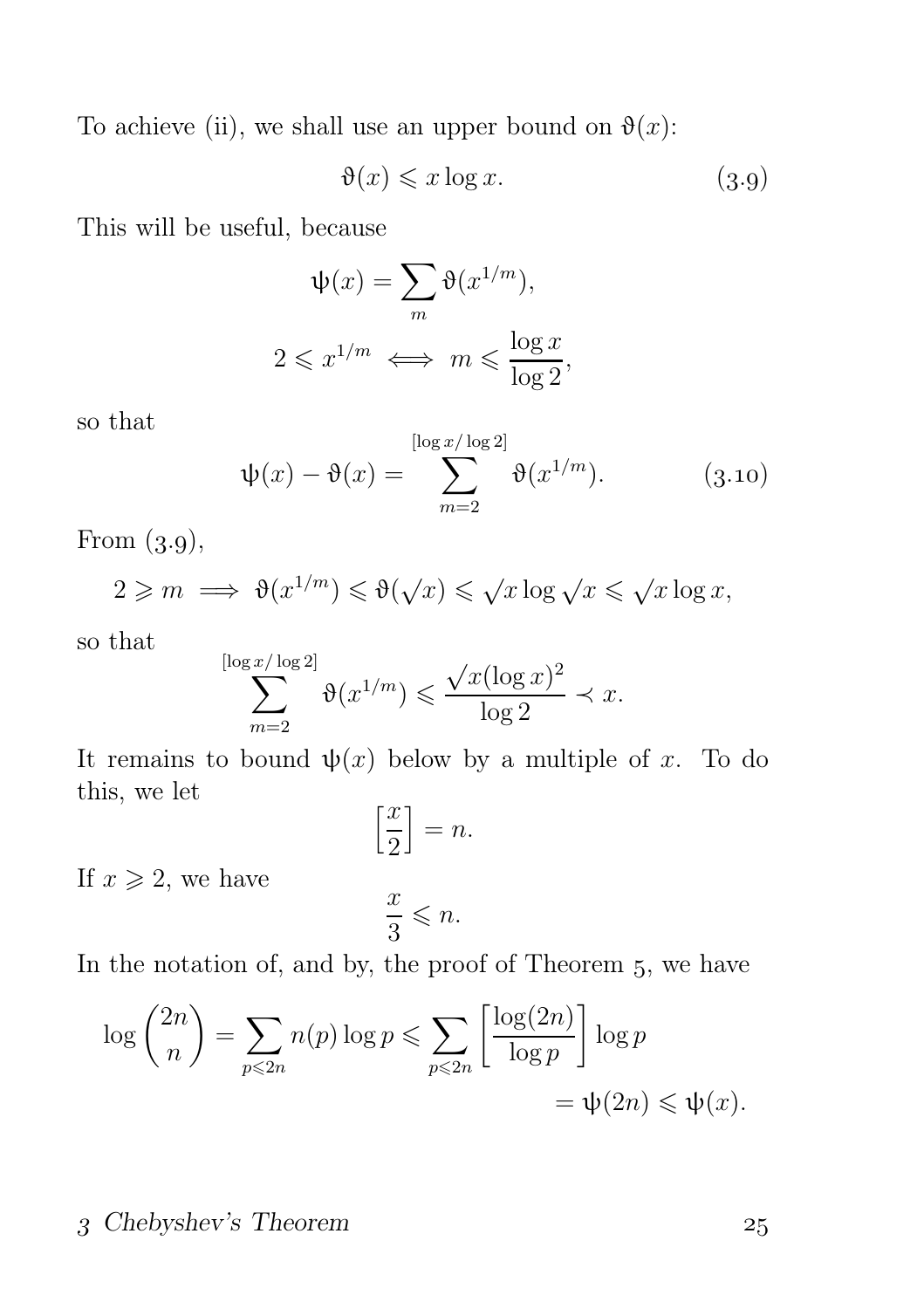Moreover,

$$
2^n \leqslant \prod_{1 \leqslant j \leqslant n} \frac{n+j}{j} = \binom{2n}{n},
$$

which means now

$$
\frac{\log 2}{2}x \leqslant n \log 2 \leqslant \log \binom{2n}{n}.
$$

Thus we have the desired bound.

We can now pass immediately to Theorem  $24$ . Meanwhile, in the process of proving Chebyshev's Theorem, we have established also

$$
\vartheta(x) \asymp x \tag{3.11}
$$

as well as

 $\psi(x) \asymp x$ .

The Riemann Hypothesis

 $\Box$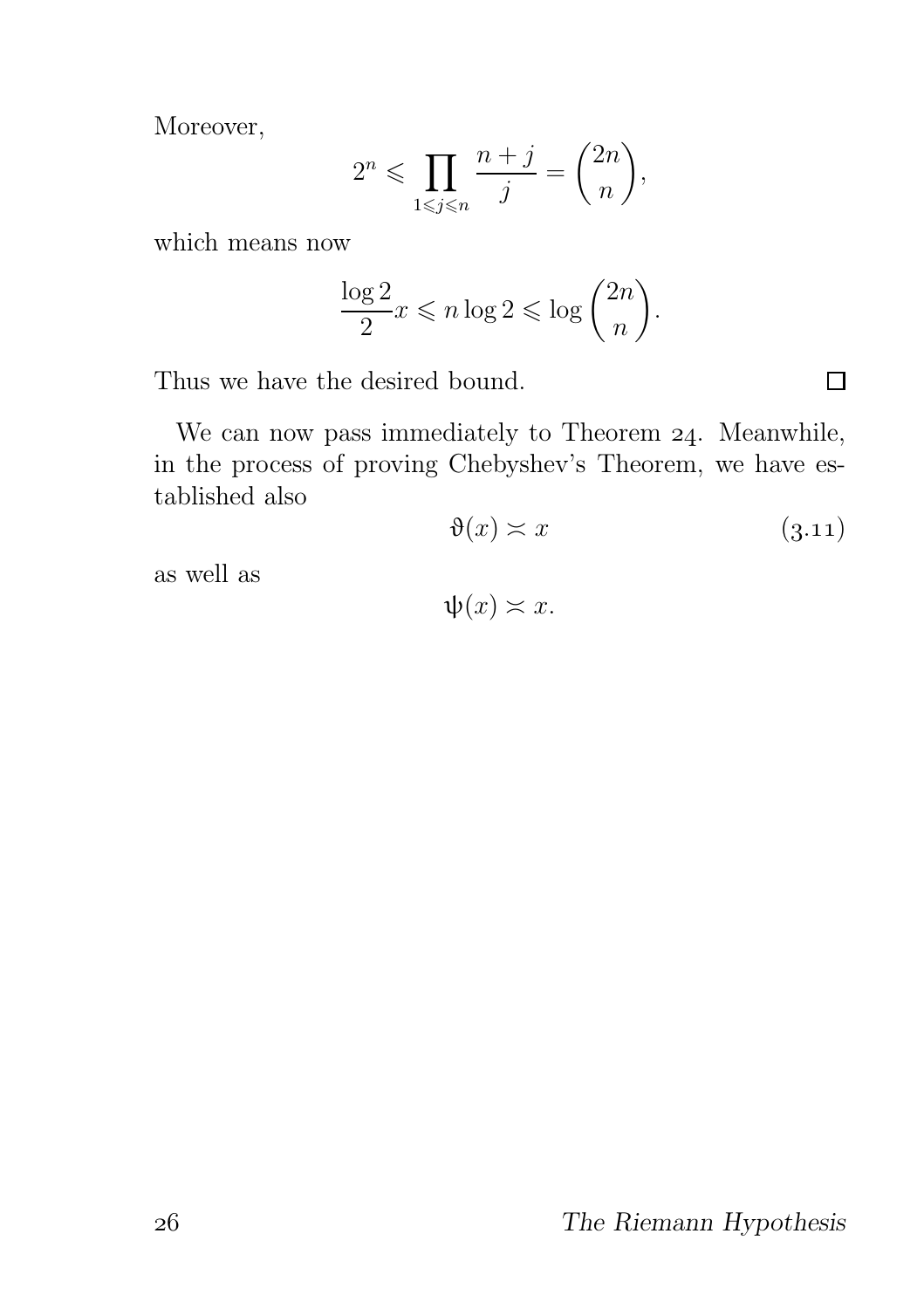## Complex Analysis

A standard text for complex analysis is Ahlfors's Complex Analysis [1]. But there is a lot that we shall not need. A terse source is "A first course in complex variables," Problem 4-33 of Spivak's *Calculus on Manifolds*  $[12, pp. 105-6]$ .

## . Holomorphic Functions

We can define limits and derivatives of complex-valued functions as we do for real-valued functions. To do so, we replace finite open intervals with open disks. Each of these is an open ball of the appropriate dimension.

If  $a \in \mathbb{C}$ , and  $\varepsilon$  is real and positive, the **open disk** having center a and radius  $\varepsilon$  is the subset

$$
\{z \in \mathbb{C} \colon |z - a| < \varepsilon\}
$$

of C; we may denote this disk by

 $B(a; \varepsilon)$ .

A neighborhood of a is a subset of  $\mathbb C$  that includes some disk  $B(a; \varepsilon)$ . A subset of  $\mathbb C$  is called **open** if it includes a neighborhood of its every point. We shall generally let  $\Omega$  be an open subset of  $\mathbb{C}$ , and  $f: \Omega \to \mathbb{C}$ .

An element L of  $\mathbb C$  is the limit of f at a point a in  $\Omega$ , and we write

$$
L = \lim_{z \to a} f(z),
$$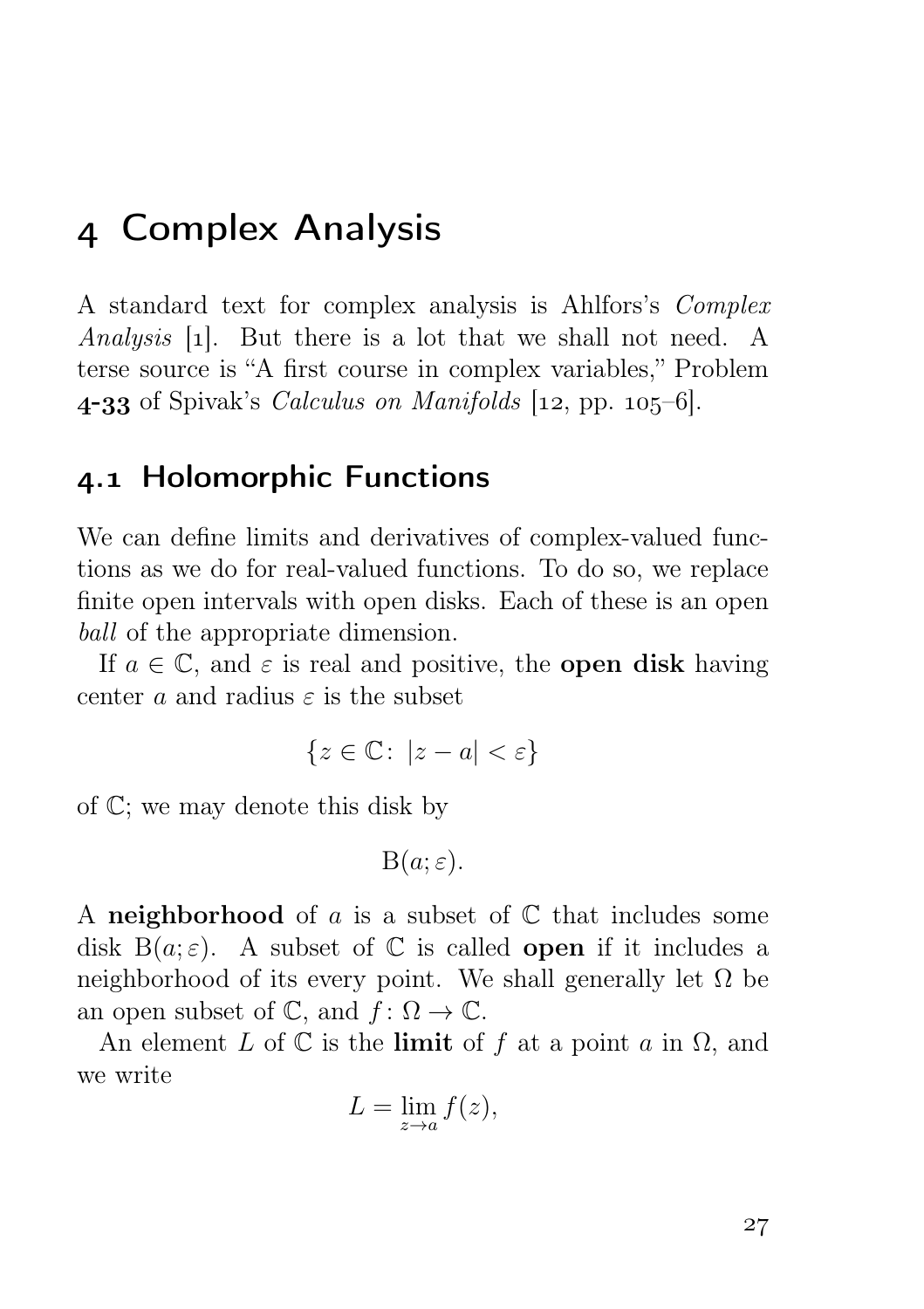provided that, for all positive  $\varepsilon$  in  $\mathbb{R}$ , for some positive  $\delta$  in  $\mathbb{R}$ , for all  $z$  in  $\Omega$ ,

$$
0 < |z - a| < \delta \implies |f(z) - L| < \varepsilon.
$$

Here the value of  $f(a)$  is irrelevant (and we may allow it to be undefined). If however

$$
\lim_{z \to a} f(z) = f(a),
$$

then  $f$  is **continuous** at  $a$ .

An element D of  $\mathbb C$  is the **derivative** of f at a, and we write

$$
D = f'(a),
$$

if

$$
\lim_{z \to a} \frac{f(z) - f(a)}{z - a} = D.
$$

If f has a derivative at every point of  $\Omega$ , then f is called **holomorphic.** In place of  $f'(z)$ , we may write

 $D_z f(z)$ ,

especially if we have not got a letter like  $f$  in isolation, but only  $f(z)$ , as in  $(4.12)$  below.<sup>\*</sup>

The rules of differentiation familiar from calculus—the constant, multiplication, division, and power rules—still apply to complex differentiation. Moreover, the identity  $z \mapsto z$  is holomorphic, with derivative 1. Thus all rational functions are holomorphic on their domains.

<sup>∗</sup>According to Kline in Mathematical Thought from Ancient to Modern Times  $[7, p. 642]$ , the French form of the term "holomorphic" was introduced by Briot  $(1817-82)$  and Bouquet  $(1819-85)$  to replace the term *synectique*, which had been introduced by Cauchy in  $1851$ .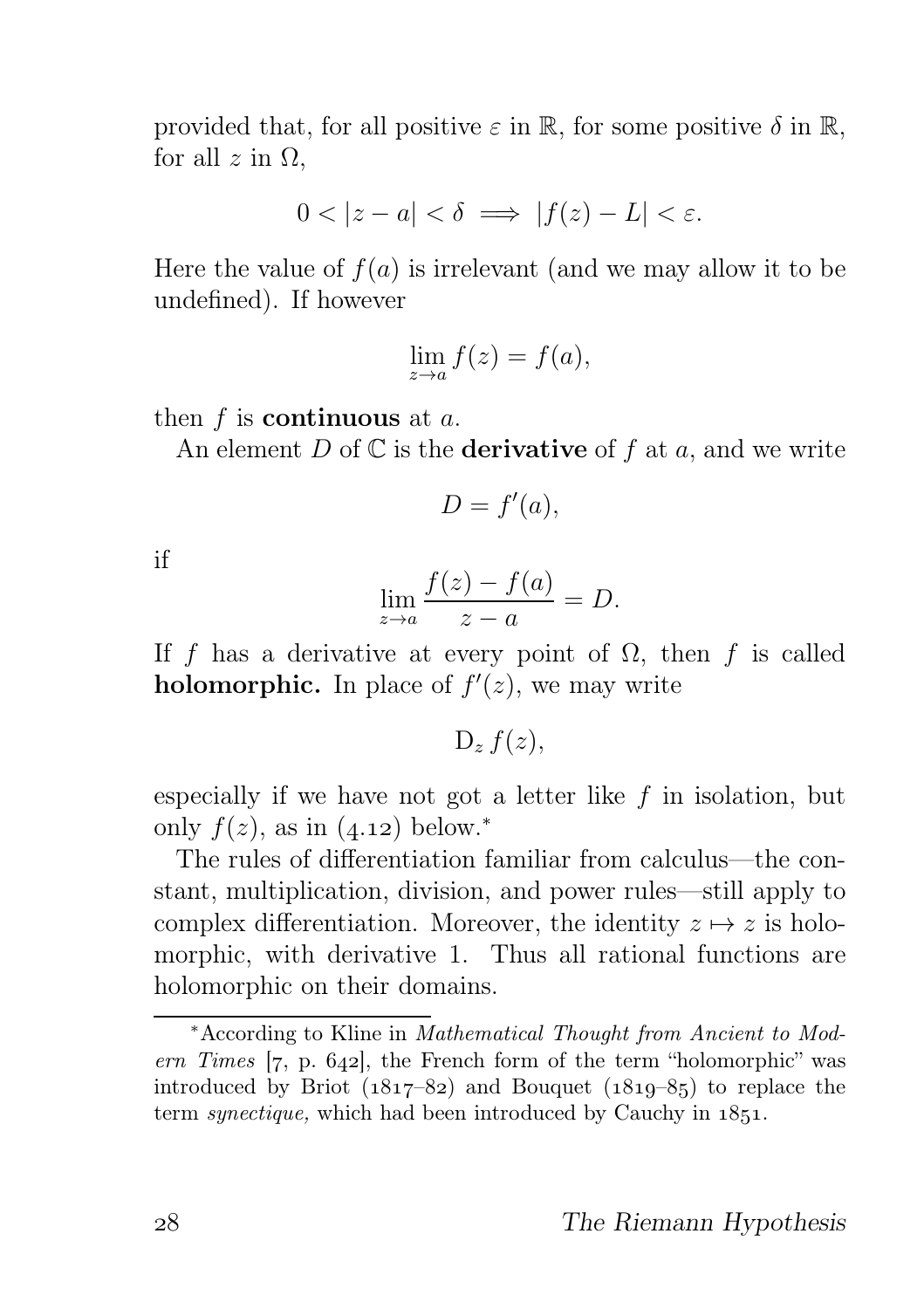The fundamental example of a function that is not holomorphic is **complex conjugation**,  $z \mapsto \overline{z}$ , where

$$
\overline{x + i y} = x - i y.
$$

For, the function  $z \mapsto (\overline{z} - \overline{a})/(z - a)$  has no limit at a, since

$$
\frac{\overline{z} - \overline{a}}{z - a} = \frac{\overline{z - a}}{z - a} = \frac{\overline{z - a}^2}{|z - a|^2},
$$

and this is on the unit circle and can be anywhere on that circle.

Ahlfors uses the term analytic for the functions that we are calling holomorphic  $\lbrack 1, p. 24 \rbrack$ , For Spivak, an analytic function is a function that is holomorphic in our sense and has continuous derivative. Ahlfors remarks  $[1, p. 101]$ ,

it is only quite recently that it became possible to prove, without resorting to complex integrals or similar tools, that the derivative of an analytic function is continuous, or that the higher derivatives exist. At present the integration-free proofs are, to say the least, much more difficult than the classical proofs.

The same might be said for analysis-free proofs of the Prime Number Theorem.

In another approach to taking derivatives, we may consider  $\mathbb C$  merely as the two-dimensional real vector-space  $\mathbb R^2$ , where

$$
1 = \begin{pmatrix} 1 \\ 0 \end{pmatrix}, \qquad i = \begin{pmatrix} 0 \\ 1 \end{pmatrix}.
$$

If there is a linear transformation  $T$  of  $\mathbb{R}^2$  such that

$$
\lim_{z \to a} \frac{|f(z) - f(a) - T(z - a)|}{|z - a|} = 0,
$$

## Complex Analysis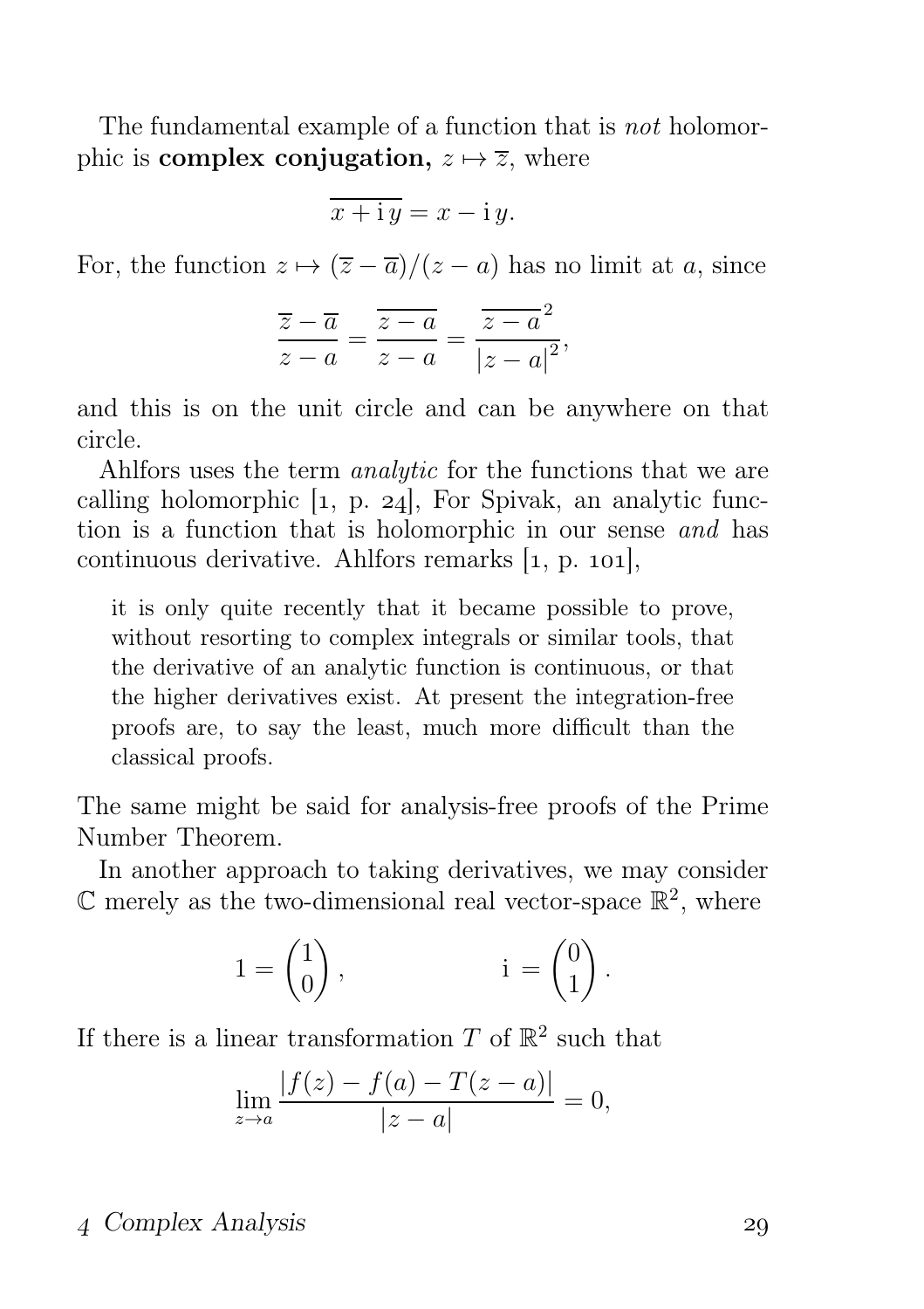then let us write

$$
T = D f(a).
$$

If D  $f(a)$  exists for all a in  $\Omega$ , we may say that f is **differen**tiable.

We can express  $D f$  in terms of partial derivatives. If we define

$$
f = g + i h,
$$

where  $q$  and  $h$  are real-valued functions, then

$$
Df(a)(x + iy) = \begin{pmatrix} \partial_x g(a) & \partial_y g(a) \\ \partial_x h(a) & \partial_y h(a) \end{pmatrix} \begin{pmatrix} x \\ y \end{pmatrix}, \qquad (4.1)
$$

where for example

$$
\partial_y g(a) = \lim_{h \to 0} \frac{g(a + ih) - g(a)}{h},
$$

the  $h$  here being real. Complex conjugation is differentiable, its derivative being given by the matrix

$$
\begin{pmatrix} 1 & 0 \\ 0 & -1 \end{pmatrix}.
$$

In general, we may write

$$
\partial_x g(a) + i \partial_x h(a) = \partial_x f(a), \quad \partial_y g(a) + i \partial_y h(a) = \partial_y f(a).
$$

For f to be differentiable, it is necessary for  $\partial_x f$  and  $\partial_y f$  to exist, and sufficient that they be continuous  $[12, p. 31]$ .

In the following,  $(4.4)$  are the Cauchy–Riemann Equations.

**Theorem 7.** For the function f on  $\Omega$  to be holomorphic, it is necessary and sufficient that f be differentiable and

$$
i \partial_x f = \partial_y f. \tag{4.2}
$$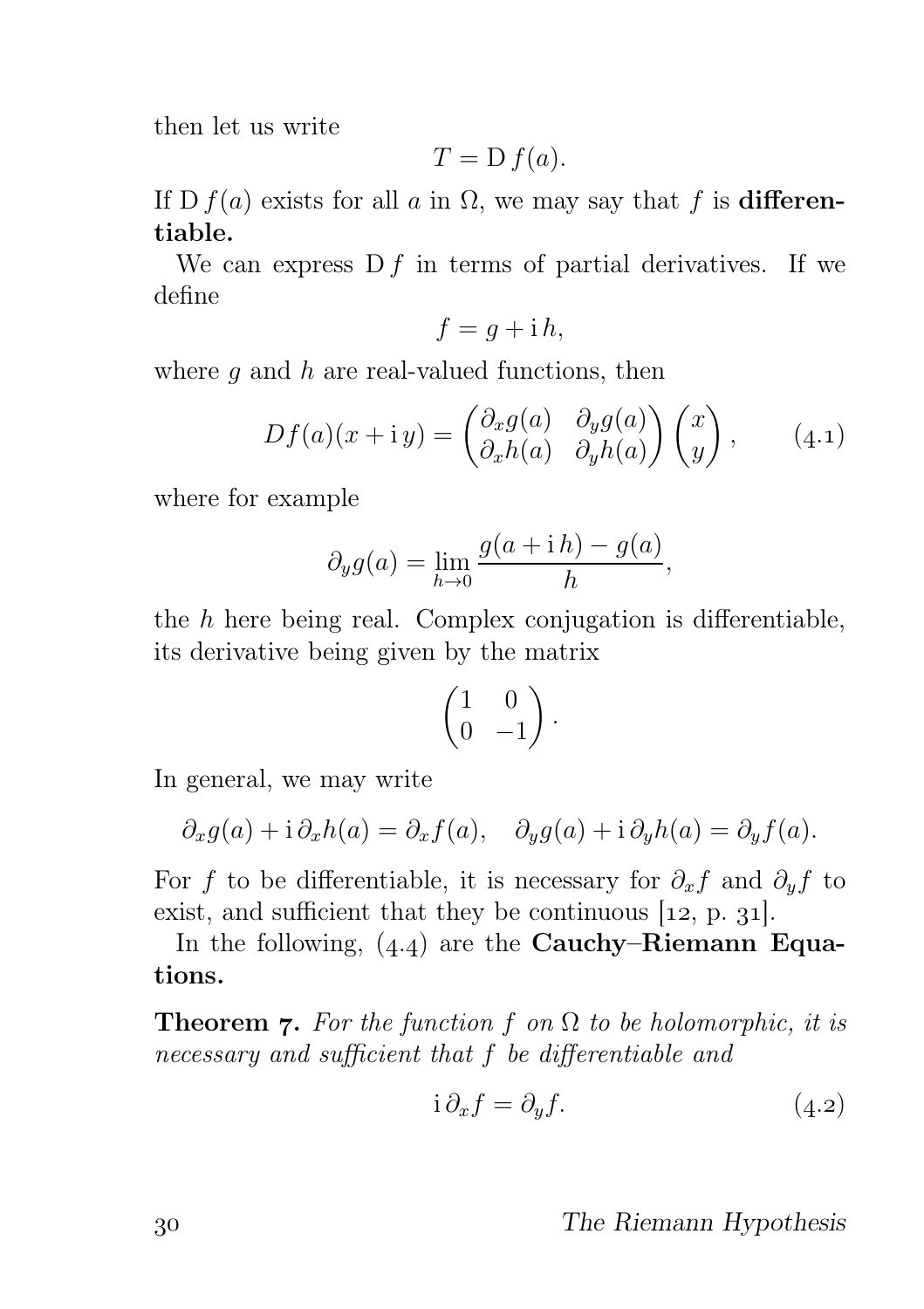*Proof.* If  $f'(a)$  exists, this means

$$
\lim_{z \to a} \frac{f(z) - f(a) - f'(a)(z - a)}{z - a} = 0.
$$
 (4.3)

Here multiplication by  $f'(a)$  is a *complex*-linear transformation of  $\mathbb{C}$ , and therefore a real-linear transformation of  $\mathbb{R}^2$ . In particular,

$$
(b + i c)(x + iy) = bx - cy + i (cx + by) = \begin{pmatrix} b & -c \\ c & b \end{pmatrix} \begin{pmatrix} x \\ y \end{pmatrix}.
$$

Comparison with  $(4.1)$  shows that  $Df(a)$  is complex-linear at each  $\alpha$  in  $\Omega$  if and only if, on  $\Omega$ ,

$$
\partial_x g = \partial_y h, \qquad \qquad \partial_x h = -\partial_y g. \qquad (4.4)
$$

These equations are summarized as  $(4.2)$ .

The theorem follows also from the observation that, if  $f'(a)$ exists, then

$$
f'(a) = \lim_{h \to 0} \frac{f(a+h) - f(a)}{h} = \partial_x f(a),
$$

where  $h$  is real, but also

$$
if'(a) = \lim_{h \to 0} \frac{f(a + ih) - f(a)}{h} = \partial_y f(a).
$$

## 4.2 Analytic Functions

If, for every a in  $\Omega$ , there is an infinite sequence  $(c_n : n \in \omega)$ , and there is some positive  $\varepsilon$ , such that

$$
|z - a| < \varepsilon \implies f(z) = \sum_{n \in \omega} c_n (z - a)^n,
$$

### Complex Analysis

 $\Box$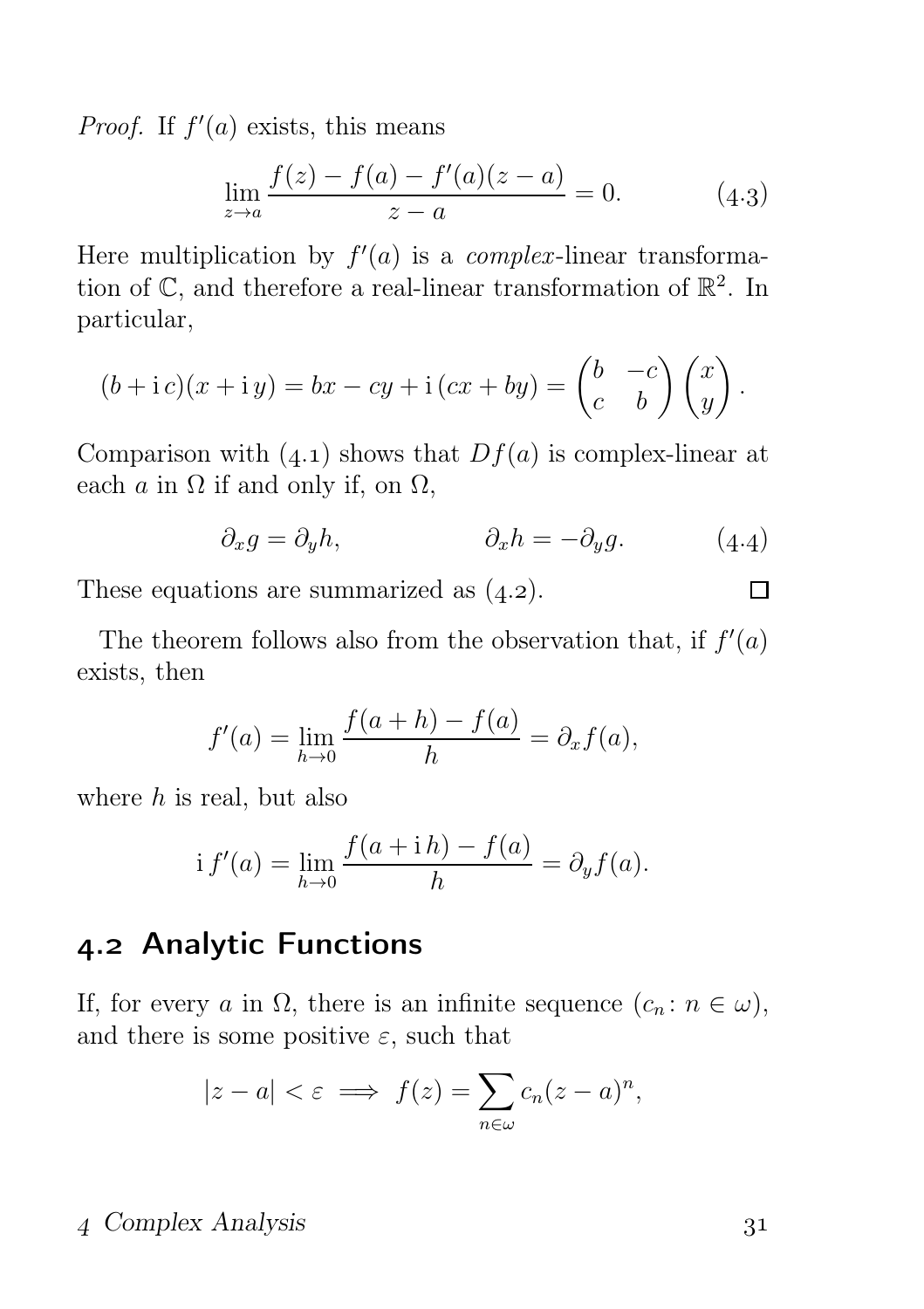then  $f$  is called **analytic.** In this case,  $f$  has all higher derivatives  $f^{(n)}(a)$  at every point a of  $\Omega$ , and moreover

$$
B(a; \varepsilon) \subseteq \Omega \quad \& \quad z \in B(a; \varepsilon) \implies f(z) = \sum_{n \in \omega} \frac{f^{(n)}(a)}{n!} (z - a)^n.
$$

In particular, analytic functions are holomorphic. We shall prove the converse as Theorem  $16$ .

Suppose now  $\gamma: [a, b] \to \Omega$ . We may make the analysis

$$
\gamma = \gamma_0 + i\,\gamma_1,\tag{4.5}
$$

where  $\gamma_e: [a, b] \to \mathbb{R}$ . Now we can define

$$
\int_a^b \gamma = \int_a^b \gamma_0 + i \int_a^b \gamma_1,
$$

provided the integrals on the right exist.

Suppose further that  $\gamma$  is continuously differentiable (which means that each  $\gamma_e$  is continuously differentiable) and one-toone. Then  $\gamma$  can be said to have the **initial point**  $\gamma(a)$  and the **terminal point**  $\gamma(b)$ , and  $\gamma$  itself can be called an **arc** or **path** or line. If the range of  $\gamma$  is included in the domain  $\Omega$  of the holomorphic function  $f$ , then by definition,

$$
\int_{\gamma} f = \int_{a}^{b} (f \circ \gamma) \gamma'. \tag{4.6}
$$

We may also write this as

$$
\int_{\gamma} f(z) dz = \int_{a}^{b} f(\gamma(t)) \gamma'(t) dt.
$$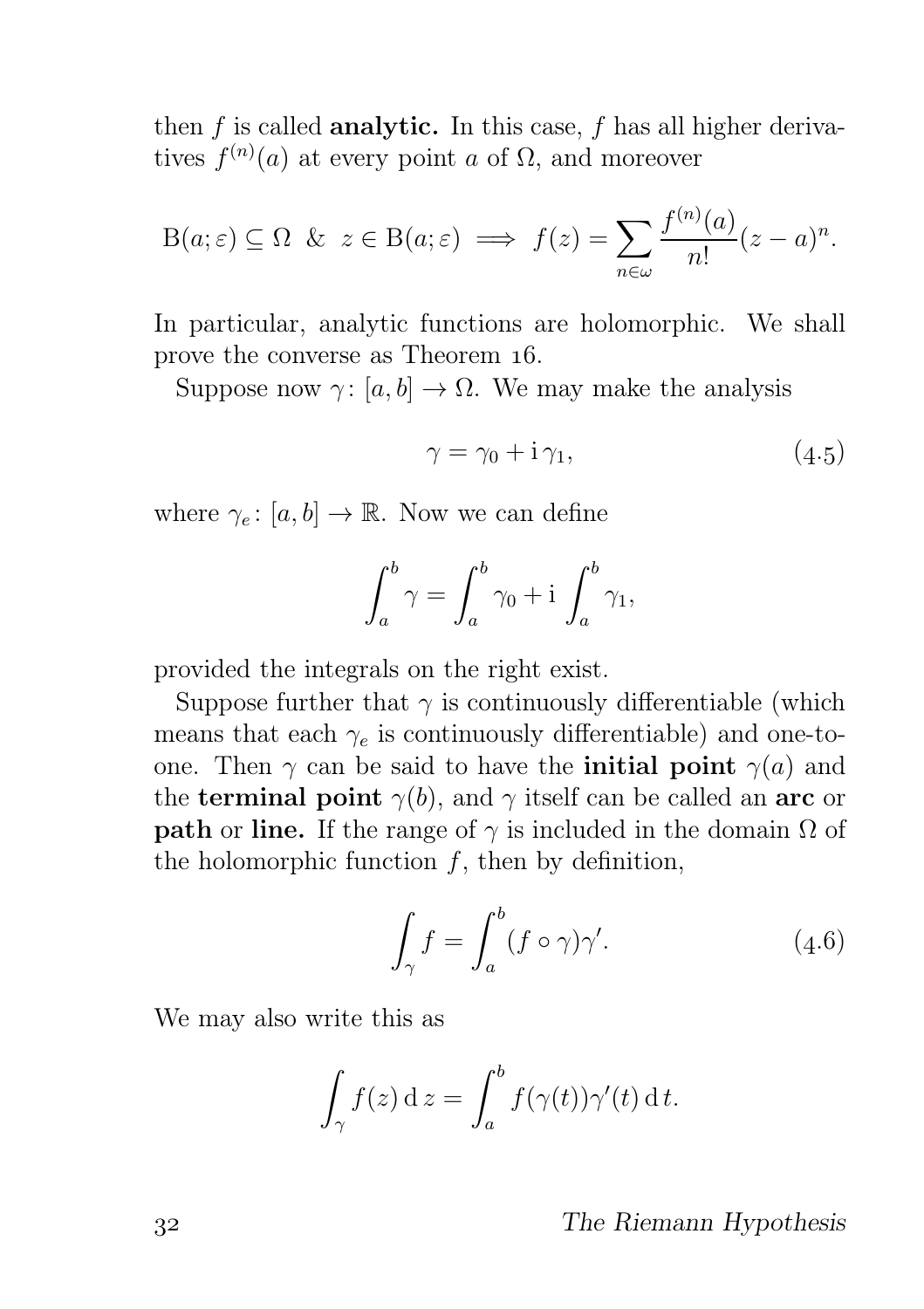This is a line integral, and it is computed by the formal substitution

$$
z = \gamma(t), \qquad \qquad d \, z = \gamma'(t) \, dt.
$$

We may confuse a path like  $\gamma$  with its range and its initial and terminal points, by the following.

**Theorem 8.** If  $\delta$  is an arc with the same range, initial point, and terminal point as  $\gamma$ , then

$$
\int_{\gamma} f = \int_{\delta} f,
$$

*Proof.* Suppose the domain of  $\delta$  is [c, d]. By the substitution

$$
\gamma(t) = \delta(u), \qquad \gamma'(t) \, \mathrm{d} \, t = \delta'(u) \, \mathrm{d} \, u,
$$

we obtain

$$
\int_a^b f(\gamma(t))\gamma'(t) dt = \int_a^b f(\delta(u))\delta'(u) du.
$$

We can allow arcs to be merely "piecewise" continuously differentiable, that is, continuously differentiable at all but finitely many points of their domains.

Understanding z as  $x + iy$ , we may write

$$
\int_{\gamma} f = \int_{\gamma} f(z) dz = \int_{\gamma} (f(z) dx + i f(z) dy). \tag{4.7}
$$

Writing f as  $f_0 + i f_1$ , we obtain

$$
\int_{\gamma} f = \int_{\gamma} (f_0(z) \, \mathrm{d} x - f_1(z) \, \mathrm{d} y) + \mathrm{i} \int_{\gamma} (f_1(z) \, \mathrm{d} x + f_0(z) \, \mathrm{d} y). \tag{4.8}
$$

### Complex Analysis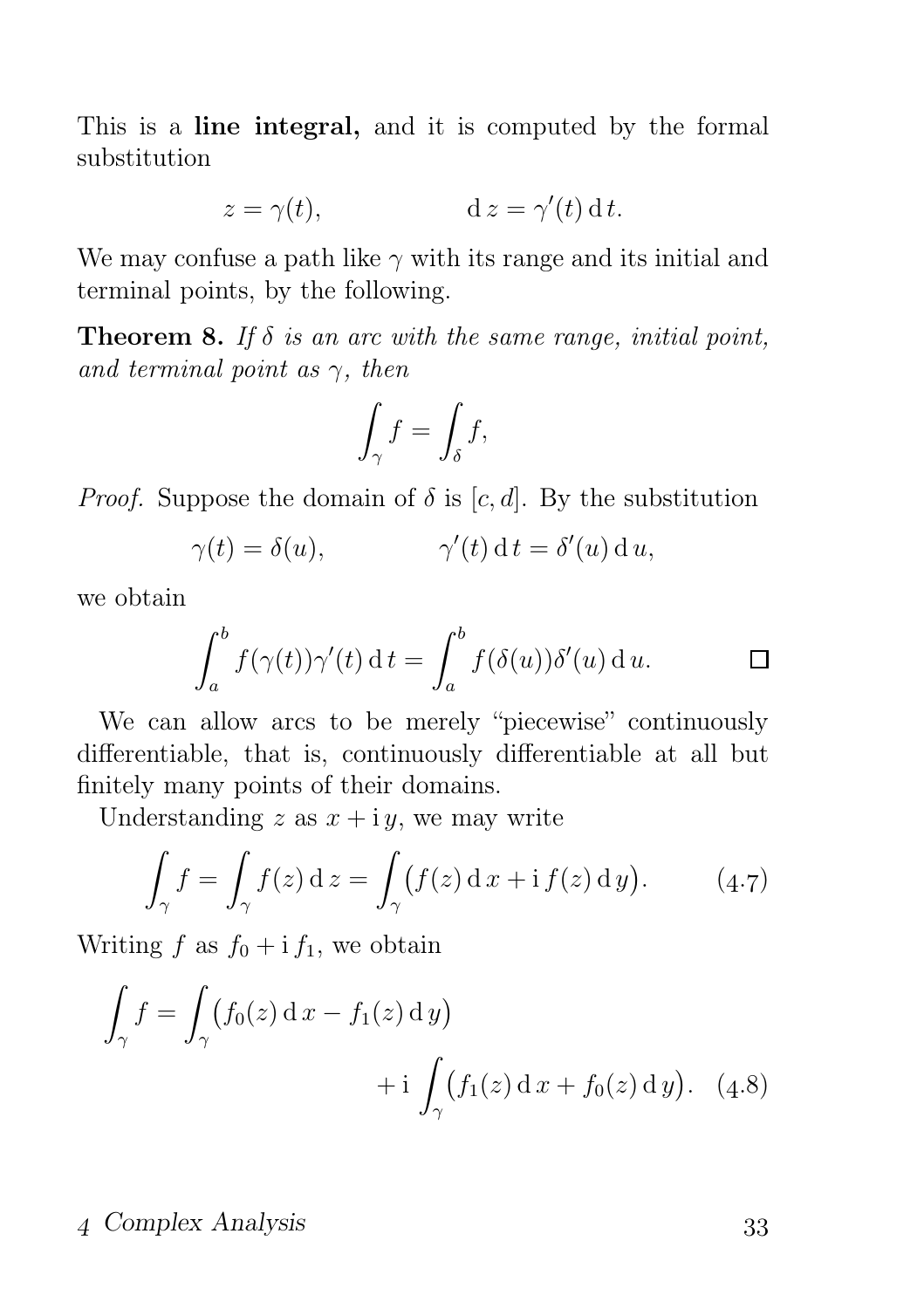This is just notation for now, but it suggests an alternative approach to defining the complex integral. That is, given two functions q and h from  $\Omega$  to  $\mathbb{R}$ , we can define

$$
\int_{\gamma} (g(z) \, \mathrm{d} x + h(z) \, \mathrm{d} y) = \int_{a}^{b} ((g \circ \gamma) \gamma_0' + (h \circ \gamma) \gamma_1'),
$$

when the latter exists. Using this twice in  $(4.8)$ , we recover  $(4.6).$ 

We also define an integral with respect to arc length:

$$
\int_{\gamma} f(z) |dz| = \int_{a}^{b} (f \circ \gamma) |\gamma'|.
$$

Theorem 9.

$$
\left| \int_{\gamma} f \right| \leqslant \int_{\gamma} |f(z)| \, | \mathrm{d} z | \, .
$$

*Proof.* For any real  $\theta$ ,

$$
e^{i\theta} \int_{\gamma} f = \int_{\gamma} e^{i\theta} f = \int_{a}^{b} e^{i\theta} (f \circ \gamma) \gamma',
$$

and so

$$
\Re\left(e^{i\theta}\int_{\gamma}f\right) = \int_{a}^{b}\Re\left(e^{i\theta}(f\circ\gamma)\gamma'\right) \leq \int_{a}^{b}|f\circ\gamma|\,|\gamma'| = \int_{\gamma}|f(z)|\,|\mathrm{d}z|.
$$

Finally, for appropriate  $\theta$ ,

$$
\left| \int_{\gamma} f \right| = \Re \left( e^{i \theta} \int_{\gamma} f \right).
$$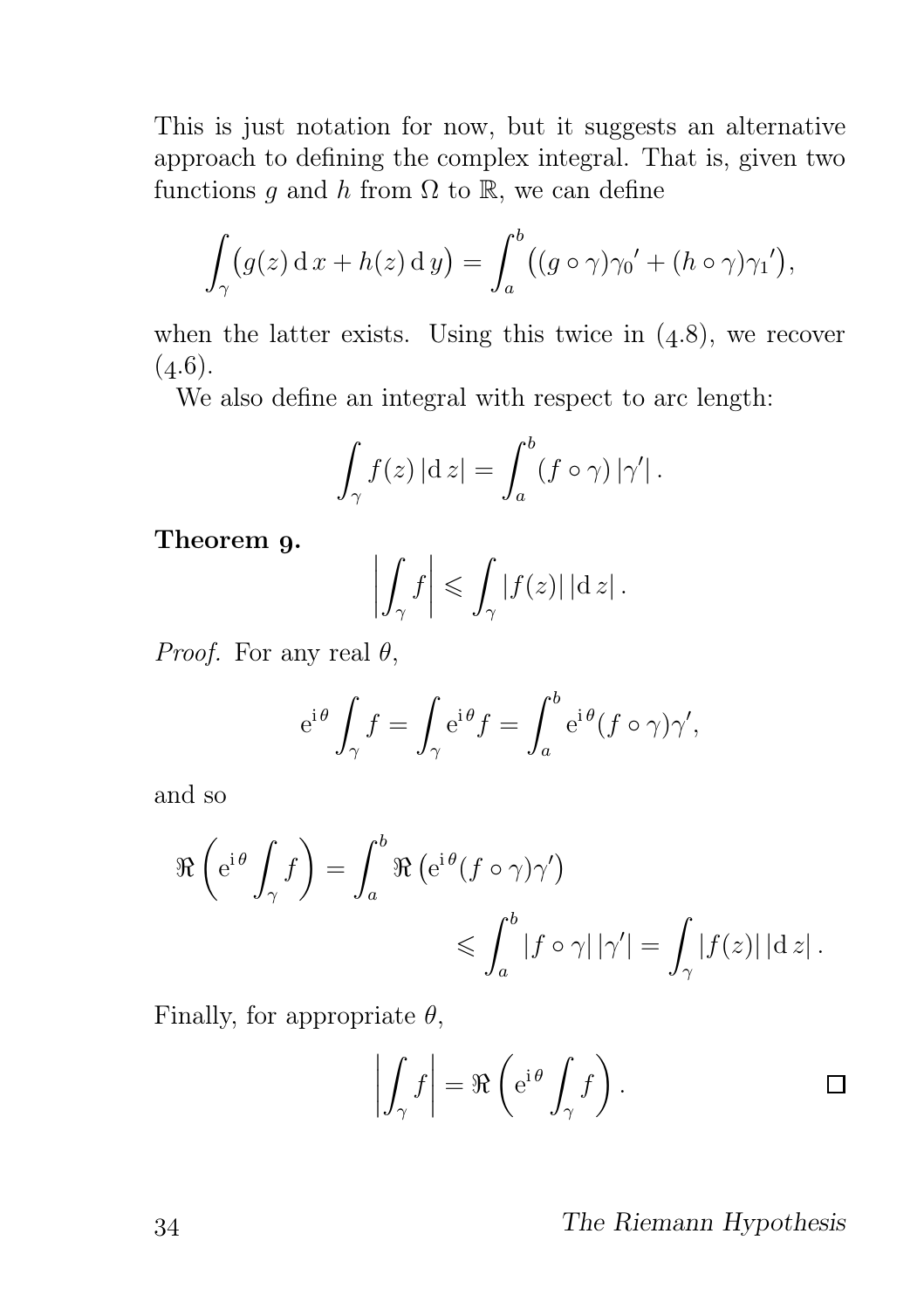If  $\int_{\gamma} f$  depends only on the initial and terminal points of  $\gamma$ , we may say that the integral is path independent.

**Theorem 10.** The line integral of a continuous derivative of a holomorphic function is path independent.

*Proof.* If  $f = F'$ , then by the Chain Rule,

$$
(F \circ \gamma)' = (F' \circ \gamma)\gamma' = (f \circ \gamma)\gamma',
$$

and so by  $(4.6)$  and the Fundamental Theorem of Calculus,

$$
\int_{\gamma} f = \int_{a}^{b} (F \circ \gamma)' = F(\gamma(b)) - F(\gamma(a)). \qquad \Box
$$

**Theorem 11.** If the line integrals of a continuous function are path independent, then the function is the derivative of a holomorphic function.

Proof. Suppose line integrals of a continuous function f from  $\Omega$  to  $\mathbb C$  are path independent. Fix a point c of  $\Omega$ . If, for a point d of  $\Omega$ , there are arcs in Γ with initial point c and terminal point d, let  $\gamma$  be one of them. We can unambiguously define

$$
F(d) = \int_{\gamma} f. \tag{4.9}
$$

This gives us a function  $F$  defined on the set of points to which there is a path from c. Supposing  $\gamma$  has domain [a, b], we can write  $(4.9)$  as

$$
(F \circ \gamma)(b) = \int_a^b (f \circ \gamma)\gamma'.
$$

Since  $\Omega$  is open, it includes a neighborhood of b, and we can therefore extend  $\gamma$  beyond d. In particular, for some positive

### Complex Analysis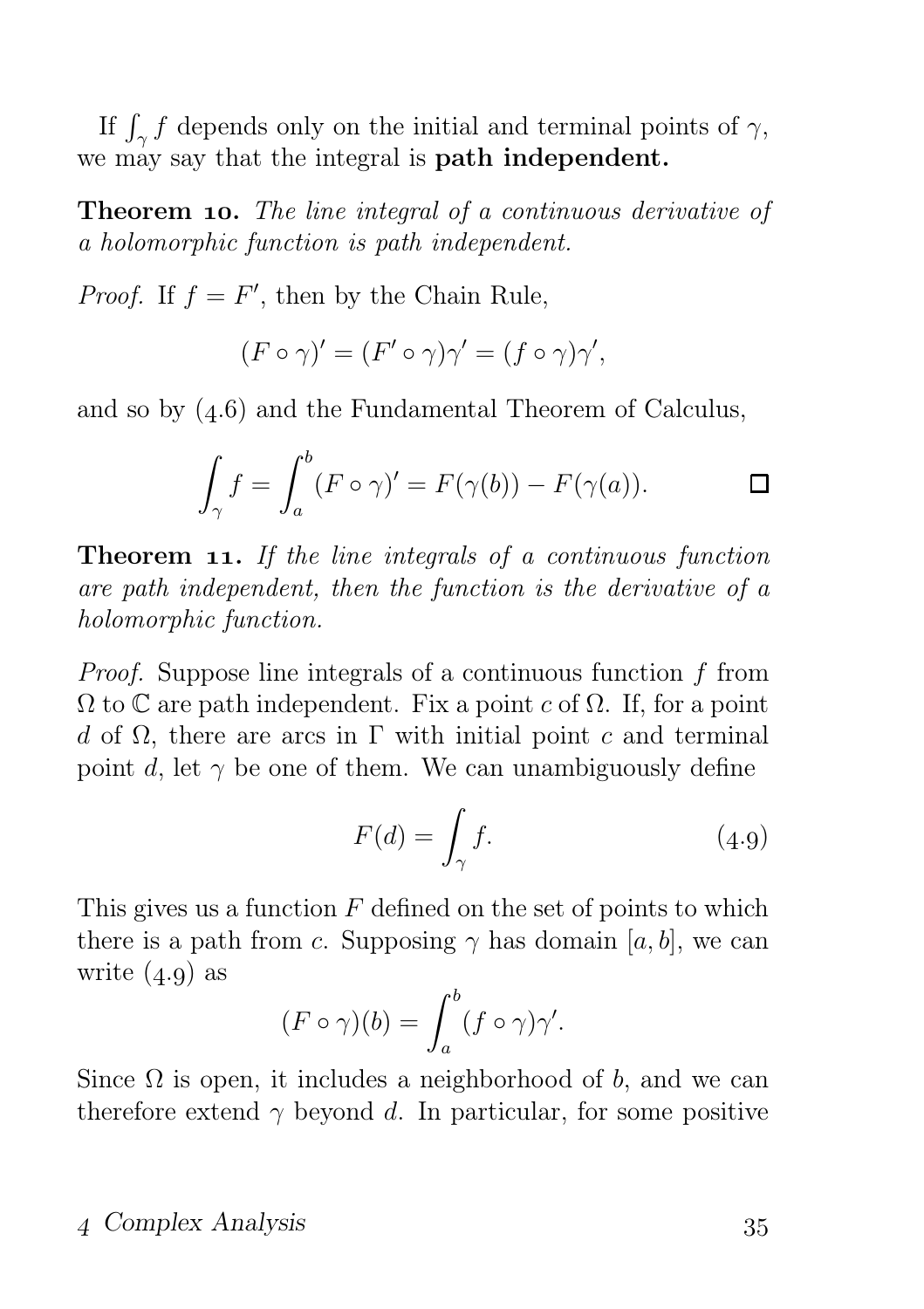δ, on [a, b + δ) we have

$$
(F \circ \gamma)(x) = \int_a^x (f \circ \gamma)\gamma'.
$$

By the Fundamental Theorem,  $F \circ \gamma$  is differentiable at b, and

$$
(F \circ \gamma)'(b) = f(\gamma(b))\gamma'(b) = f(d)\gamma'(b). \tag{4.10}
$$

Near b, we can require  $\gamma$  to be either of

$$
t \mapsto d + t - b, \qquad t \mapsto d + i(t - b),
$$

yielding respectively

$$
\gamma'(b) = 1, \qquad \gamma'(b) = i,
$$
  
( $F \circ \gamma)'(b) = \partial_x F(d), \qquad (F \circ \gamma)'(b) = \partial_y F(d).$ 

Then from  $(4.10)$  we obtain

$$
\partial_x F(d) = f(d), \qquad \partial_y F(d) = \mathrm{i} f(d). \tag{4.11}
$$

Thus F satisfies the Cauchy–Riemann Equations, in the combined form  $(4.2)$ . In particular, if F is differentiable, then it is holomorphic, and  $F' = f$ . Again, a sufficient condition for the differentiability of  $F$  (given the existence of the partial derivatives) is continuity of f. П

If we suppose only that the real part of line integrals of  $f$ are path independent, this means by  $(4.8)$  that the integrals

$$
\int_{\gamma} \bigl(f_0(z) \, \mathrm{d} x - f_1(z) \, \mathrm{d} y\bigr)
$$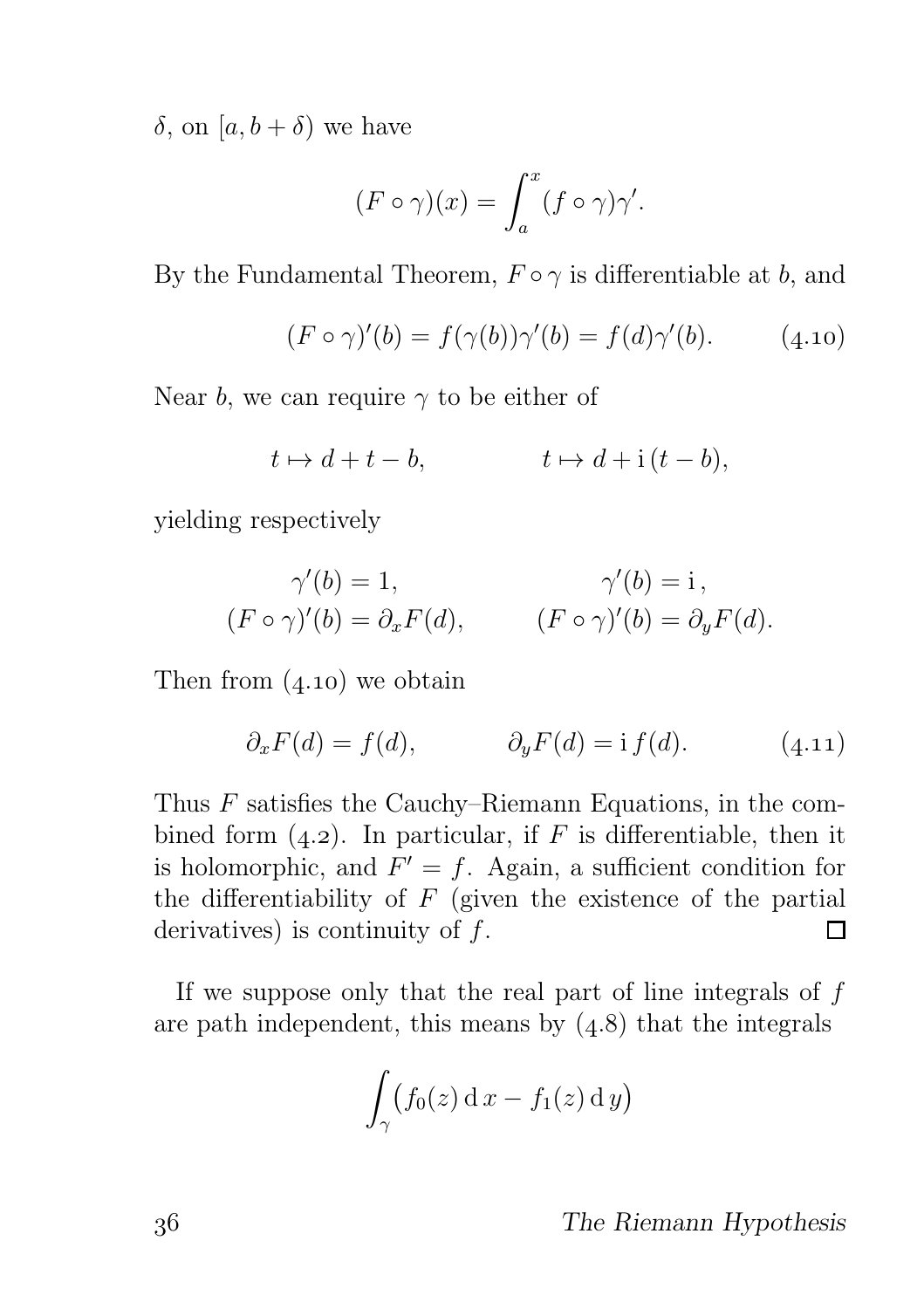are path independent. We obtain  $F$  as before, but now realvalued; and in place of  $(4.11)$ ,

$$
\partial_x F(d) = f_0(d), \qquad \qquad \partial_y F(d) = -f_1(d).
$$

One then refers to the integrand  $f_0(z) dx - f_1(z) dy$  as an exact differential. One may refer to the integrand  $f(z)$  d  $x+$ i  $f(z)$  d y in  $(4.7)$  in the same way.

The last two theorems are summarized by Ahlfors  $[1, p$ . 107:

The integral  $\int_{\gamma} f \, \mathrm{d}z$ , with continuous f, depends only on the endpoints of  $\gamma$  if and only if f is the derivative of an analytic function on  $\Omega$ .

Under these circumstance we shall prove later that  $f(z)$  is itself analytic.

To this end, we prove the following.

**Theorem 12.** The integral of a holomorphic function along the boundary of a rectangle (whose sides are parallel to the coordinate axes) is zero.

*Proof.* Say the function is  $f$  and the rectangle is traced by  $\gamma_0$ . By bisecting the rectangle vertically and horizontally, we obtain four sub-rectangles. For one of them, if  $\gamma_1$  traces its boundary, then

$$
\left| \int_{\gamma_1} f \right| \geqslant \frac{1}{4} \left| \int_{\gamma_0} f \right|.
$$

Continuing in this way, we get a sequence of  $\gamma_k$ , where

$$
\left| \int_{\gamma_k} f \right| \geqslant \frac{1}{4^k} \left| \int_{\gamma_0} f \right|,
$$

### Complex Analysis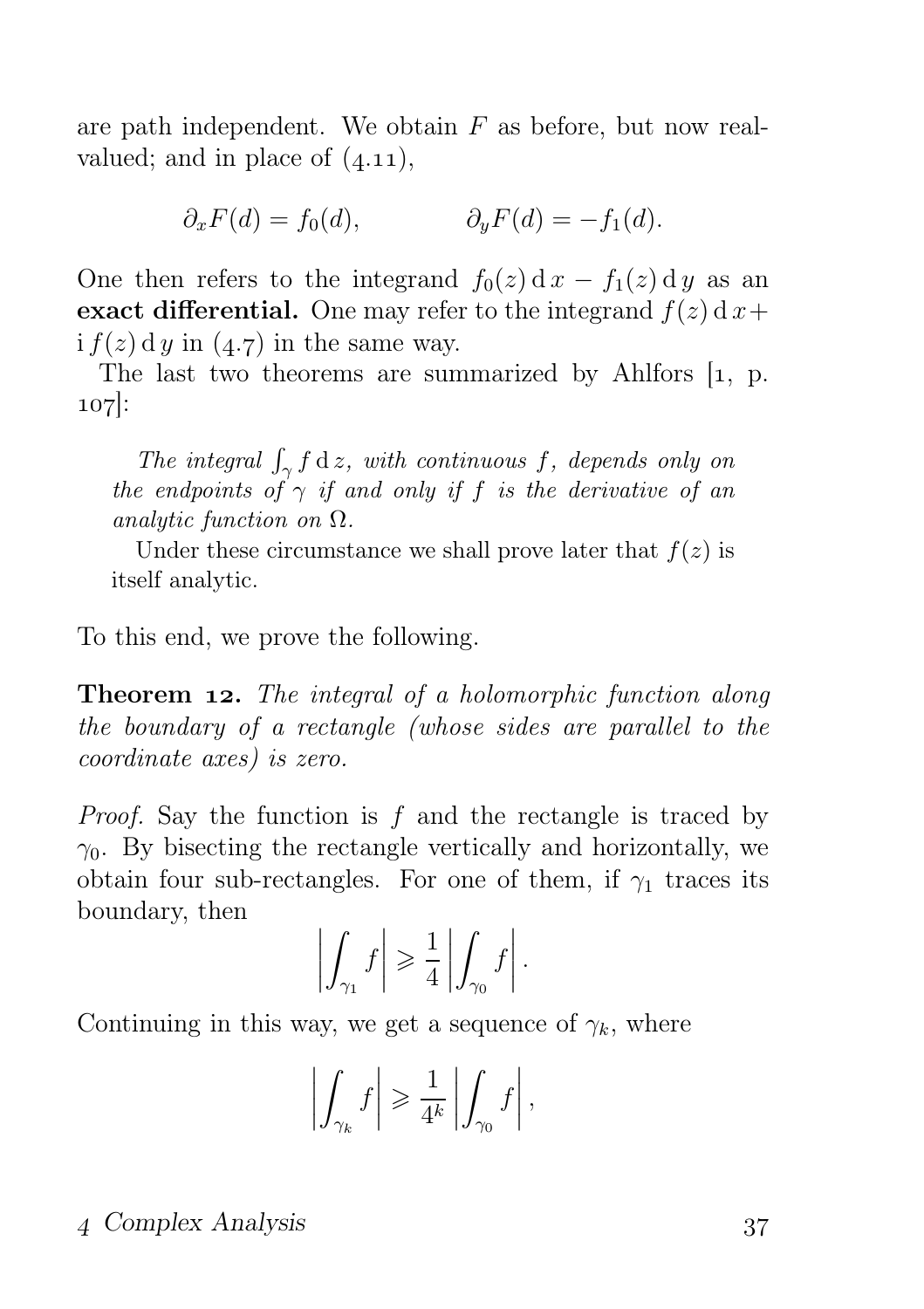and all of the  $\gamma_k$  surround a unique point a. If n is large enough, then inside  $\gamma_n$ ,

$$
\left| \frac{f(z) - f(a)}{z - a} - f'(a) \right| \leq \varepsilon,
$$
  

$$
|f(z) - f(a) - (z - a)f'(a)| \leq \varepsilon |z - a|.
$$

Since, by Theorem 10,

$$
\int_{\gamma_n} f(a) = 0, \qquad \qquad \int_{\gamma_n} (z - a) f'(a) \, \mathrm{d} \, z = 0,
$$

we have now, by Theorem 9,

$$
\left| \int_{\gamma_n} f \right| = \left| \int_{\gamma_n} (f(z) - f(a) - (z - a) f'(a)) \, \mathrm{d} \, z \right|
$$
  

$$
\leqslant \int_{\gamma_n} |f(z) - f(a) - (z - a) f'(a)| \, \mathrm{d} \, z|
$$
  

$$
\leqslant \varepsilon \int_{\gamma_n} |z - a| \, \mathrm{d} \, z| \leqslant \frac{\varepsilon dL}{4^n},
$$

where d is the diagonal of the rectangle surrounded by  $\gamma_0$ , and L is the perimeter of the rectangle. Thus

$$
\left| \int_{\gamma_0} f \right| \leqslant \varepsilon dL.
$$

This being true for all positive  $\varepsilon$ ,  $\int_{\gamma_0} f = 0$ .

Theorem 13. Holomorphic functions on convex regions are derivatives of holomorphic functions.

П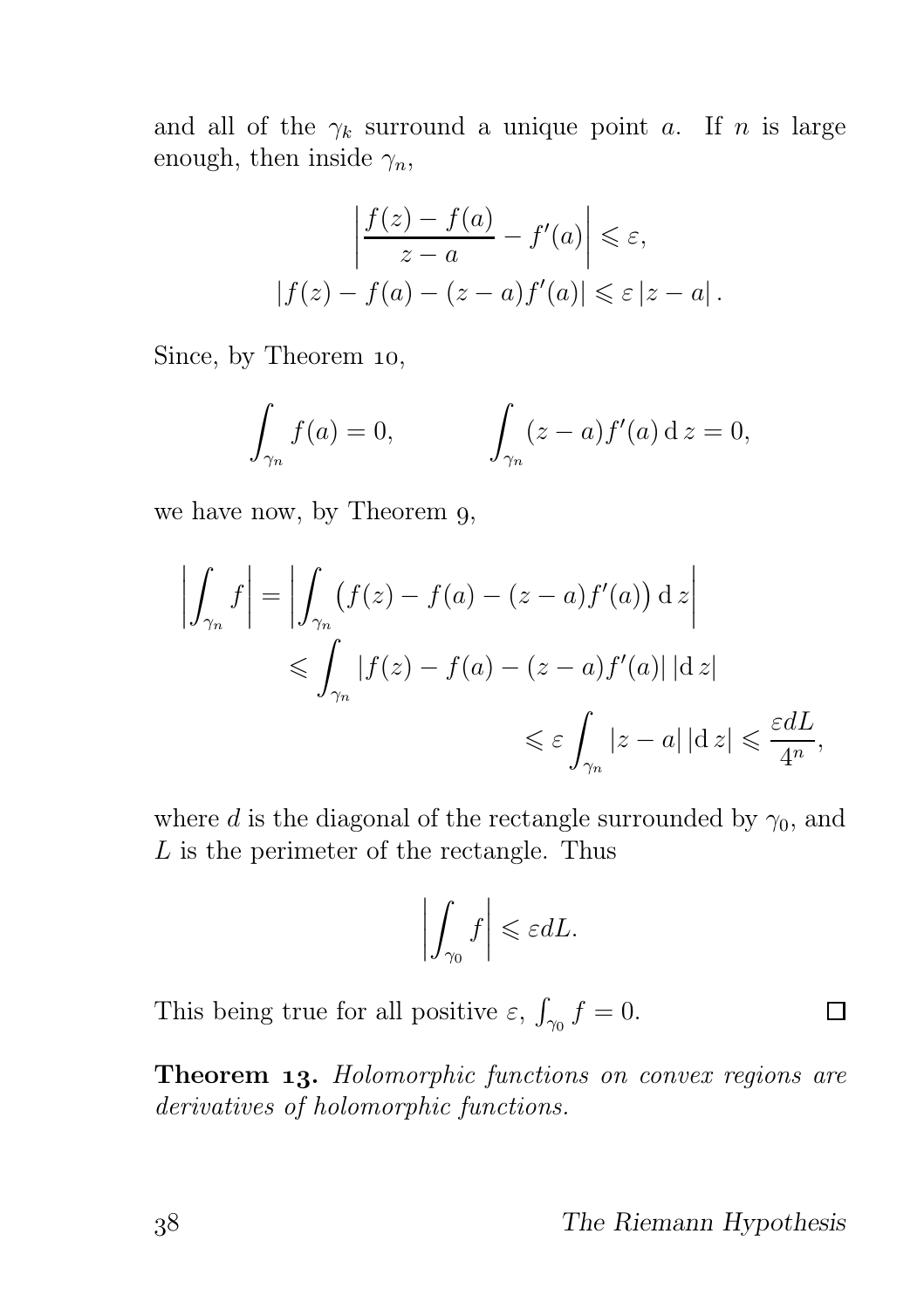*Proof.* Let  $\Omega$  be convex, f holomorphic on  $\Omega$ , and  $a \in \Omega$ . We define F on  $\Omega$  so that, if  $b \in \Omega$ , then

$$
F(b) = \int_{\gamma} f,
$$

where  $\gamma$  is the path from a to b that is first horizontal, then vertical. By Theorem 12,  $\gamma$  may also be first vertical, then horizontal. This shows, as in the proof of Theorem 11, that  $F$ is holomorphic with derivative f. П

An arc whose initial and terminal points are the same is a closed curve. The line integrals of a function are path independent if and only if the integrals around closed curves are path independent. The latter case means those integrals are zero.

For example,  $(z - a)^n$  is holomorphic on its domain, which is  $\mathbb C$  if  $n \geq 0$ , and  $\{z \in \mathbb C \colon z \neq a\}$ , if  $n < 0$ . Also

$$
D_z(z-a)^n = n(z-a)^{n-1}.
$$
 (4.12)

Therefore, letting  $\oint$  denote an integral along a counterclockwise closed curve in the domain of  $(z - a)^n$ , we have

$$
n \neq 0 \implies \oint (z-a)^{n-1} \,\mathrm{d}z = 0.
$$

**Theorem 14.** If  $\gamma$  describes a counterclockwise loop around a, then

$$
\int_{\gamma} \frac{\mathrm{d}z}{z-a} = 2\mathrm{i}\,\pi.
$$

*Proof.* We may assume  $a = 0$ . If  $\delta$  is  $t \mapsto e^{it}$  on  $[0, 2\pi]$ , we compute

$$
\int_{\delta} \frac{\mathrm{d}z}{z} = \int_0^{2\pi} \frac{i e^{it} \, \mathrm{d}t}{e^{it}} = i \int_0^{2\pi} \mathrm{d}t = 2i \pi.
$$

#### Complex Analysis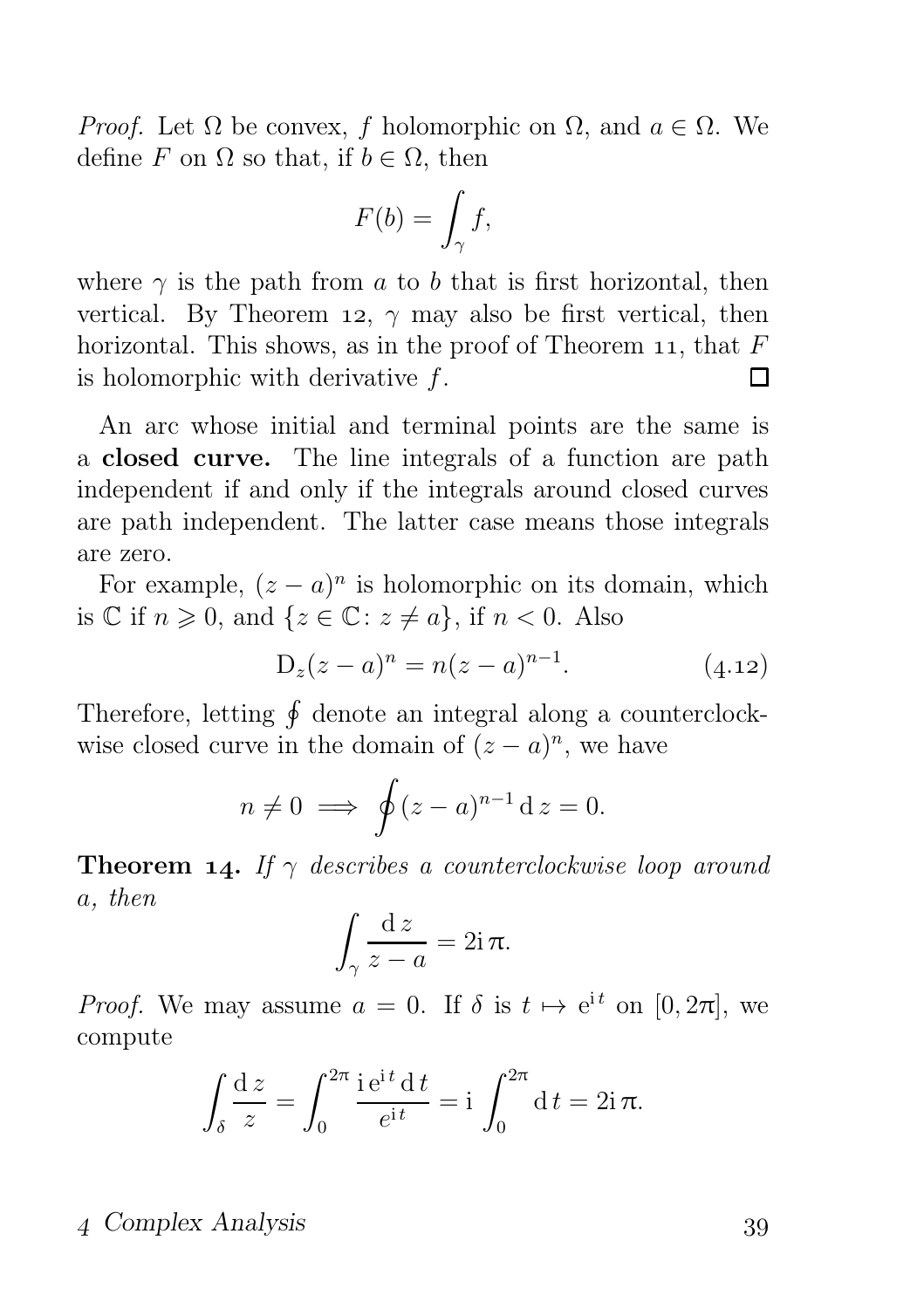The general case follows from Theorem 10, since we can analyze  $\delta - \gamma$  as a sum of closed curves, each surrounding a region where  $1/z$  is the derivative of a holomorphic function (which we ambiguously call  $\log z$ ). П

In the following,  $(4.13)$  is **Cauchy's Integral Formula.** 

**Theorem 15.** If f is holomorphic on an open neighborhood of a, and  $\gamma$  describes a counterclockwise loop around a within that neighborhood, then

$$
f(a) = \frac{1}{2i\pi} \int_{\gamma} \frac{f(z)}{z - a} dz.
$$
 (4.13)

*Proof.* Again we may assume  $a = 0$ . By Theorem 14,

$$
f(0) = \frac{1}{2i\pi} \int_{\gamma} \frac{f(0)}{z} dz.
$$
 (4.14)

As in the proof of Theorem 14, we may adjust  $\gamma$ , now shrinking it to a circle of radius  $\delta$  around 0. we may let  $\delta$  be small enough that

$$
|f(z) - f(0)| < \varepsilon
$$

on  $\gamma$ . Using (4.14), we compute

$$
\left| \frac{1}{2i\pi} \int_{\gamma} \frac{f(z)}{z} dz - f(0) \right| = \left| \frac{1}{2i\pi} \int_{\gamma} \frac{f(z) - f(0)}{z} dz \right|
$$
  
= 
$$
\frac{1}{2\pi} \left| \int_{0}^{1} \frac{f(\delta e^{2i\pi t}) - f(0)}{\delta e^{2i\pi t}} 2i \pi \delta e^{2i\pi t} dt \right|
$$
  

$$
\leq \int_{0}^{1} \left| f(\delta e^{2i\pi t}) - f(0) \right| dt < \varepsilon. \quad \Box
$$

Theorem 16. Holomorphic functions are analytic.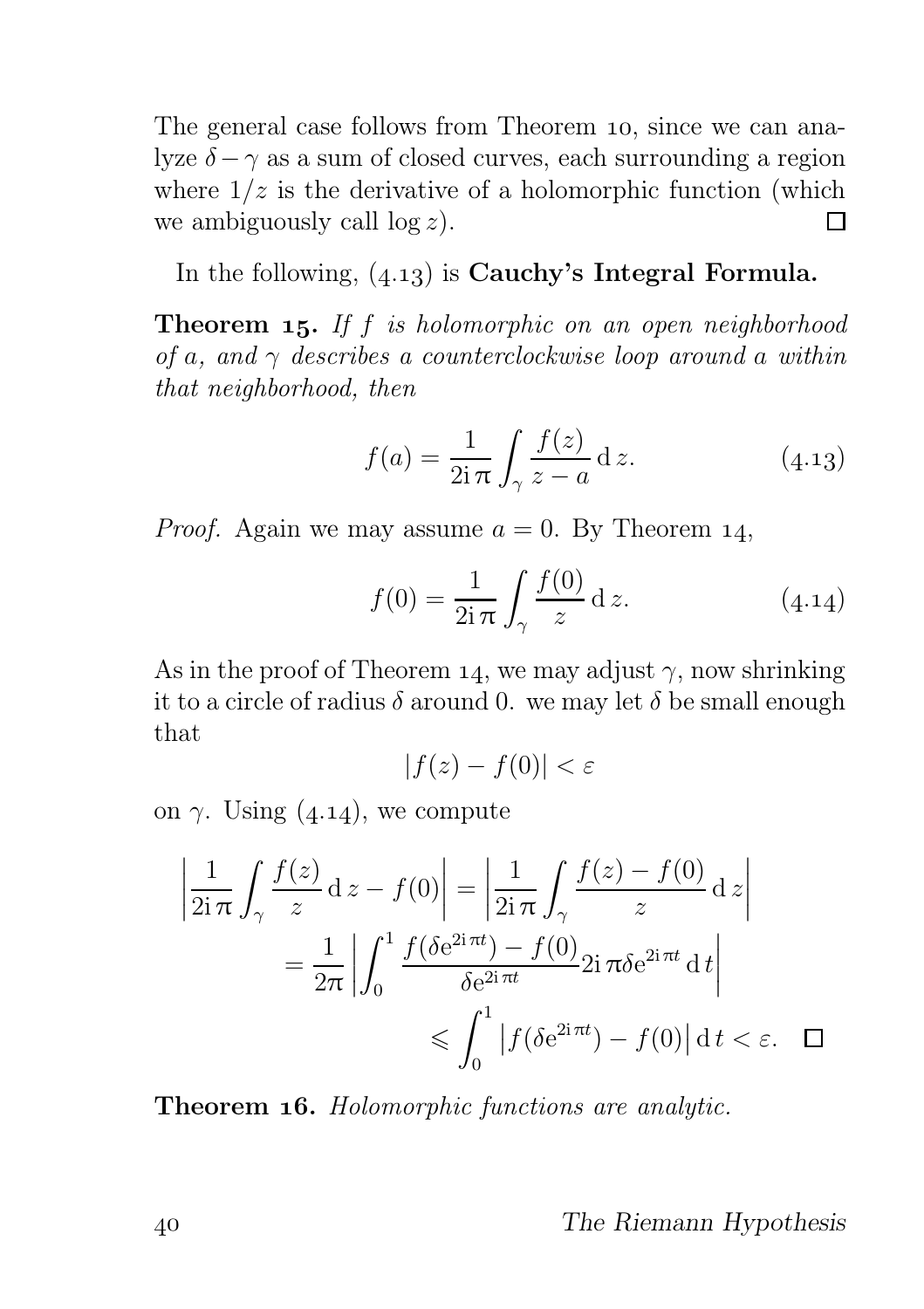*Proof.* Let  $\gamma$  describe a circle in the domain of a holomorphic function  $f$ . We may assume the center of the circle is 0. Let w be a point inside the circle. By Cauchy's Integral Formula  $(4.13)$ , and then the rule  $(5.3)$  for geometric series,

$$
2i\pi f(w) = \int_{\gamma} \frac{f(z)}{z - w} dz = \int_{\gamma} \frac{f(z)}{z(1 - w/z)} dz
$$
  
= 
$$
\int_{\gamma} \frac{f(z)}{z} \sum_{n \in \omega} \left(\frac{w}{z}\right)^n dz = \int_{\gamma} \sum_{n \in \omega} \frac{f(z)w^n}{z^{n+1}} dz.
$$

Since  $f(z)$  is bounded on  $\gamma$  (this being compact), the convergence of the series is absolute, so we can interchange the integration and summation:

$$
f(w) = \sum_{n \in \omega} \frac{1}{2i\pi} \left( \int_{\gamma} \frac{f(z) \,dz}{z^{n+1}} \right) w^n.
$$

To say that f is **analytic at** a means f is analytic on some neighborhood of a. If  $n \in \mathbb{N}$ , and  $(z-a)^n f(z)$  is analytic at a, but  $(z-a)^{n-1}f(z)$  is not, then f has a **pole of order** n at a. In this case, the **residue** of  $f$  at  $a$  is the coefficient of  $(z-a)^{-1}$  in the power-series expansion of f; thus the residue is

$$
\frac{1}{2i\,\pi}\oint f,
$$

the integral being taken around a along a curve not encompassing any other poles. If  $f'(a)$  exists for all a in  $\Omega$ , except for poles, then  $f$  is **meromorphic.** 

If  $f(z)/(z-a)^n$  is analytic at a, but  $f(z)/(z-a)^{n-1}$  is not, then f has a **zero of order** n at a. Thus a zero of order n of f at a is a pole of order n of  $1/f$  at a.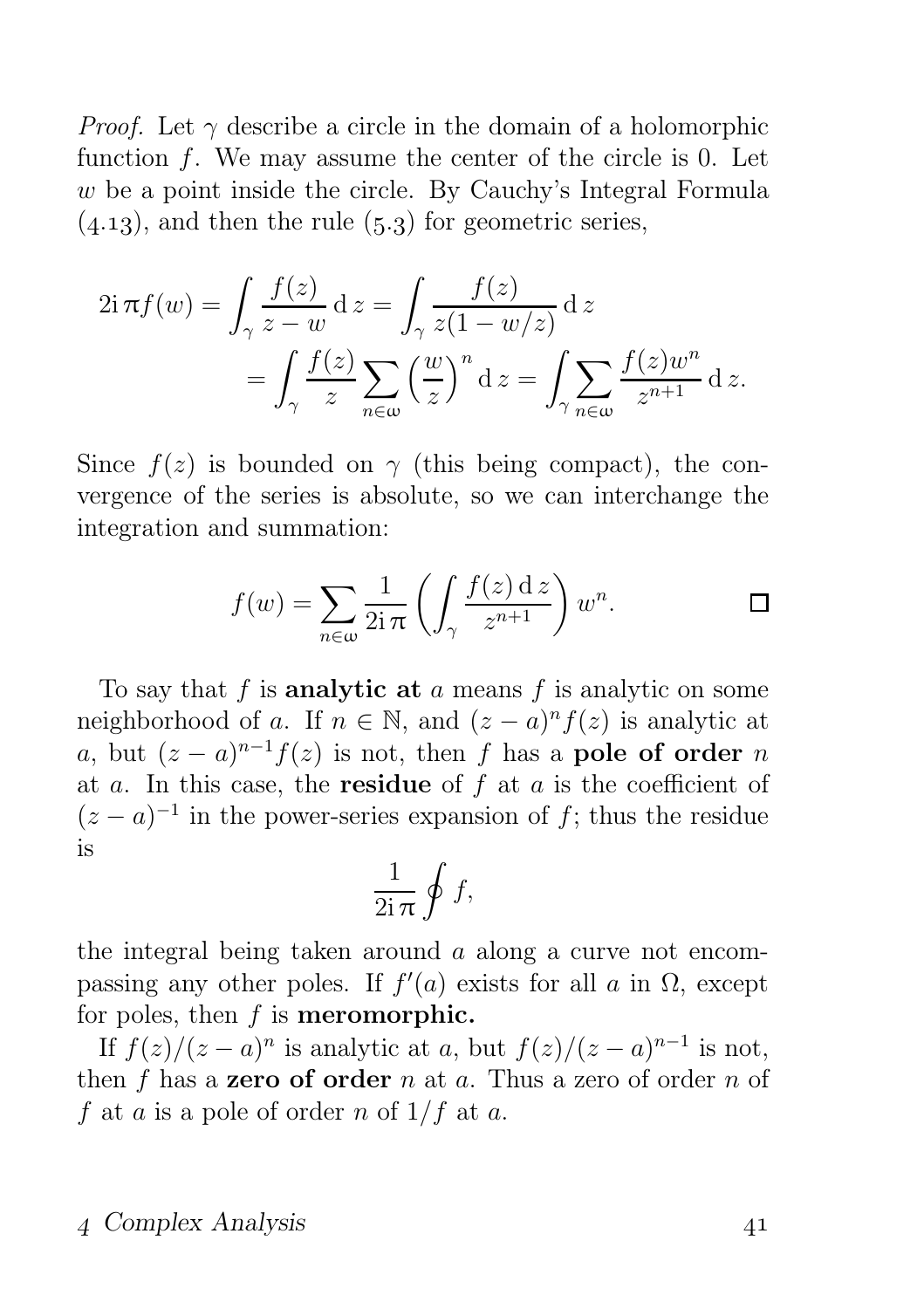**Theorem 17.** The order of a zero, or the negative of the order of a pole, of f at a is the residue of  $f'/f$  at a; and here,  $f'/f$ has a pole of order 1.

Proof. From

$$
f(z) = c_n(x-a)^n + c_{n+1}(x-a)^{n+1} + \cdots,
$$
  
\n
$$
f'(z) = nc_n(x-a)^{n-1} + (n+1)c_{n+1}(x-a)^n + \cdots,
$$

we obtain

$$
\frac{f'(z)}{f(z)} = n(x-a)^{-1} + \cdots
$$

Note that, in general,

$$
\frac{f'(z)}{f(z)} = D_z \log(f(z));
$$

we may refer to this as the **logarithmic derivative** of  $f$ .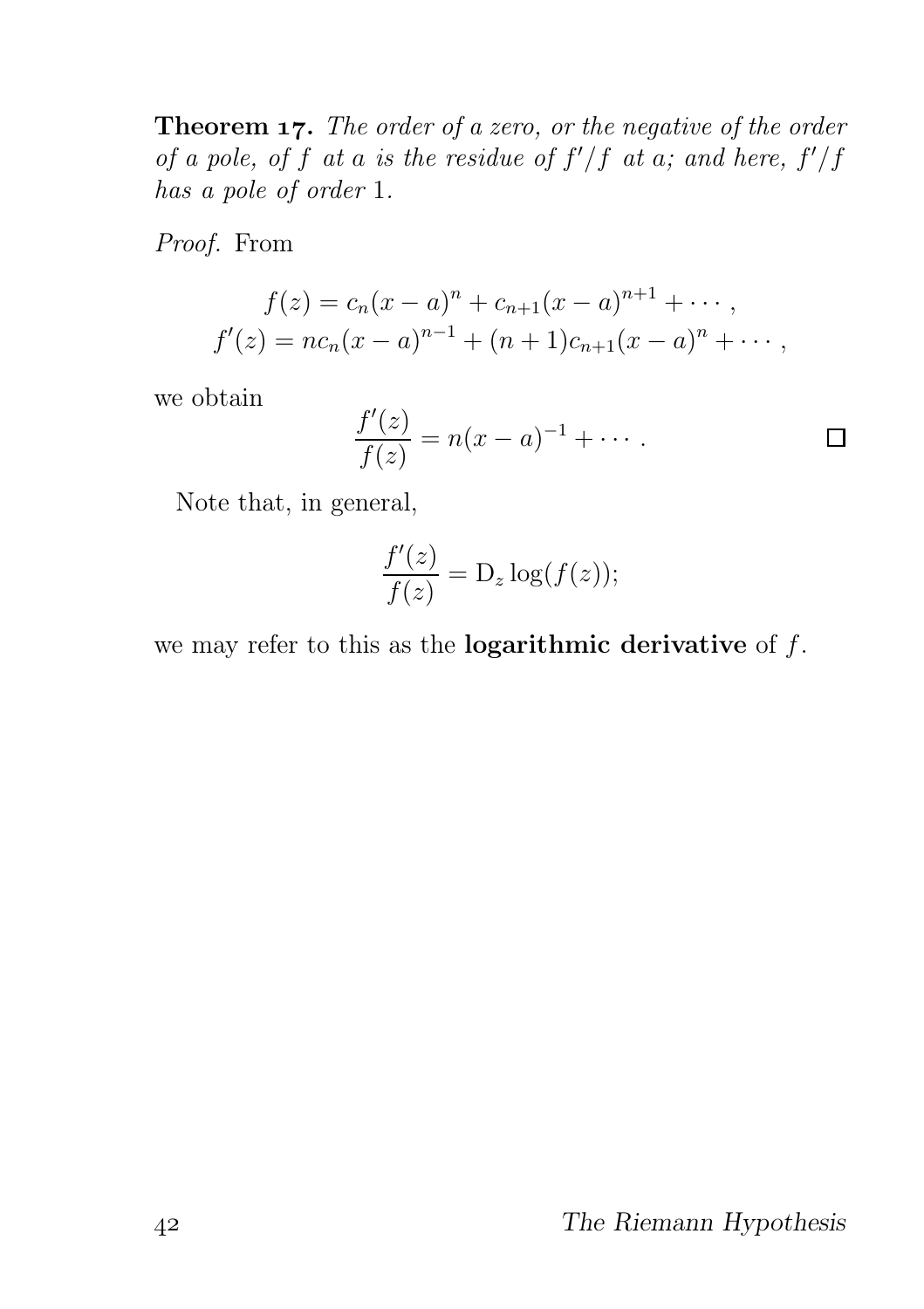## The Prime Number Theorem

We shall prove the Prime Number Theorem as Theorem below. There are other formulations. With the definition of  $(1.7)$ , Mazur and Stein [9, chh.  $13 \& 17$ , pp. 49  $\& 58$ ] give first

$$
\pi(x) \sim \mathrm{Li}(x).
$$

This is equivalent, by  $(1.8)$ , to  $(5.13)$ , which is the formulation of Hardy and Wright  $[6, Thm 6, p. g]$ , who prove it over the course of  $27$  pages [6, §§ $22.1-17$ , pp. 340-67].

We shall follow and expand Don Zagier's short article "Newman's Short Proof of the Prime Number Theorem" [13]. The argument there is highly concentrated and proceeds in six numbered steps, our Theorems  $18, 19, 3, 20, 22,$  and  $23$  respectively. The ultimate conclusion, Theorem  $25$ , needs one more proof, namely that of our Theorem  $24$ . Theorem  $22$  uses an "analytic theorem," our Theorem 21; this is Newman's contribution, reformulated by Zagier, who says he will both

- ) reproduce "an ingenious short proof" that the Riemann zeta function has no zeros with real part 1 (this is part of Theorem 20), and
- ) "describe" the analytic proof of the Prime Number Theorem from this, using "a very simple version [found by D. J. Newman] of the Tauberian argument needed."

As they are formulated here, we can prove Theorems  $18, 19$ ,  $21, 23,$  and  $24$  in any order. Theorem  $20$  needs Theorems 18 and 19; Theorem 22 needs Theorems 20 and 21; Theorem  $25$  needs Theorems  $22$ ,  $23$ , and  $24$ . See Figure  $5.1$ . We now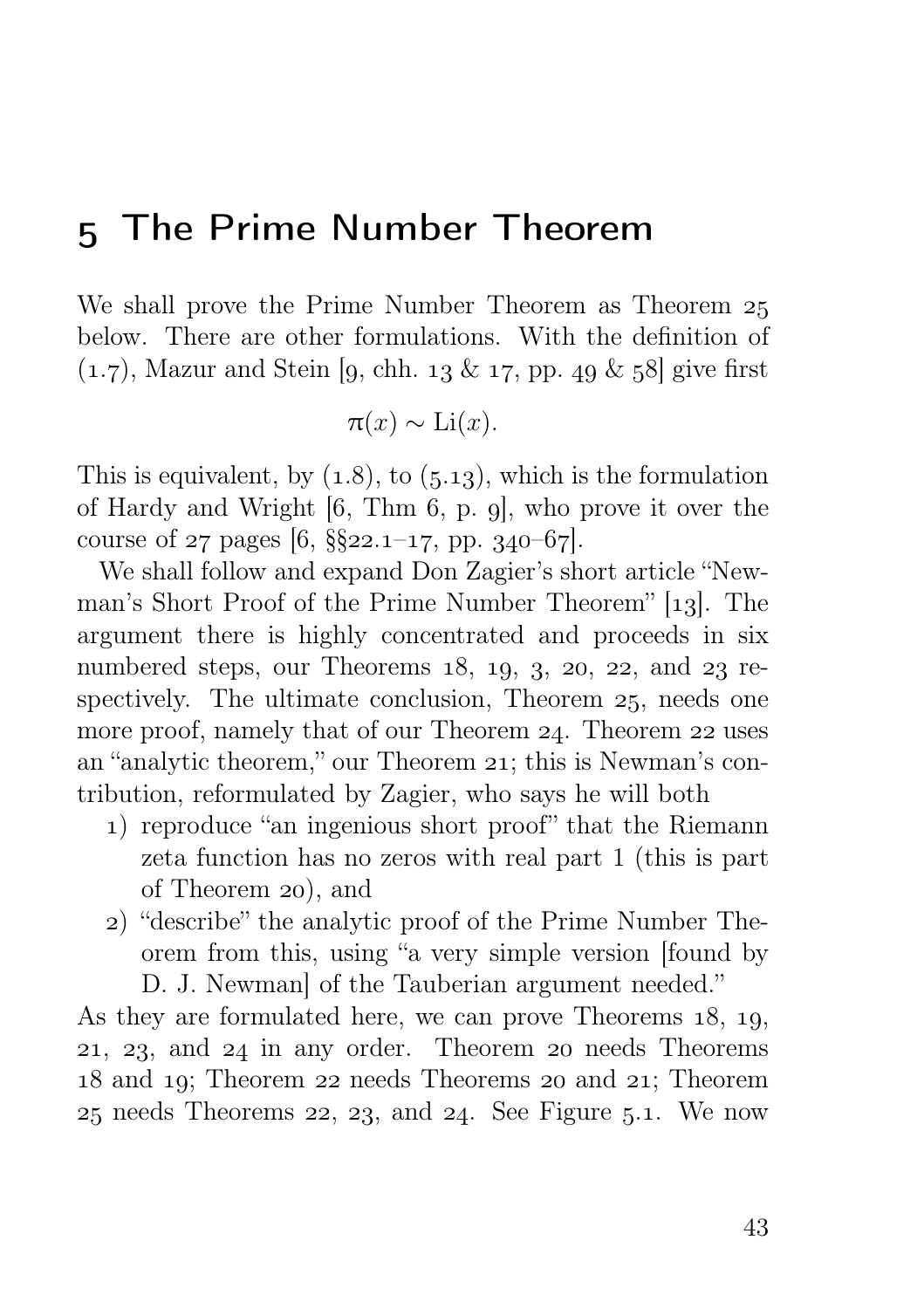

Figure 5.1: Dependence of theorems

proceed.

The Riemann zeta function is the function  $\zeta$  given on the half-plane  $\{s \in \mathbb{C} : \Re(s) > 1\}$  by

$$
\zeta(s) = \sum_{n \in \mathbb{N}} \frac{1}{n^s}.\tag{5.1}
$$

To simplify such expressions, we may use Riemann's notation,

$$
s = \sigma + \mathrm{i} t,
$$

so that, in particular,

 $\Re(s) = \sigma.$ 

Speaking elliptically, we say that  $\zeta$  is the function  $\sum_{n\in\mathbb{N}}1/n^s$ , where  $\sigma > 1$ . The convergence of the sum is absolute, by the Integral Test, since

$$
n^{s} = e^{s \log n} = e^{i t \log n} e^{\sigma \log n} = e^{i t \log n} n^{\sigma},
$$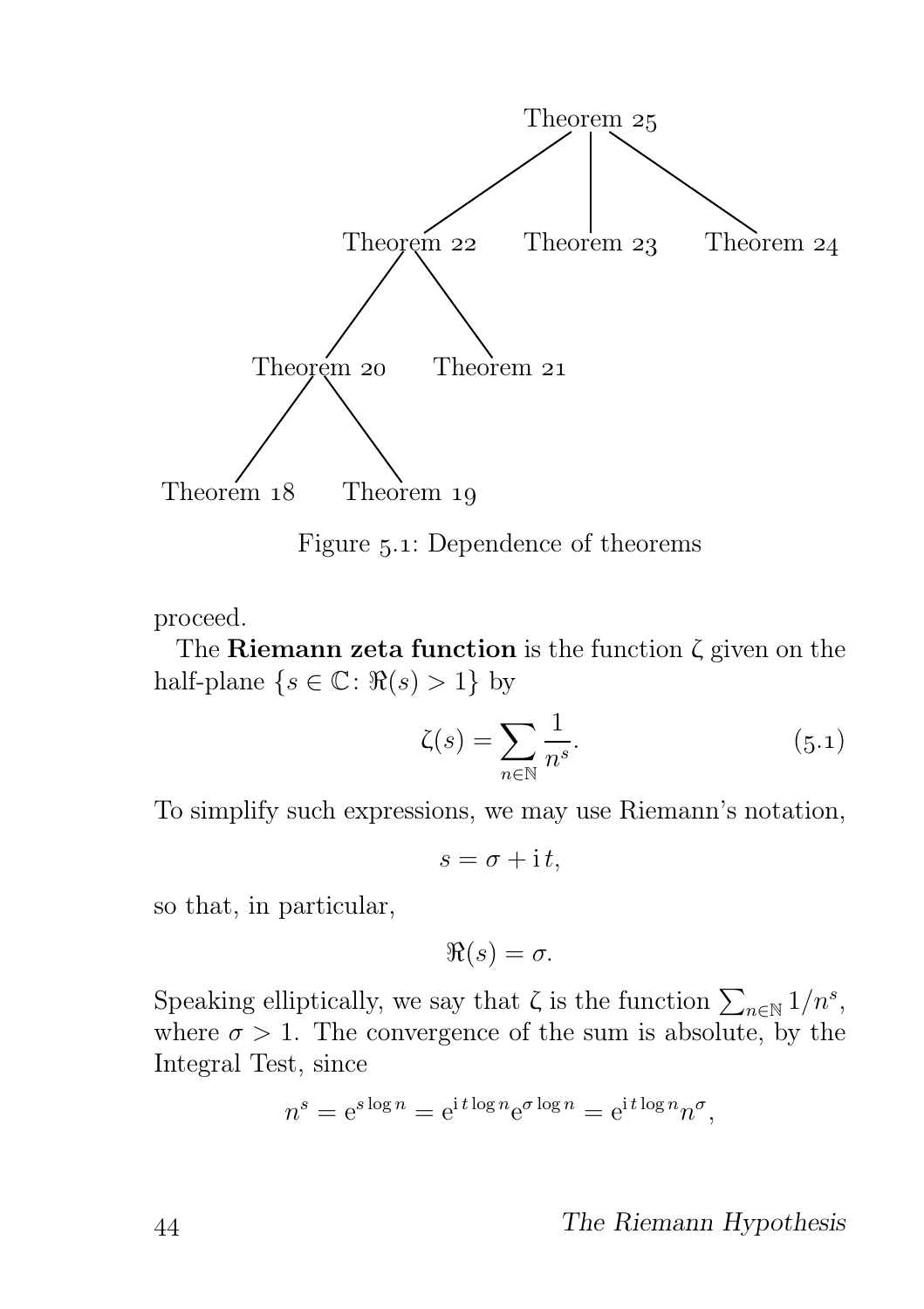and so

$$
\left|\frac{1}{n^s}\right| = \frac{1}{n^{\sigma}},
$$

while  $\int_1^{\infty} dt/t^{\sigma}$  converges when  $\sigma > 1$ , by (1.4).

**Theorem 18.** When  $\sigma > 1$ , then

$$
\zeta(s) = \prod_{p} \frac{1}{1 - p^{-s}}.\tag{5.2}
$$

Proof. The factors are sums of geometric series:

$$
\frac{1}{1-z^{-1}} = \sum_{k \in \omega} \frac{1}{z^k}.
$$
 (5.3)

Consequently, if  $P$  is a finite set of primes, then

$$
\prod_{p \in P} \frac{1}{1 - p^{-s}} = \sum_{f \in \omega^P} \left( \prod_{p \in P} p^{f(p)} \right)^{-s},
$$

where  $\omega^P$  is the set of functions from P to  $\omega$ . In the sum,  $n^{-s}$  appears, provided n is the product of primes coming only from P. Let  $N_P$  be the set of such n. By the Fundamental Theorem of Arithmetic, a term  $n^{-s}$  appears only once in the sum above. Thus

$$
\prod_{p \in P} \frac{1}{1 - p^{-s}} = \sum_{n \in N_P} \frac{1}{n^{-s}}.
$$
\n(5.4)

Since the sum in  $(5.1)$  converges absolutely, no matter how P grows to encompass all primes, the product in  $(5.4)$  approaches the sum in  $(5.1)$  as a limit. П

### 5 The Prime Number Theorem 45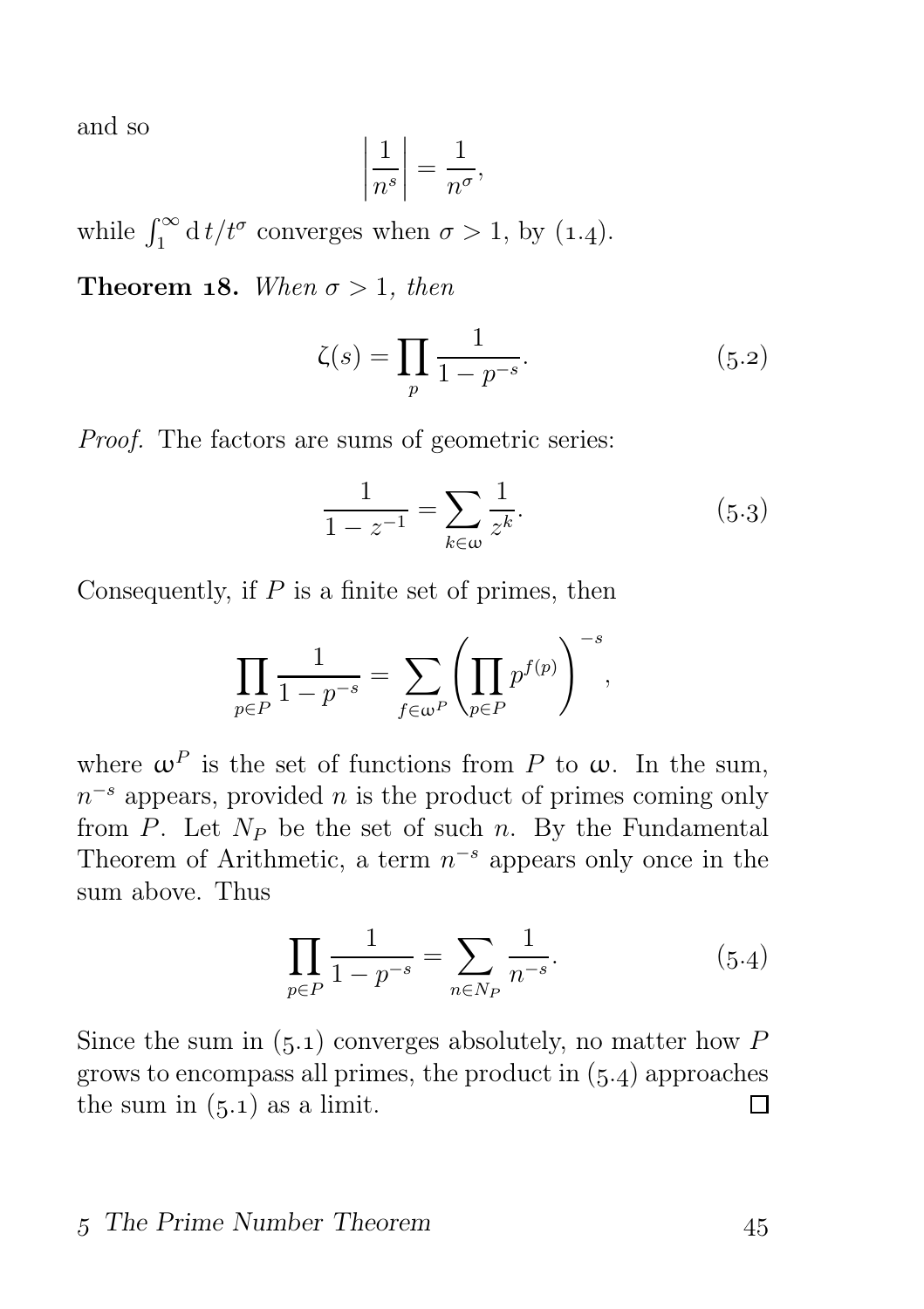**Theorem 19.** The function  $\zeta$  has a pole of order 1 at 1, but the function

$$
\zeta(s) - \frac{1}{s-1}
$$

extends holomorphically to the half-plane  $\sigma > 0$  (and thus the residue of  $\zeta$  at 1 is 1).

*Proof.* When  $\sigma > 1$ , we have, by  $(1.4)$  on page 9,

$$
\zeta(s) - \frac{1}{s-1} = \sum_{n \in \mathbb{N}} \frac{1}{n^s} - \int_1^\infty \frac{dx}{x^s} = \sum_{n \in \mathbb{N}} \int_n^{n+1} \left( \frac{1}{n^s} - \frac{1}{x^s} \right) dx,
$$

and the last series converges absolutely when  $\sigma > 0$  (and thus can be used to define  $\zeta(s) - (s-1)^{-1}$  then), since

$$
\frac{1}{n^s} - \frac{1}{x^s} = s \int_n^x \frac{\mathrm{d}u}{u^{s+1}},
$$

and this, on  $[n, n+1]$ , is bounded absolutely by  $|s|/n^{\sigma+1}$ .  $\Box$ 

We now introduce the function  $\Phi$ , given on the half-plane  $\sigma > 1$  by

$$
\Phi(s) = \sum_{p} \frac{\log p}{p^s}.
$$

Theorem 20. The function

$$
\Phi(s) - \frac{1}{s-1}
$$

extends holomorphically to  $\sigma \geq 1$ , and  $\zeta$  is non-zero here.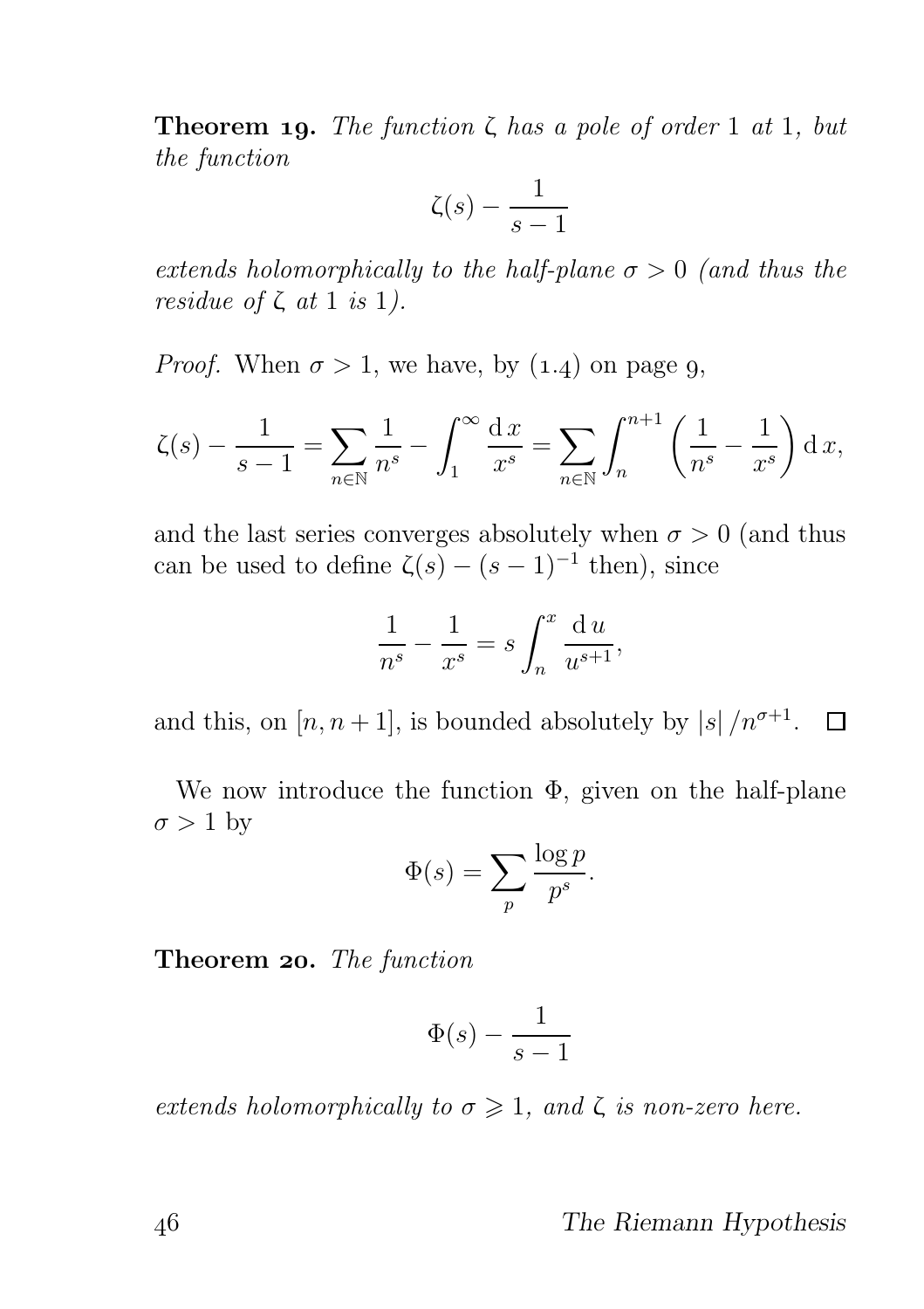*Proof.* We already know from  $(5.2)$  that  $\zeta$  is nonzero on  $\sigma > 1$ . Therefore, on this domain, the logarithmic derivative  $\zeta'/\zeta$  of ζ is holomorphic. From

$$
\log \zeta(s) = \sum_{p} \log \left( (1 - p^{-s})^{-1} \right),\,
$$

using  $p^{-s} = e^{-s \log p}$ , we compute

$$
\frac{\zeta'(s)}{\zeta(s)} = \sum_{p} (1 - p^{-s})(-1)(1 - p^{-s})^{-2}p^{-s}\log p
$$
  
= 
$$
-\sum_{p} \frac{\log p}{p^s(1 - p^{-s})} = -\sum_{p} \frac{\log p}{p^s - 1}.
$$

Since

$$
\frac{1}{x-1} = \frac{1}{x} + \frac{1}{x(x-1)},
$$

we compute now

$$
-\frac{\zeta'(s)}{\zeta(s)} = \sum_{p} \left( \frac{\log p}{p^s} + \frac{\log p}{p^s(p^s - 1)} \right) = \Phi(s) + \sum_{p} \frac{\log p}{p^s(p^s - 1)}.
$$

The last series converges absolutely when  $\sigma > 1/2$ , since for large p,

$$
\frac{1}{p^{2s}-p^s} < \frac{2}{p^{2s}}.
$$

Thus  $\Phi$  extends meromorphically to  $\sigma > 1/2$ , as  $\zeta'/\zeta$  does. Since  $\zeta$  has a pole of order 1 at 1 by Theorem 19, so does  $-\zeta'/\zeta$ , and its residue is 1, by Theorem 17. Then also Φ has at 1 a pole of order 1 and the residue 1. Thus  $\Phi(s)-(s-1)^{-1}$ is analytic at 1 as well as meromorphic on  $\sigma \geq 1$ , and it will have poles only at zeroes of ζ.

#### 5 The Prime Number Theorem 47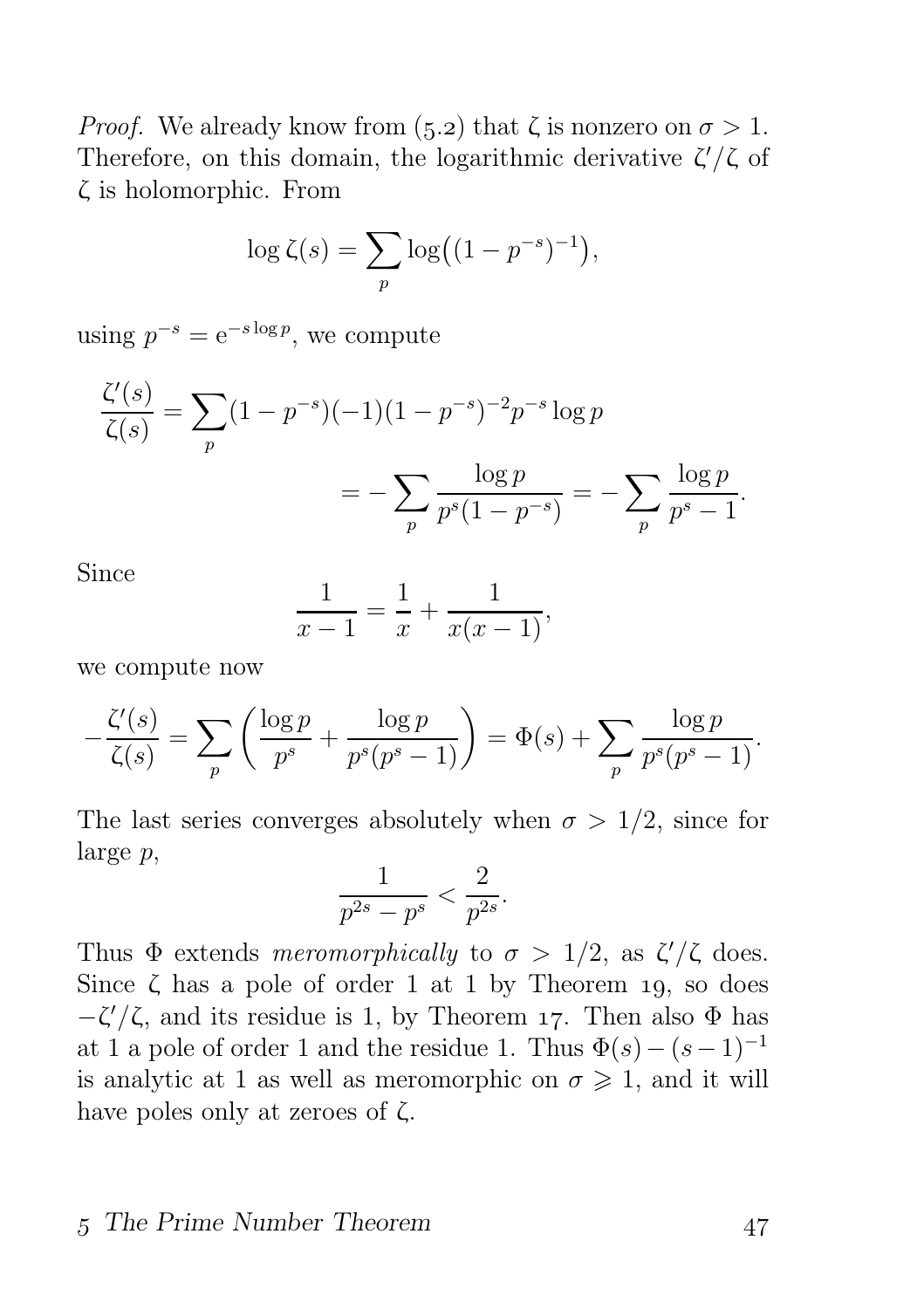By the product formula (5.2),  $\zeta$  has no zero when  $\sigma > 1$ . Suppose if possible  $\zeta$  has a zero of order  $\mu$  at  $1 + i a$ . Then

$$
-\mu = -\lim_{z \to 1 + ia} \frac{(z - 1 - ia)\zeta'(z)}{\zeta(z)}
$$
  
= 
$$
-\lim_{z \to 0} \frac{z\zeta'(1 + ia + z)}{\zeta(1 + ia + z)} = \lim_{z \to 0} z\Phi(1 + ia + z).
$$

Also, because of the pole and the residue at 1,

$$
1 = \lim_{z \to 0} z\Phi(z).
$$

Now, ζ will have a zero of *some* order  $\nu$ , possibly 0, at  $1+2i a$ . Since

$$
\overline{\Phi(s)} = \Phi(\overline{s}),
$$

so that

$$
2\Re(\Phi(s)) = \Phi(s) + \Phi(\overline{s}),
$$

we have, when  $\varepsilon$  is a small positive real number,

$$
\sum_{j=-2}^{2} {4 \choose 2+j} \Phi(1+jia+\varepsilon)
$$
  
= 2\Re(\Phi(1+2ia+\varepsilon)) + 8\Re(\Phi(1+ia+\varepsilon))  
+ 6\Re(\Phi(1+\varepsilon)). (5.5)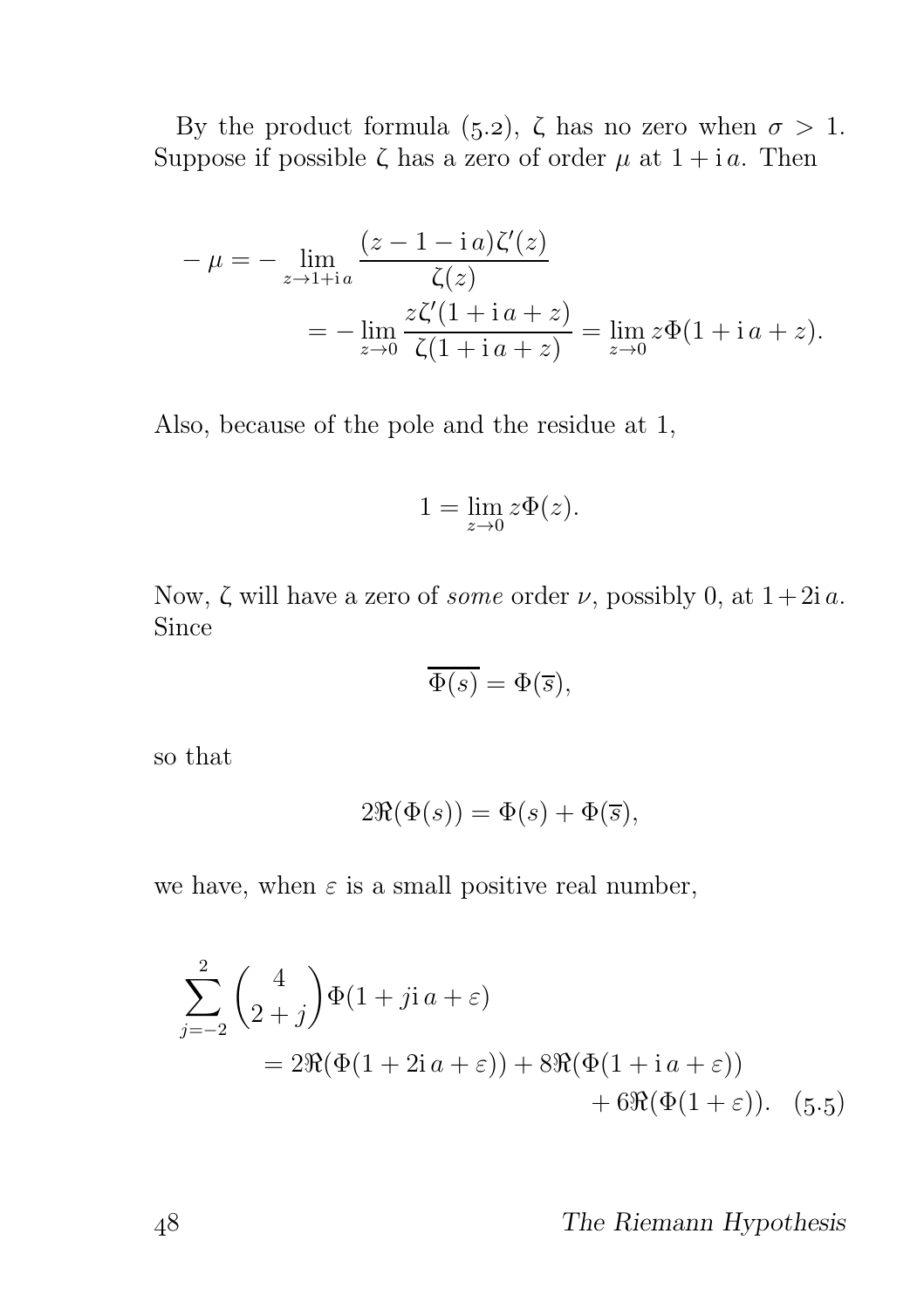Also,

$$
\sum_{j=-2}^{2} {4 \choose 2+j} \Phi(1+j)a + \varepsilon
$$
\n
$$
= \sum_{p} \frac{\log p}{p^{1+\varepsilon}} \sum_{j=-2}^{2} {4 \choose 2+j} \frac{1}{p^{jia}}
$$
\n
$$
= \sum_{p} \frac{\log p}{p^{1+\varepsilon}} \left( \frac{1}{p^{ia/2}} + \frac{1}{p^{-ia/2}} \right)^4
$$
\n
$$
= \sum_{p} \frac{\log p}{p^{1+\varepsilon}} \left( 2\Re\left(\frac{1}{p^{ia/2}}\right) \right)^4 \ge 0.
$$

In the limit at  $\varepsilon$ , the product with  $\varepsilon$  of the sum in (5.5) is  $-2\nu - 8\mu + 6$ . Since this is not negative,  $\mu$  must be 0. П

The "analytic theorem" is the following; we use it solely to derive Theorem 22.

**Theorem 21.** Any function f that is bounded and locally integrable on  $[0, \infty)$  is globally integrable, provided the function g given on  $\sigma > 0$  by

$$
g(s) = \int_0^\infty f(t) e^{-st} dt
$$

extends holomorphically to  $\sigma \geq 0$ . In this case, moreover,

$$
g(0) = \int_0^\infty f(t) \, \mathrm{d} \, t.
$$

Proof. Defining

$$
g_x(z) = \int_0^x f(t)e^{-zt} dt,
$$

### 5 The Prime Number Theorem 49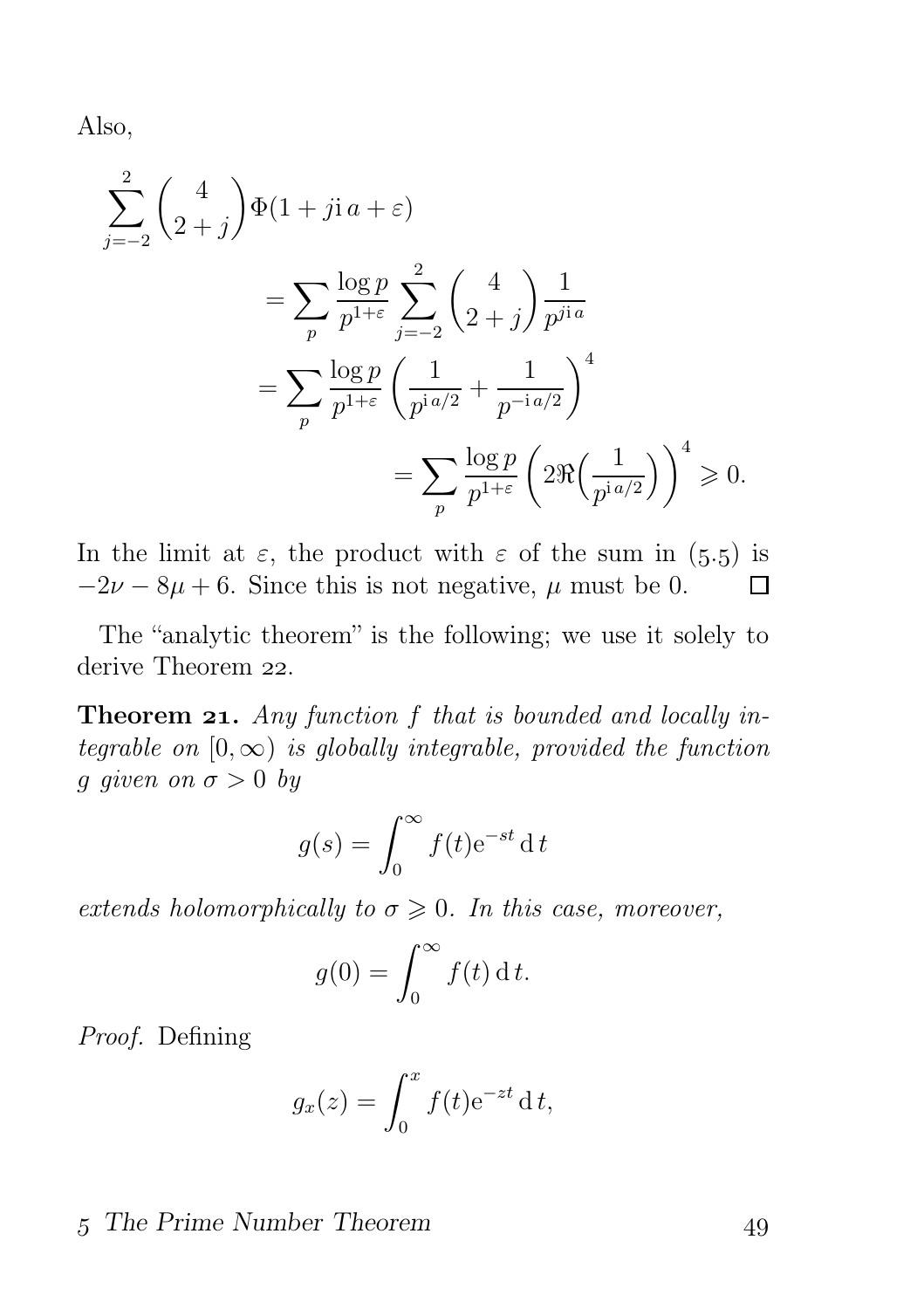

Figure  $5.2$ : A contour for integration

we want to prove

$$
g(0) = \lim_{x \to \infty} g_x(0).
$$
 (5.6)

Given large positive R, we can find positive  $\delta$  so that g is holomorphic on the region  $-\delta \leq \sigma \leq |s| \leq R$  shown in Figure 5.2. Let  $\gamma$  be a counterclockwise path around this region. By Cauchy's Integral Formula,

$$
g(0) - g_x(0) = \frac{1}{2i\pi} \int_{\gamma} (g(z) - g_x(z)) \frac{dz}{z}.
$$
 (5.7)

Now let

$$
h_x(s) = e^{sx} \left( 1 + \frac{s^2}{R^2} \right),
$$

so  $h_x$  is holomorphic on C. The innovation of Newman [10] is to multiply  $g(z) - g_x(z)$  by  $h_x(z)$ , so that, since  $h_x(0) = 1$ ,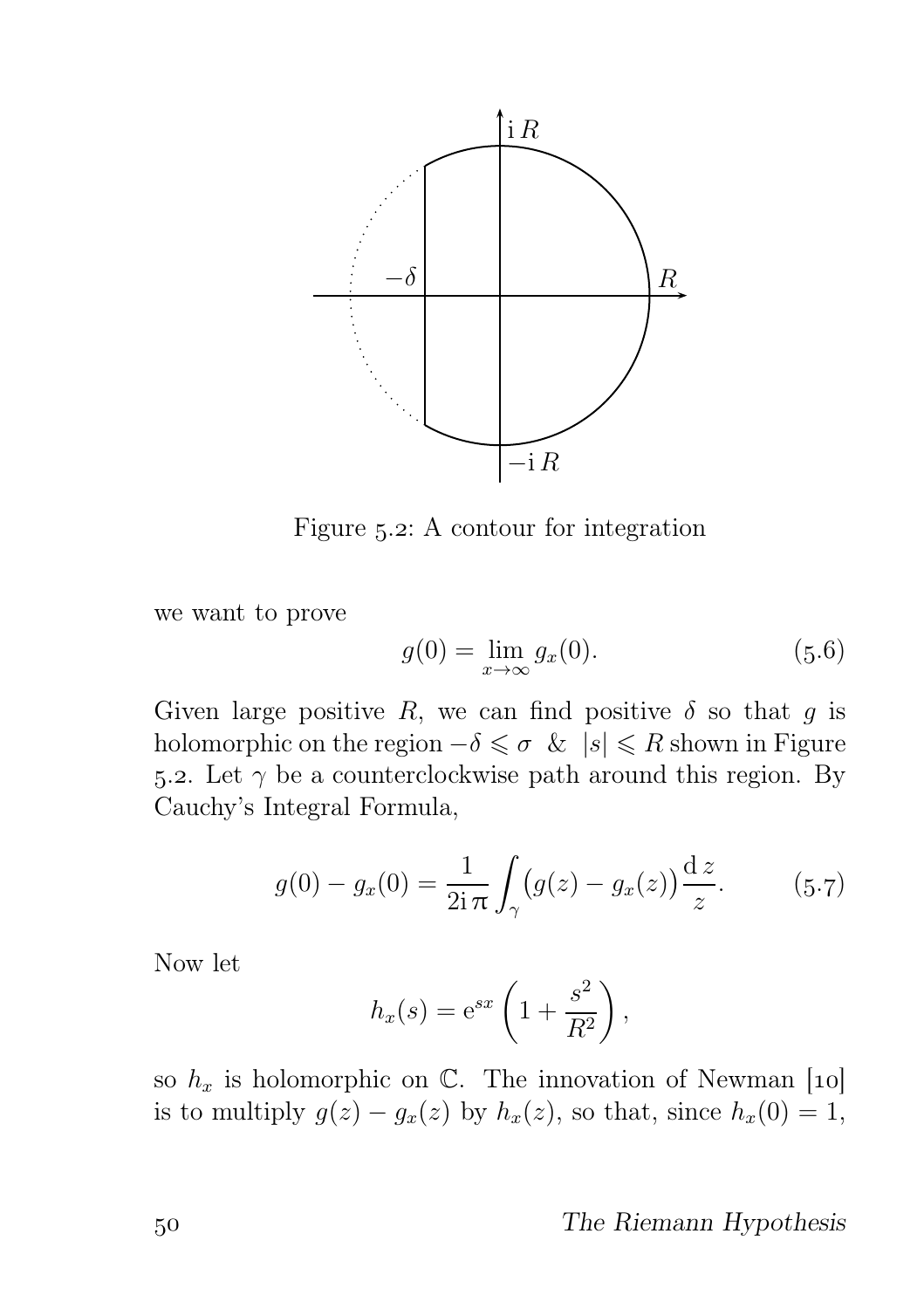$(5.7)$  becomes

$$
g(0) - g_x(0) = \frac{1}{2i\,\pi} \int_{\gamma} (g(z) - g_x(z)) \frac{h_x(z)}{z} \,dz.
$$

We shall bound the integral. We have

$$
\left|\frac{h_x(s)}{s}\right| = \frac{e^{\sigma x}}{R}\left|\frac{R}{s} + \frac{s}{R}\right|,
$$

and so

$$
|s| = R \implies \left| \frac{h_x(s)}{s} \right| \leqslant \frac{2e^{\sigma x} |\sigma|}{R^2}.
$$
 (5.8)

Since  $f$  is assumed to be bounded, we may let

$$
B=\sup_{0\leq t}|f(t)|,
$$

so that

$$
\sigma > 0 \implies |g(s) - g_x(s)| = \left| \int_x^{\infty} f(t) e^{-st} dt \right|
$$
  

$$
\leq B \int_x^{\infty} e^{-\sigma t} dt = \frac{B}{e^{\sigma x} \sigma}.
$$
 (5.9)

Combining the two estimates (5.8) and (5.9), letting  $\gamma_+$  be the restriction of  $\gamma$  so that the range is in  $\sigma > 0$ , and thus the length of  $\gamma_+$  is  $\pi R$ , we have

$$
\left| \int_{\gamma_+} (g(z) - g_x(z)) \frac{h_x(z)}{z} dz \right| \leq \pi R \cdot \frac{B}{e^{\sigma x} \sigma} \cdot \frac{2e^{\sigma x} \sigma}{R^2} = \frac{2\pi B}{R}.
$$
 (5.10)

### 5 The Prime Number Theorem 51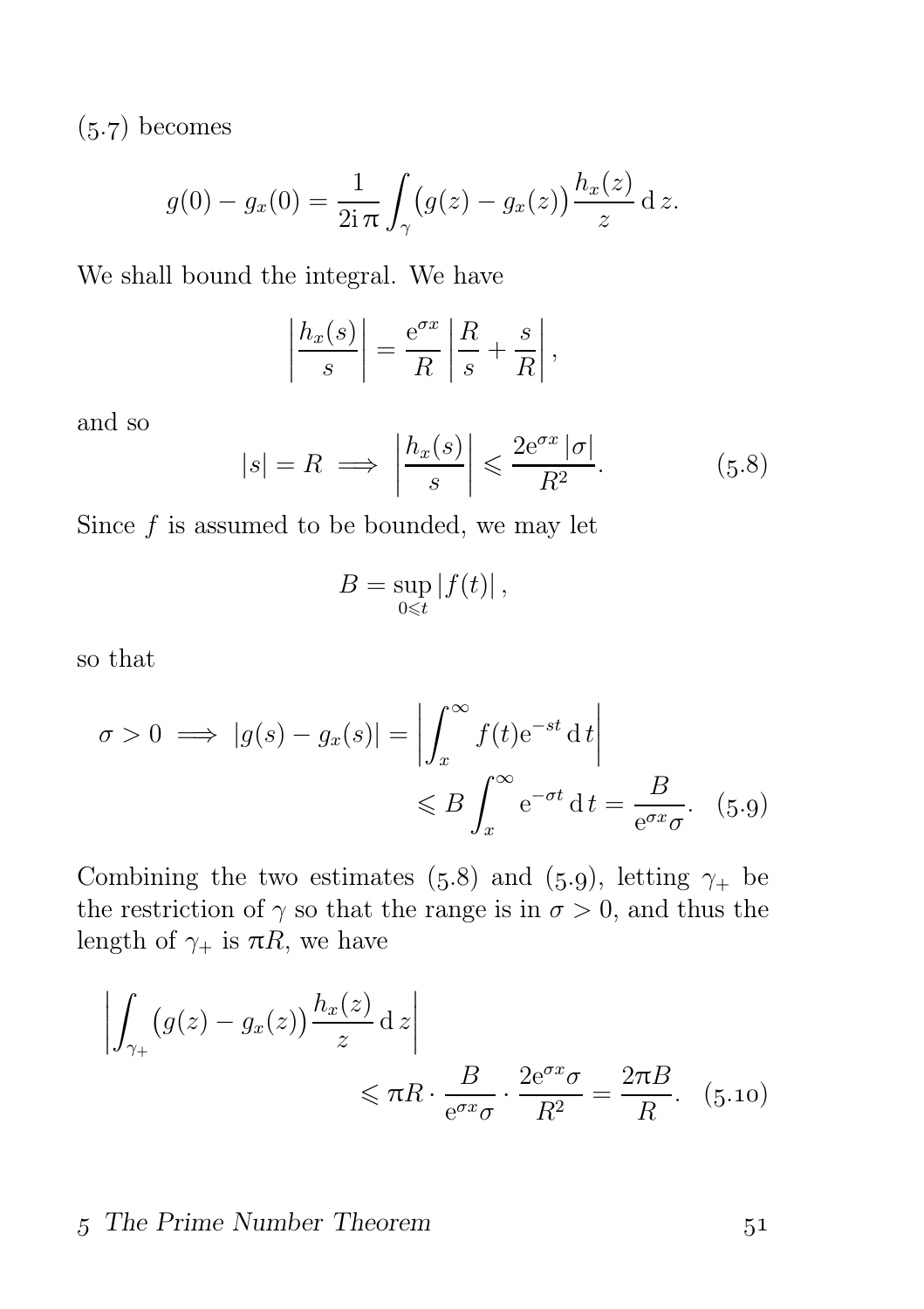Letting  $\gamma$  be the other part of  $\gamma$ , we have

$$
\left| \int_{\gamma_-} \left( g(z) - g_x(z) \right) \frac{h_x(z)}{z} \, \mathrm{d} \, z \right|
$$
\n
$$
\leqslant \left| \int_{\gamma_-} g(z) \frac{h_x(z)}{z} \, \mathrm{d} \, z \right| + \left| \int_{\gamma_-} g_x(z) \frac{h_x(z)}{z} \, \mathrm{d} \, z \right|.
$$
\n(5.11)

For the last integral, since  $g_x$  is entire, we can replace  $\gamma$  with γ− ′ having the same endpoints, other points having negative real part and absolute value R. Since, as in  $(5.9)$ ,

$$
\sigma < 0 \implies |g_x(s)| = \left| \int_0^x f(t) e^{-st} \, \mathrm{d} \, t \right| \leqslant B \int_{-\infty}^x e^{-\sigma t} \, \mathrm{d} \, t = \frac{B}{e^{\sigma x} \, |\sigma|},
$$

combining with  $(5.8)$  gives, as in  $(5.10)$ ,

$$
\left| \int_{\gamma_-} g_x(z) \frac{h_x(z)}{z} dz \right| = \left| \int_{\gamma_-} g_x(z) \frac{h_x(z)}{z} dz \right|
$$
  

$$
\leq \pi R \cdot \frac{B}{e^{\sigma x} |\sigma|} \cdot \frac{2e^{\sigma x} |\sigma|}{R^2} = \frac{2\pi B}{R}.
$$

Thus we have a bound of  $4\pi B/R$  on everything so far, and we can make this bound as small as we like, by letting  $R$  grow large. One integral remains to consider from  $(5.11)$ . We have

$$
\int_{\gamma_-} g(z) \frac{h_x(z)}{z} dz = \int_{\gamma_-} e^{zx} g(z) \left( 1 + \frac{z^2}{R^2} \right) \frac{dz}{z}.
$$

Here x occurs only in the factor  $e^{zx}$ . For some large N, we analyze  $\gamma$ <sub>−</sub> into components  $\gamma_N$  and  $\gamma'_N$ , according to whether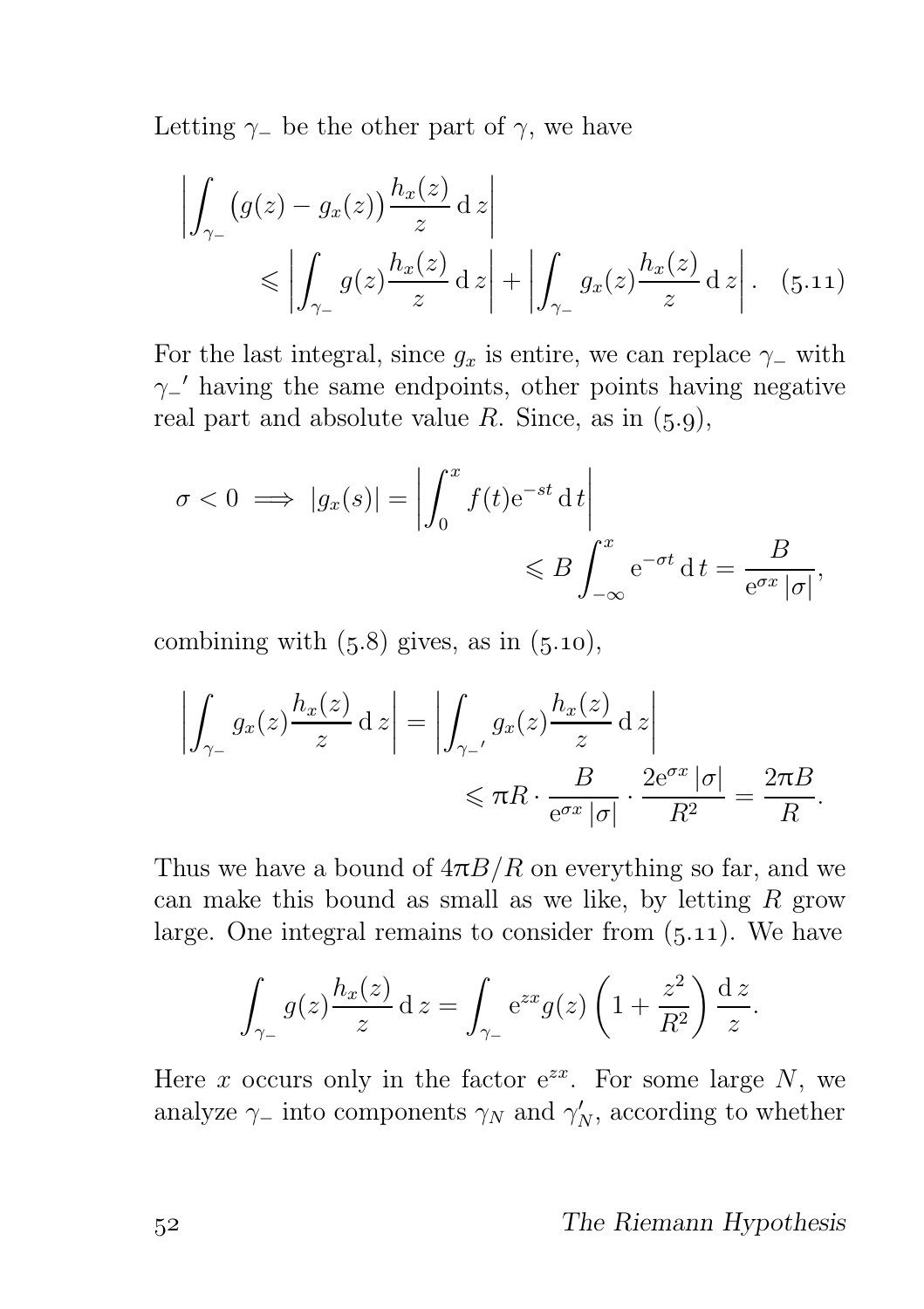the real part of a point is greater than (that is, to the right of)  $-\delta/N$  or not. First,

$$
\left| \int_{\gamma_N} e^{zx} g(z) \left( 1 + \frac{z^2}{R^2} \right) \frac{dz}{z} \right| \leqslant \left| \int_{\gamma_N} g(z) \left( 1 + \frac{z^2}{R^2} \right) \frac{dz}{z} \right|.
$$

We can make this bound, which is independent of  $x$ , as small as we like, by making  $N$  large enough. Moreover,

$$
\left| \int_{\gamma'_N} e^{zx} g(z) \left( 1 + \frac{z^2}{R^2} \right) \frac{dz}{z} \right|
$$
  
  $\leq e^{-\delta x/N} \left| \int_{\gamma'_N} g(z) \left( 1 + \frac{z^2}{R^2} \right) \frac{dz}{z} \right|,$ 

and we can make this as small as we like, given  $N$ , by making x large enough. Thus for all large R, for all positive  $\varepsilon$ , for sufficiently large  $x$ ,

$$
|g(0) - g_x(0)| \leq \frac{4\pi B}{R} + \varepsilon.
$$

This implies  $(5.6)$ .

We immediately apply Theorem 21.

Theorem 22. The integral

$$
\int_{1}^{\infty} \frac{\vartheta(x) - x}{x^2} \, \mathrm{d}x
$$

converges.

*Proof.* As in the proof of Theorem 2, we consider the primes as forming the increasing sequence  $(p_n : n \in \omega)$ . Now

$$
\log p_0 = \vartheta(p_0), \qquad \log p_{n+1} = \vartheta(p_{n+1}) - \vartheta(p_n),
$$

### 5 The Prime Number Theorem 53

П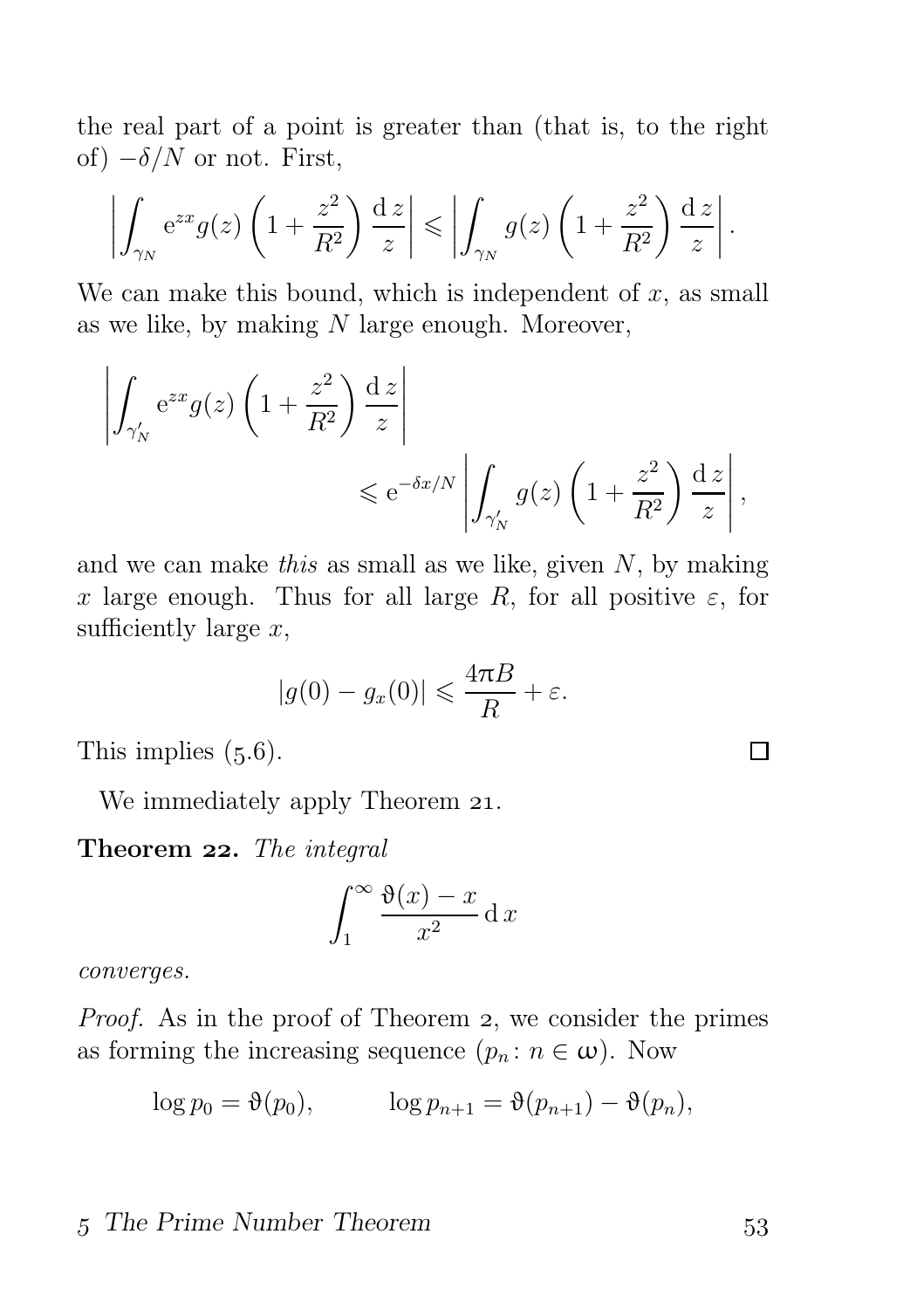so that, when  $\sigma > 1$ ,

$$
\Phi(s) = \sum_{n \in \omega} \frac{\log p_n}{p_n^s} = \frac{\vartheta(p_0)}{p_0^s} + \sum_{n \in \omega} \frac{-\vartheta(p_n) + \vartheta(p_{n+1})}{p_{n+1}^s}
$$

$$
= \sum_{n \in \omega} \vartheta(p_n) \left(\frac{1}{p_n^s} - \frac{1}{p_{n+1}^s}\right) = \sum_{n \in \omega} \vartheta(p_n) \int_{p_n}^{p_{n+1}} \frac{s \, dx}{x^{s+1}}
$$

$$
= s \sum_{n \in \omega} \int_{p_n}^{p_{n+1}} \frac{\vartheta(x)}{x^{s+1}} dx = s \int_{1}^{\infty} \frac{\vartheta(x)}{x^{s+1}} dx,
$$

and therefore

$$
\frac{\Phi(s+1)}{s+1} - \frac{1}{s} = \int_1^{\infty} \frac{\Theta(x)}{x^{s+2}} dx - \int_1^{\infty} \frac{dx}{x^{s+1}} = \int_1^{\infty} \frac{\Theta(x) - x}{x^{s+2}} dx.
$$

By Theorem 20, the left-hand side extends holomorphically to  $\sigma \geq 0$ . We want to show that the equation still holds when  $s = 0$ . To apply Theorem 21, we use the substitution

$$
x = e^t, \qquad \qquad d\,x = e^t\,d\,t,
$$

obtaining

$$
\int_1^{\infty} \frac{\vartheta(x) - x}{x^{s+2}} dx = \int_0^{\infty} e^{-st} \left( \frac{\vartheta(e^t)}{e^t} - 1 \right) dt.
$$

Since  $\vartheta(e^t)/e^t$  is bounded by Theorem 3, we are done.

The following is a straightforward theorem of calculus, needing nothing special that we have done. However, with Theorem 22, it will allow us to refine Theorem  $(3.11), \vartheta(x) \simeq x$ .

**Theorem 23.** If  $f$  is an increasing function such that the integral

$$
\int_{1}^{\infty} \frac{f(t) - t}{t^2} \, \mathrm{d} \, t
$$

Π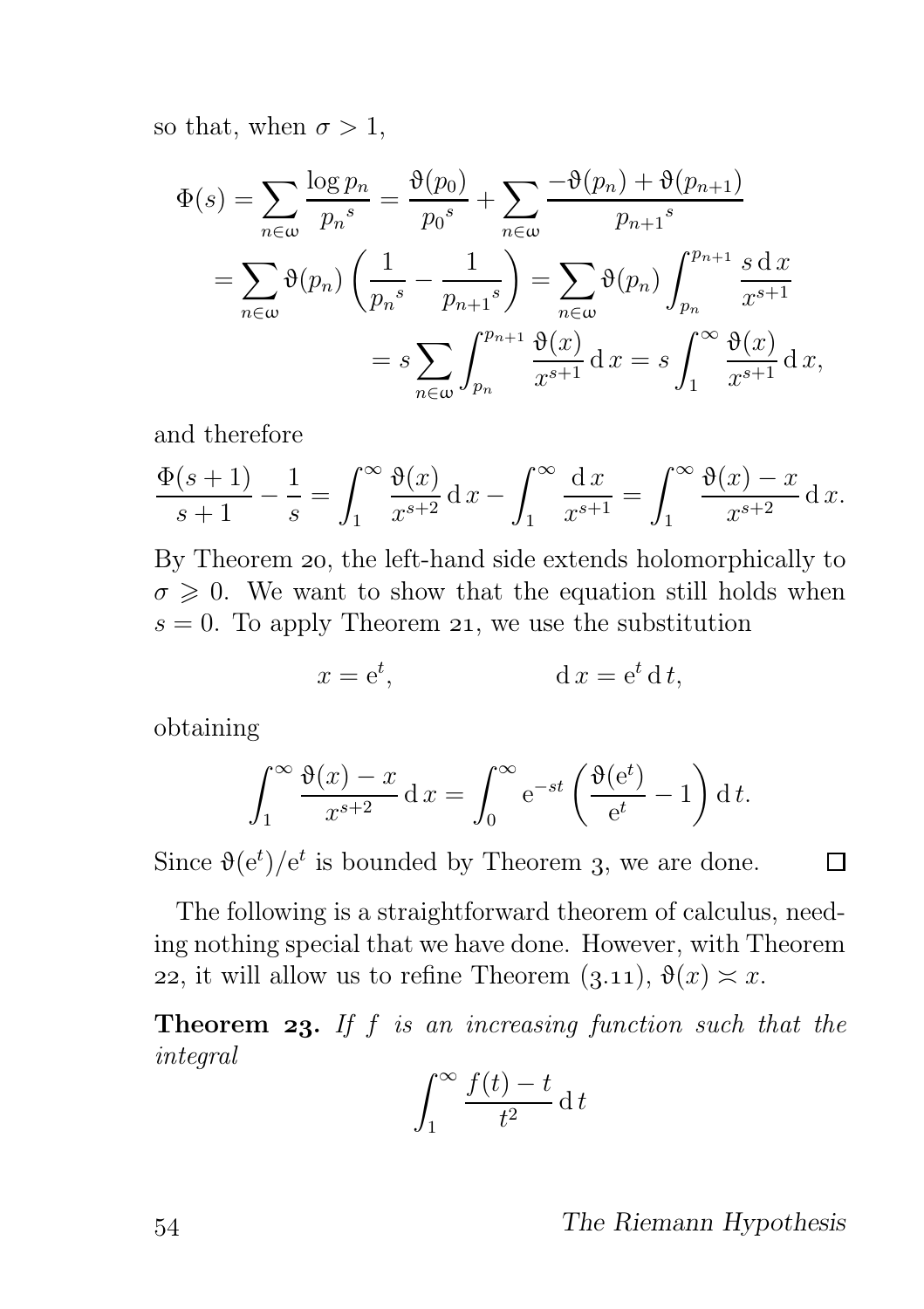converges, then

$$
f(x) \sim x.
$$

*Proof.* Let f be an increasing function such that  $f(x) \sim x$ . There are two ways this can happen.

1. Suppose first for some  $\lambda$  in  $(1, \infty)$ , for arbitrarily large x,

$$
f(x) \geq \lambda x.
$$

For such  $x$ , since  $f$  is increasing,

$$
\int_{x}^{\lambda x} \frac{f(t) - t}{t^2} dt \ge \int_{x}^{\lambda x} \frac{\lambda x - t}{t^2} dt = I
$$

for some I. Letting  $t = xu$ , so that  $dt = x du$ , we have

$$
I = \int_1^{\lambda} \frac{\lambda - u}{u^2} \, \mathrm{d}u > 0,
$$

so  $\int_1^x (f(t) - t) dt dt/t^2$  has no limit as x goes to  $\infty$ .

2. Similarly, if for  $\lambda$  in  $(0, 1)$ , for arbitrarily large x,

$$
f(x) \leq \lambda x,
$$

then for such  $x$ ,

$$
\int_{\lambda x}^x \frac{f(t) - t}{t^2} dt \leqslant \int_{\lambda x}^x \frac{\lambda x - t}{t^2} dt = \int_{\lambda}^1 \frac{\lambda - u}{u^2} du < 0,
$$

so again  $\int_1^x (f(t) - t) dt + t^2$  has no limit as x goes to  $\infty$ . □

The final ingredient is the following, which we obtain by refining the proof of Chebyshev's Theorem, Theorem (page ).

### 5 The Prime Number Theorem 55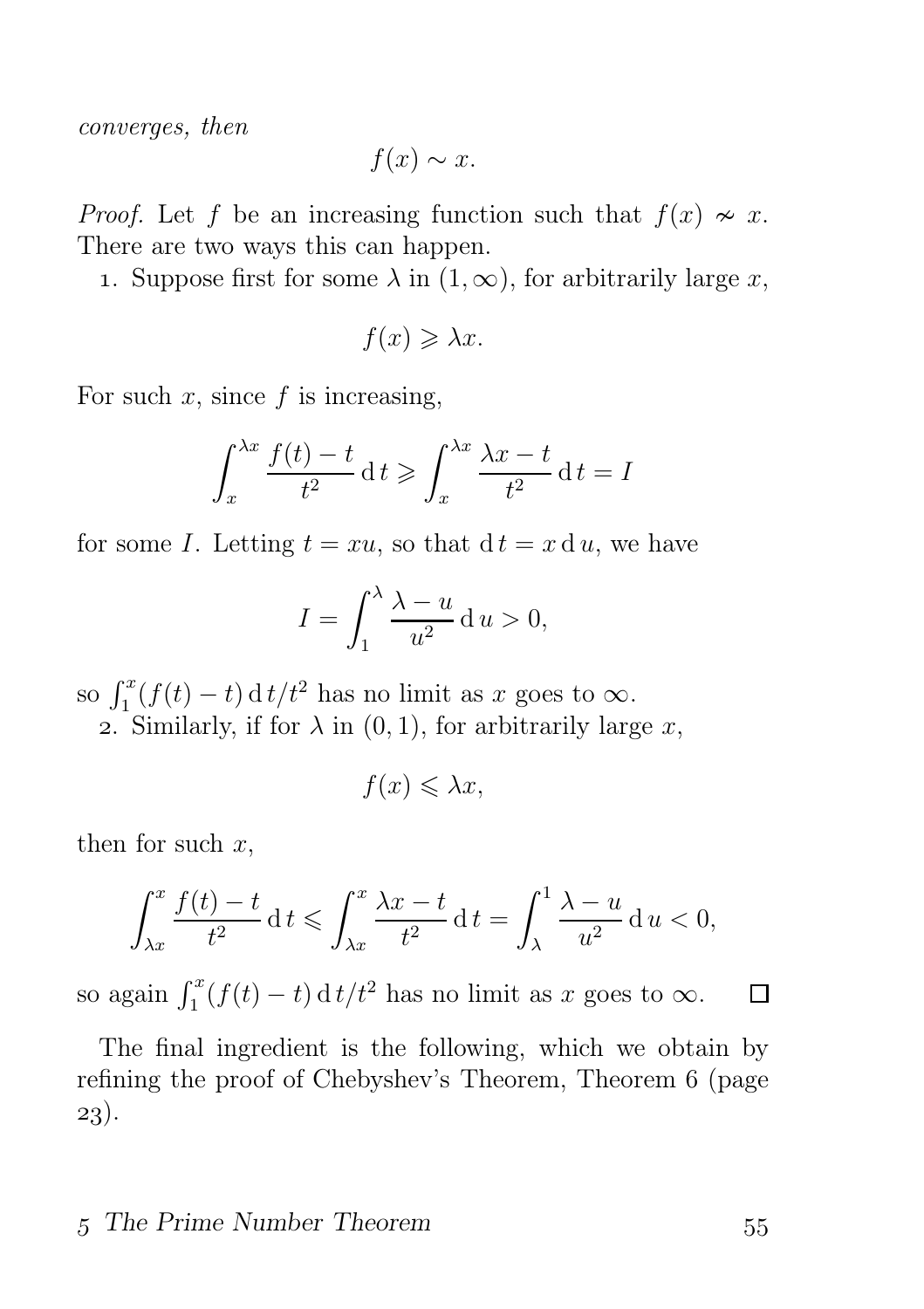## Theorem 24.

$$
\vartheta(x) \sim \pi(x) \log x. \tag{5.12}
$$

*Proof.* As a variant of  $(3.2)$  and  $(3.3)$ , if  $0 < \varepsilon < 1/2$ , we have

$$
\vartheta(x) \geqslant \sum_{x^{1-\varepsilon} < p \leqslant x} \log(x^{1-\varepsilon}) \geqslant (1-\varepsilon)(\pi(x) - x^{1-\varepsilon}) \log x,
$$

$$
\vartheta(x) + (1-\varepsilon)x \frac{\log x}{x^{\varepsilon}} \geqslant (1-\varepsilon)\pi(x) \log x,
$$

$$
\frac{\vartheta(x)}{\pi(x) \log x} + (1-\varepsilon) \frac{x}{\pi(x) \log x} \cdot \frac{\log x}{x^{\varepsilon}} \geqslant 1-\varepsilon.
$$

While  $x/\pi(x) \log x$  is bounded above by Theorem 6, while  $\log x \prec x^{\varepsilon}$  by (1.6), when x is large enough we have

$$
\frac{\vartheta(x)}{\pi(x)\log x} \geq 1 - 2\varepsilon.
$$

Thus

$$
\liminf_{x \to \infty} \frac{\vartheta(x)}{\pi(x) \log x} \geq 1.
$$

With (3.6), namely  $\vartheta(x) \leq \pi(x) \log x$ , we are done.

Theorem 25 (The Prime Number Theorem).

$$
\pi(x) \sim \frac{x}{\log x}.\tag{5.13}
$$

 $\Box$ 

*Proof.* By Theorems  $22$ ,  $23$ , and  $24$ ,

$$
x \sim \vartheta(x) \sim \pi(x) \log x.
$$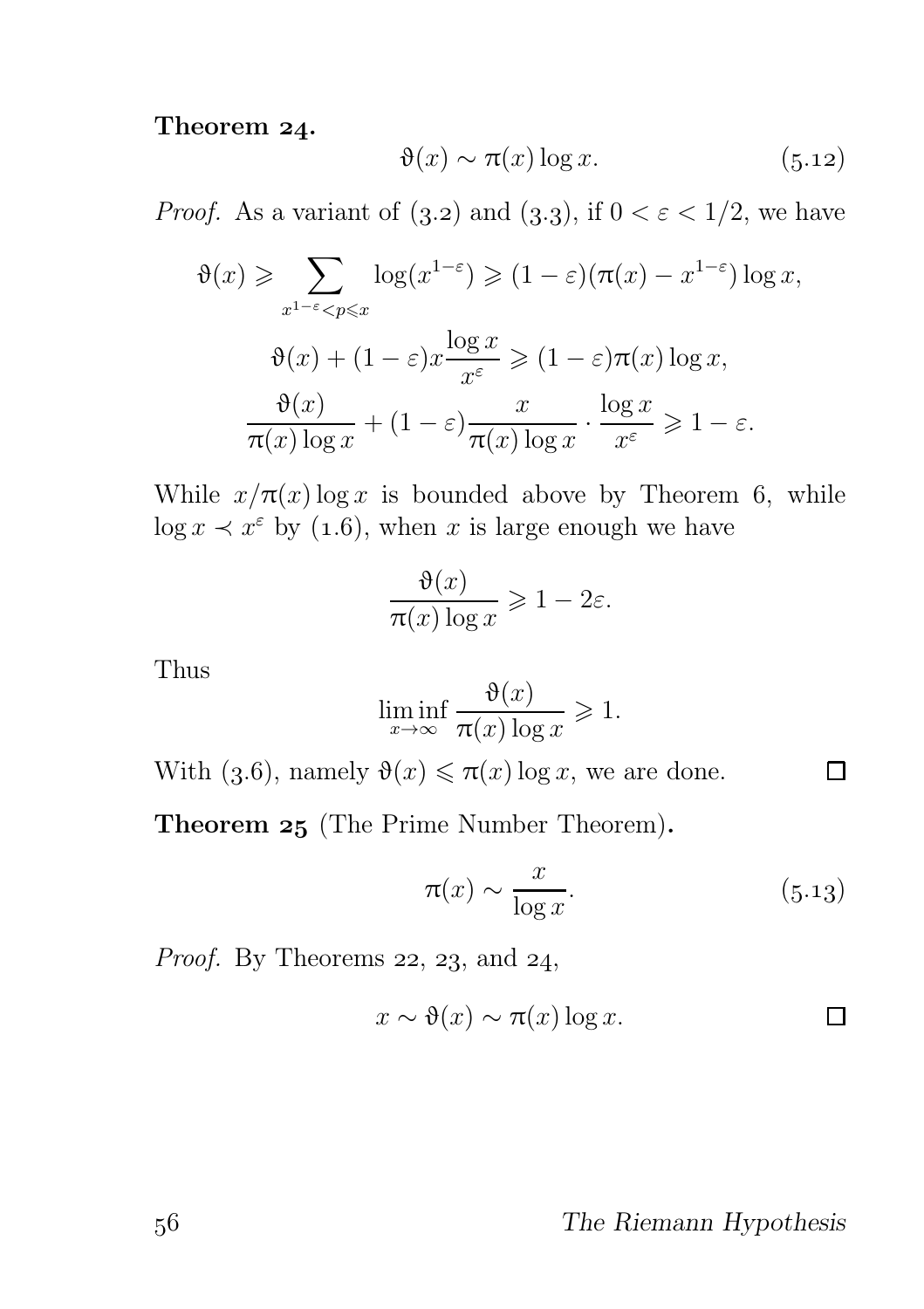## Bibliography

- [1] Lars Ahlfors. *Complex Analysis*. McGraw Hill, New York, second edition, 1966.
- [2] Harold Davenport. *Multiplicative number theory*, volume  $74$  of *Graduate Texts in Mathematics*. Springer-Verlag, New York-Berlin, second edition, 1980. Revised by Hugh L. Montgomery.
- [3] Leonard Eugene Dickson. History of the Theory of Numbers. Volume I: Divisibility and Primality. Dover, Mineola, New York, 2005. Unabridged republication of the work originally published as Publication Number  $256$  in Washington D.C. by the Carnegie Institute of Washing- $\frac{\text{ton in } 1919.}{\text{cm}}$
- [4] P. Erdős. Beweis eines Satzes von Tschebyschef (in German). Acta Litt. Sci. Szeged,  $5:194-198$ , 1932. Available at www.renyi.hu/~p\_erdos/1932-01.pdf (as of December  $3, 2010$ ).
- [5] Euclid. *Euclid's Elements*. Green Lion Press, Santa Fe, NM, 2002. All thirteen books complete in one volume. The Thomas L. Heath translation, edited by Dana Densmore.
- [6] G. H. Hardy and E. M. Wright. An Introduction to the Theory of Numbers. Clarendon Press, Oxford, fifth edition,  $1979$ . First edition  $1938$ . Reprinted  $1990$ .